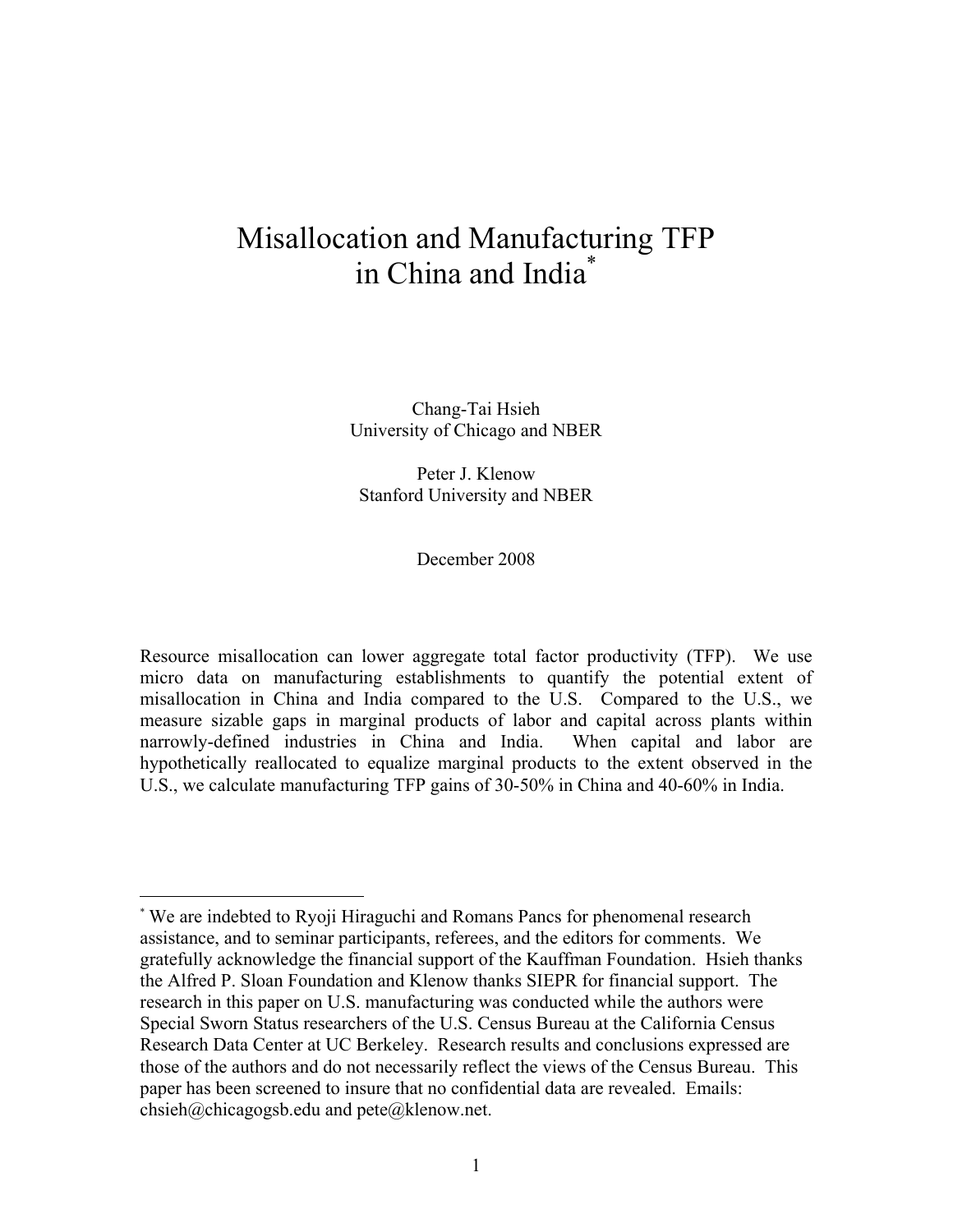### I. Introduction

Large differences in output per worker between rich and poor countries have been attributed, in no small part, to differences in Total Factor Productivity (TFP).<sup>1</sup> The natural question then is: what are the underlying causes of these large TFP differences? Research on this question has largely focused on differences in technology within representative firms. For example, Howitt (2000) and Klenow and Rodríguez-Clare (2005) show how large TFP differences can emerge in a world with slow technology diffusion from advanced countries to other countries. These are models of *within*-firm inefficiency, with the inefficiency varying across countries.

A recent paper by Restuccia and Rogerson (2008) takes a different approach. Instead of focusing on the efficiency of a representative firm, they suggest that misallocation of resources across firms can have important effects on aggregate TFP. For example, imagine an economy with two firms that have identical technologies but in which the firm with political connections benefits from subsidized credit (say from a state-owned bank) and the other firm (without political connections) can only borrow at high interest rates from informal financial markets. Assuming that both firms equate the marginal product of capital with the interest rate, the marginal product of capital of the firm with access to subsidized credit will be lower than the marginal product of the firm that only has access to informal financial markets. This is a clear case of capital misallocation: aggregate output would be higher if capital was reallocated from the firm with a low marginal product to the firm with a high marginal product. The misallocation of capital results in low aggregate output per worker and TFP.

Many institutions and policies can potentially result in resource misallocation. For example, the McKinsey Global Institute (1998) argues that a key factor behind low productivity in Brazil's retail sector is labor market regulations driving up the cost of labor for supermarkets relative to informal retailers. Despite their low productivity, the lower cost of labor faced by informal sector retailers makes it possible for them to command a large share of the Brazilian retail sector. Lewis (2004) describes many similar case studies from the McKinsey Global Institute.

 1 See Caselli (2005), Hall and Jones (1999), and Klenow and Rodríguez-Clare (1997).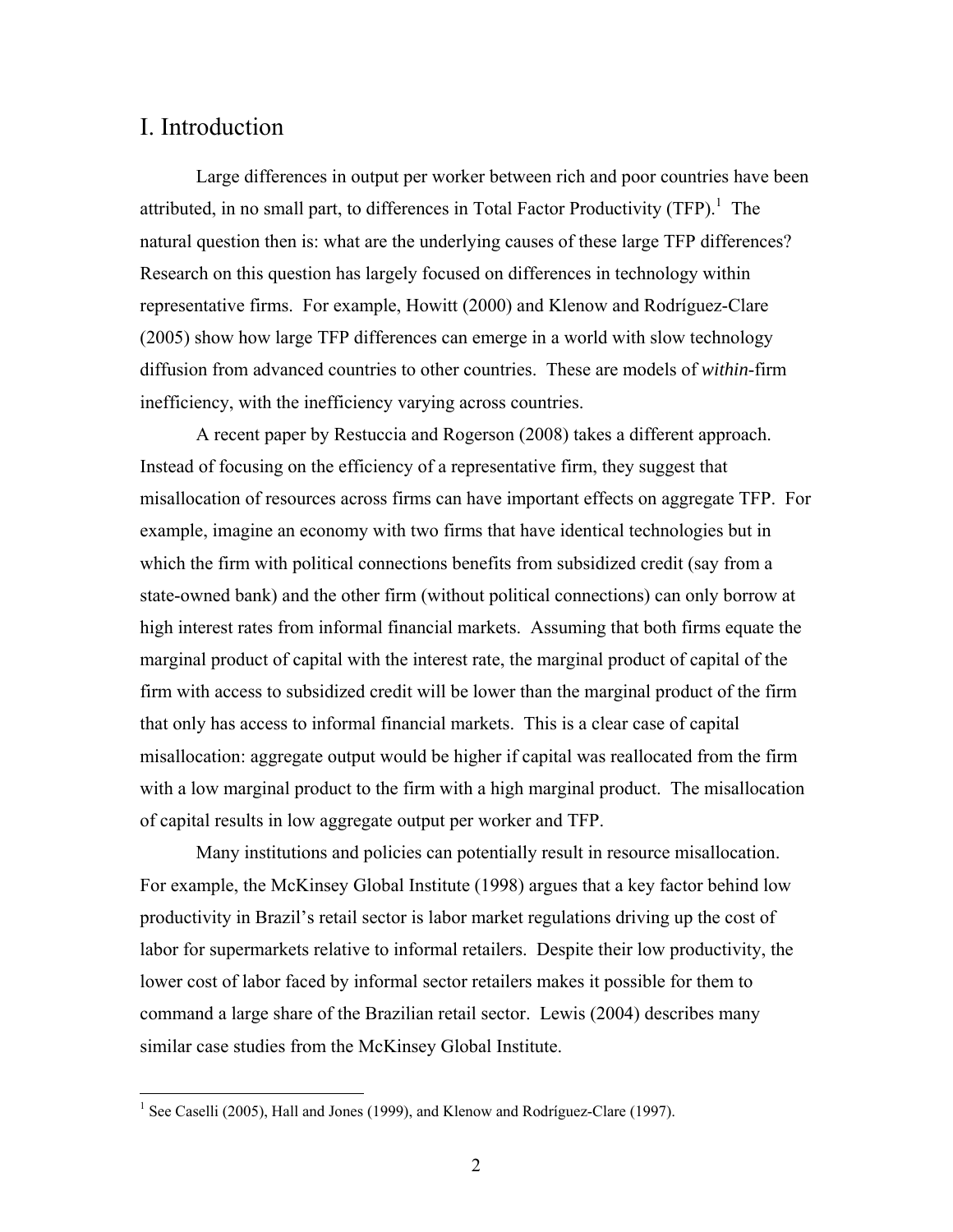Our goal in this paper is to provide quantitative evidence on the potential impact of resource misallocation on aggregate TFP. We use a standard model of monopolistic competition with heterogeneous firms, essentially Melitz (2003) without international trade, to show how distortions that drive wedges between the marginal products of capital and labor across firms will lower aggregate TFP.2 A key result we exploit is that *revenue* productivity (the product of physical productivity and a firm's output price) should be equated across firms in the absence of distortions. To the extent revenue productivity differs across firms, we can use it to recover a measure of firm-level distortions.

We use this framework to measure the contribution of resource misallocation to aggregate manufacturing productivity in China and India versus the U.S. China and India are of particular interest not only because of their size and relative poverty, but because they have carried out reforms that may have contributed to their rapid growth in recent years.<sup>3</sup> We use plant-level data from the Chinese Industrial Survey (1998-2005), the Indian Annual Survey of Industries (1987-1994) and the U.S. Census of Manufacturing (1977, 1982, 1987, 1992, and 1997) to measure dispersion in the marginal products of capital and labor within individual 4-digit manufacturing sectors in each country. We then measure how much aggregate manufacturing output in China and India could increase if capital and labor were reallocated to equalize marginal products across plants within each 4-digit sector *to the extent observed in the U.S.* The U.S. is a critical benchmark for us, as there may be measurement error and factors omitted from the model (such as adjustment costs and markup variation) that generate gaps in marginal products even in a comparatively undistorted country such as the U.S.

We find that moving to "U.S. efficiency" would increase TFP by 30-50% in China and 40-60% in India. The output gains would be roughly twice as large if capital accumulated in response to aggregate TFP gains. We find that deteriorating allocative efficiency may have shaved 2% off Indian manufacturing TFP growth from 1987 to 1994, whereas China may have boosted its TFP 2% per year over 1998-2005 by

<sup>&</sup>lt;sup>2</sup> In terms of the resulting size distribution, the model is a cousin to the Lucas (1978) span of control model.

<sup>&</sup>lt;sup>3</sup> For discussion of Chinese reforms see Young (2000, 2003) and *The Economist* (2006a). For Indian reforms see Kochar et al. (2006), *The Economist* (2006b), and Aghion et al. (2008). Dobson and Kashyap (2006), Farrell and Lund (2006), Allen et al. (2007), and Dollar and Wei (2007) discuss how capital continues to be misallocated in China and India.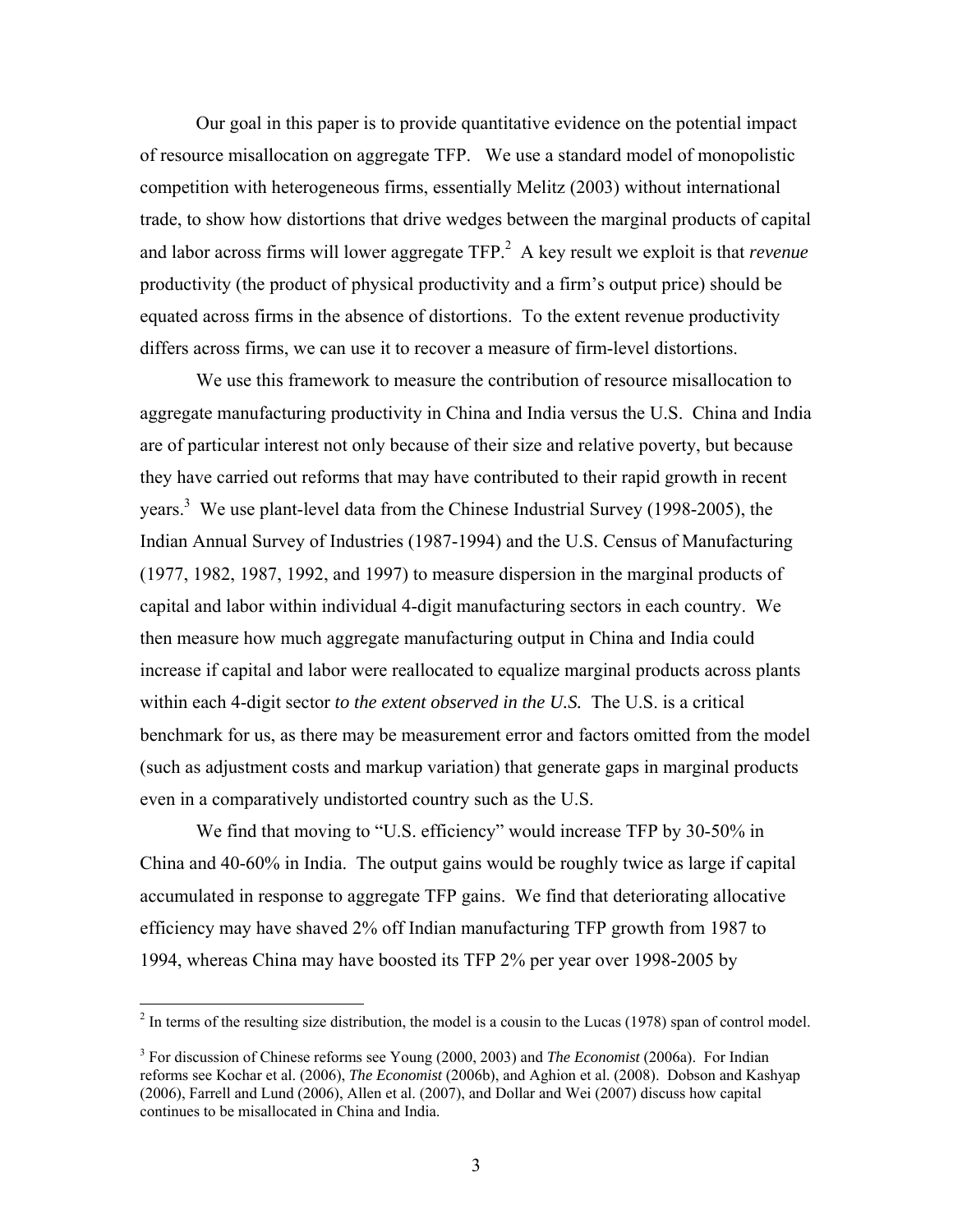winnowing its distortions. In both India and China, larger plants within industries appear to have higher marginal products, suggesting they should expand at the expense of smaller plants. The pattern is much weaker in the U.S.

Although Restuccia and Rogerson (2008) is the closest predecessor to our investigation in model and method, there are many others.<sup>4</sup> In addition to Restuccia and Rogerson, we build on three papers in particular. First, we follow the lead of Chari, Kehoe and McGrattan (2007) in inferring distortions from the residuals in first order conditions. Second, the distinction between a firm's physical productivity and its revenue productivity, highlighted by Foster, Haltiwanger, and Syverson (2008), is central to our estimates of resource misallocation. Third, Banerjee and Duflo (2005) emphasize the importance of resource misallocation in understanding aggregate TFP differences across countries, and present suggestive evidence that gaps in marginal products of capital in India could play a large role in India's low manufacturing TFP relative to the  $U.S.^5$ 

The rest of the paper proceeds as follows. We sketch a model of monopolistic competition with heterogeneous firms to show how the misallocation of capital and labor can lower aggregate TFP. We then take this model to the Chinese, Indian, and U.S. plant data to try to quantify the drag on productivity in China and India due to misallocation in manufacturing. We lay out the model in section II, describe the datasets in section III, and present potential gains from better allocation in section IV. In section V we try to assess whether greater measurement error in China and India could explain away our results. In section VI we make a first pass at relating observable policies to allocative efficiency in China and India. In section VII we explore alternative explanations besides policy distortions and measurement error. We offer some conclusions in section VIII.

 $\overline{a}$ 

 $4\,$  A number of other authors have focused on specific mechanisms that could result in resource misallocation. Hopenhayn and Rogerson (1993) studied the impact of labor market regulations on allocative efficiency; Lagos (2006) is a recent effort in this vein. Caselli and Gennaioli (2003) and Buera and Shin (2008) model inefficiencies in the allocation of capital to managerial talent, while Guner, Ventura and Xu (2008) model misallocation due to size restrictions. Parente and Prescott (2000) theorize that low TFP countries are ones in which vested interests block firms from introducing better technologies.

<sup>&</sup>lt;sup>5</sup> See Bergoeing, Kehoe, Kehoe, and Soto (2002), Galindo, Schiantarelli, and Weiss (2007), Bartelsman, Haltiwanger, and Scarpetta (2008), and Alfaro, Charlton and Kanczuk (2008) for related empirical evidence in other countries.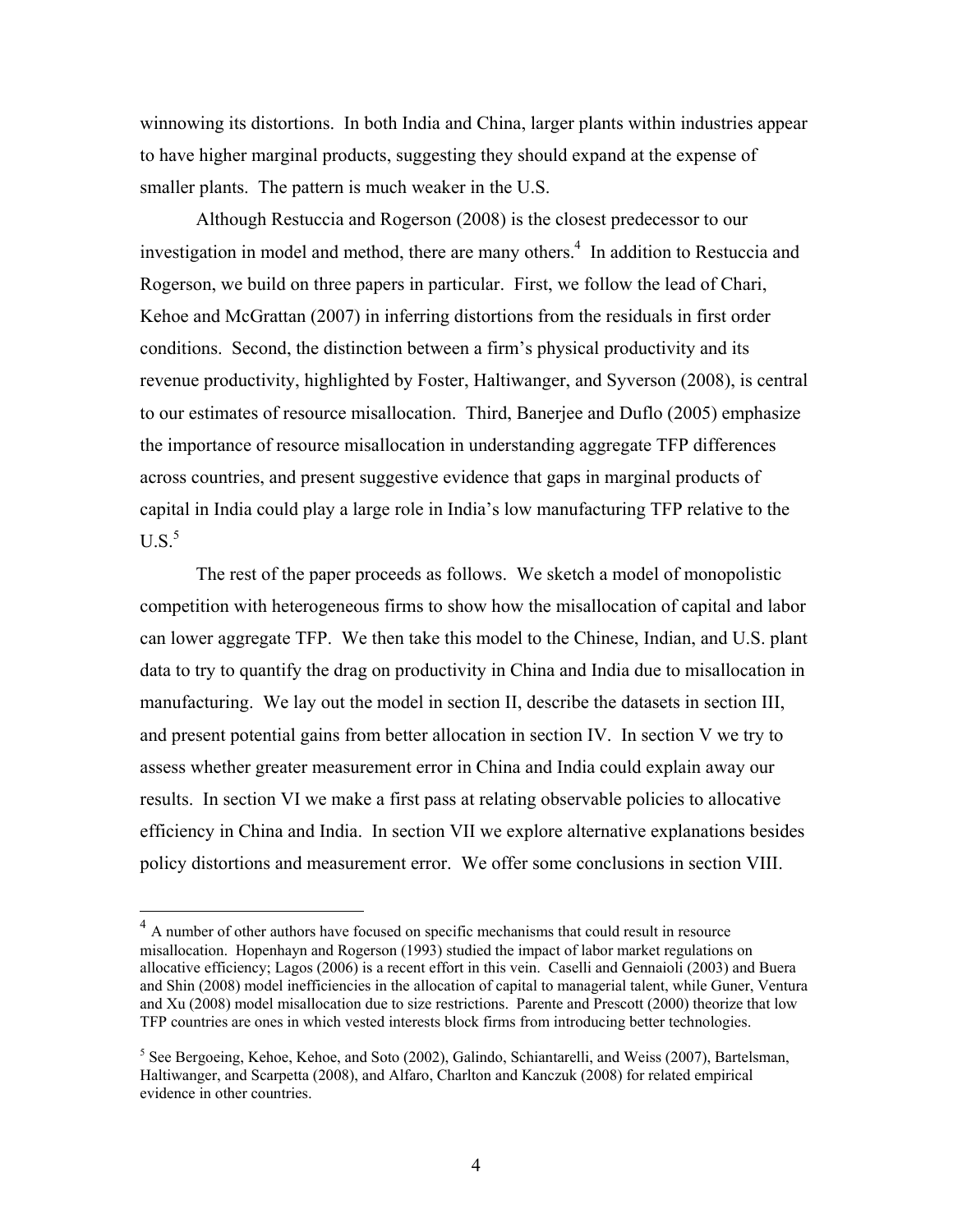### II. Misallocation and TFP

This section sketches a standard model of monopolistic competition with heterogeneous firms to illustrate the effect of resource misallocation on aggregate productivity. In addition to differing in their efficiency levels (as in Melitz, 2003), we assume that firms potentially face different output and capital distortions.

We assume there is a single final good *Y* produced by a representative firm in a perfectly competitive final output market. This firm combines the output  $Y_s$  of *S* manufacturing industries using a Cobb-Douglas production technology:

(2.1) 
$$
Y = \prod_{s=1}^{S} Y_s^{\theta_s}, \text{ where } \sum_{s=1}^{S} \theta_s = 1.
$$

Cost minimization implies:

$$
(2.2) \t\t P_sY_s = \theta_s PY.
$$

Here,  $P_s$  refers to the price of industry output  $Y_s$  and  $P = \prod_{s=1}$  $\frac{s}{\prod}$  (  $P_s$  $s=1$   $\bigcup s$  $P \equiv \prod^S \left(\frac{P_s}{r}\right)^{\theta_s}$  $\equiv \prod_{s=1}^{S} \left( \frac{P_s}{\theta_s} \right)^{v_s}$  represents the price of the final good (the final good is our numeraire, so  $P = 1$ ). Industry output  $Y_s$  is itself a CES aggregate of  $M_s$  differentiated products:

(2.3) 
$$
Y_s = \left(\sum_{i=1}^{M_s} Y_{si} \frac{\sigma^{-1}}{\sigma} \right)^{\frac{\sigma}{\sigma^{-1}}}.
$$

The production function for each differentiated product is given by a Cobb-Douglas function of firm TFP, capital, and labor:

$$
Y_{si} = A_{si} K_{si}^{\alpha_s} L_{si}^{1-\alpha_s}
$$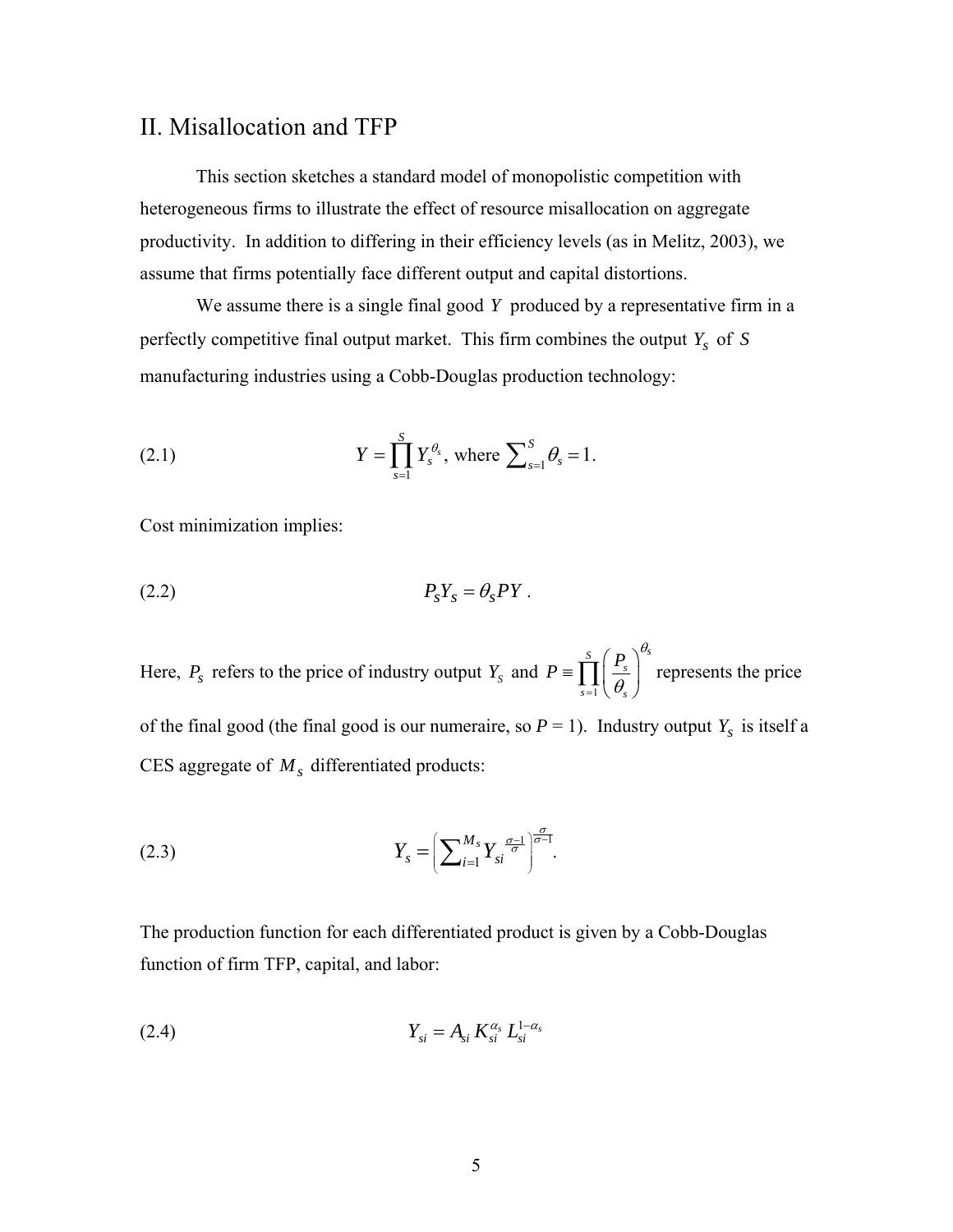Note that capital and labor shares are allowed to differ across industries (but not across firms within an industry). $6$ 

Since there are two factors of production, we can separately identify distortions that affect both capital and labor from distortions that change the marginal product of one of the factors relative to the other factor of production. We will denote distortions that increase the marginal products of capital *and* labor by the same proportion as an output distortion  $\tau_Y$ . For example,  $\tau_Y$  would be high for firms that face government restrictions on size or high transportation costs, and low in firms that benefit from public output subsidies. In turn, we will denote distortions that raise the marginal product of capital relative to labor as the capital distortion  $\tau_K$ . For example,  $\tau_K$  would be high for firms that do not have access to credit, but low for firms with access to cheap credit (by business groups or state-owned banks).

Profits are given by

(2.5) 
$$
\pi_{si} = (1 - \tau_{Ysi}) P_{si} Y_{si} - w L_{si} - (1 + \tau_{Ksi}) R K_{si}.
$$

Note that we assume all firms face the same wage, an issue we will return to later. Profit maximization yields the standard condition that the firm's output price is a fixed markup over its marginal cost:

(2.6) 
$$
P_{si} = \frac{\sigma}{\sigma - 1} \left(\frac{R}{\alpha_s}\right)^{\alpha_s} \left(\frac{w}{1 - \alpha_s}\right)^{1 - \alpha_s} \frac{(1 + \tau_{Ksi})^{\alpha_s}}{A_{si} (1 - \tau_{Ksi})}.
$$

The capital-labor ratio, labor allocation, and output are given by:

$$
\frac{K_{si}}{L_{si}} = \frac{\alpha_s}{1 - \alpha_s} \cdot \frac{w}{R} \cdot \frac{1}{(1 + \tau_{Ksi})},
$$

 6 In section VII below ("Alternative Explanations") we relax this assumption by replacing the plantspecific capital distortion with plant-specific factor shares.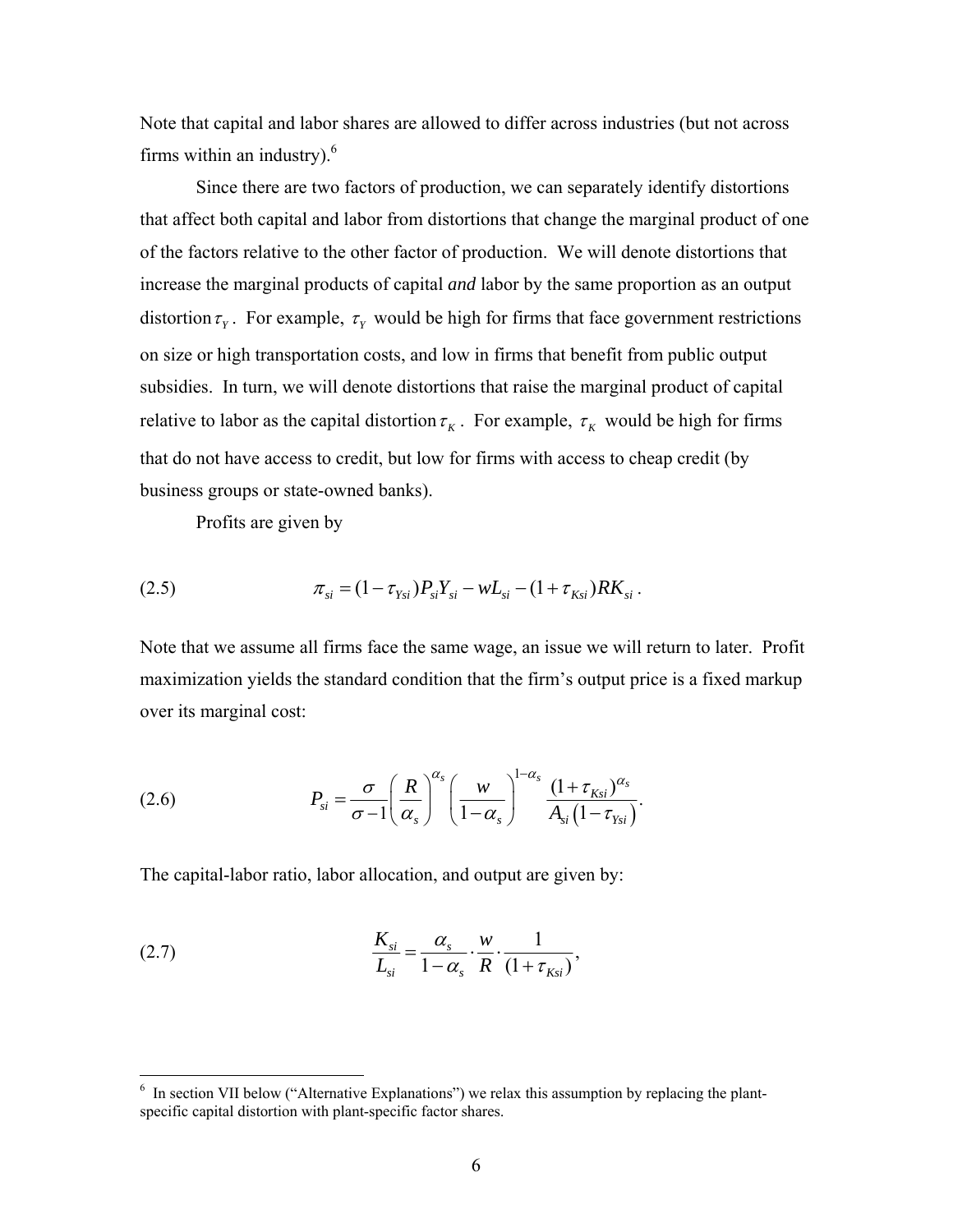(2.8) 
$$
L_{si} \propto \frac{A_{si}^{\sigma-1} (1 - \tau_{Ysi})^{\sigma}}{(1 + \tau_{Ksi})^{\alpha_s(\sigma-1)}}
$$

(2.9) 
$$
Y_{si} \propto \frac{A_{si}^{\sigma} (1 - \tau_{Ysi})^{\sigma}}{(1 + \tau_{Ksi})^{\alpha_s \sigma}}
$$

The allocation of resources across firms depends not only on firm TFP levels, but also on the output and capital distortions they face. To the extent resource allocation is driven by distortions rather than firm TFP, this will result in differences in the marginal revenue products of labor and capital across firms. The marginal revenue product of labor is proportional to revenue per worker:

(2.10) 
$$
MRPL_{si} \triangleq (1 - \alpha_s) \frac{\sigma - 1}{\sigma} \frac{P_{si} Y_{si}}{L_{si}} = w \frac{1}{1 - \tau_{Ysi}}.
$$

The marginal revenue product of capital is proportional to the revenue-capital ratio:

(2.11) 
$$
MRPK_{si} \triangleq \alpha_s \frac{\sigma - 1}{\sigma} \frac{P_{si}Y_{si}}{K_{si}} = R \frac{1 + \tau_{Ksi}}{1 - \tau_{Ysi}}.
$$

Intuitively, the after-tax marginal revenue products of capital and labor are equalized across firms. The before-tax marginal revenue products must be higher in firms that face disincentives, and can be lower in firms that benefit from subsidies.

We are now ready to derive an expression for aggregate TFP as a function of the misallocation of capital and labor. We first solve for the equilibrium allocation of resources across sectors:7

(2.12) 
$$
L_{s} \equiv \sum_{i=1}^{M_{s}} L_{si} = L \frac{(1 - \alpha_{s}) \theta_{s} / MRPL_{s}}{\sum_{s'=1}^{S} (1 - \alpha_{s'}) \theta_{s'} / MRPL_{s'}}
$$

 $\overline{a}$ 

<sup>&</sup>lt;sup>7</sup> To derive  $K_s$  and  $L_s$  we proceed as follows. First, we derive the aggregate demand for capital and labor in a sector by aggregating the firm-level demands for the two factor inputs. We then combine the aggregate demand for the factor inputs in each sector with the allocation of total expenditure across sectors.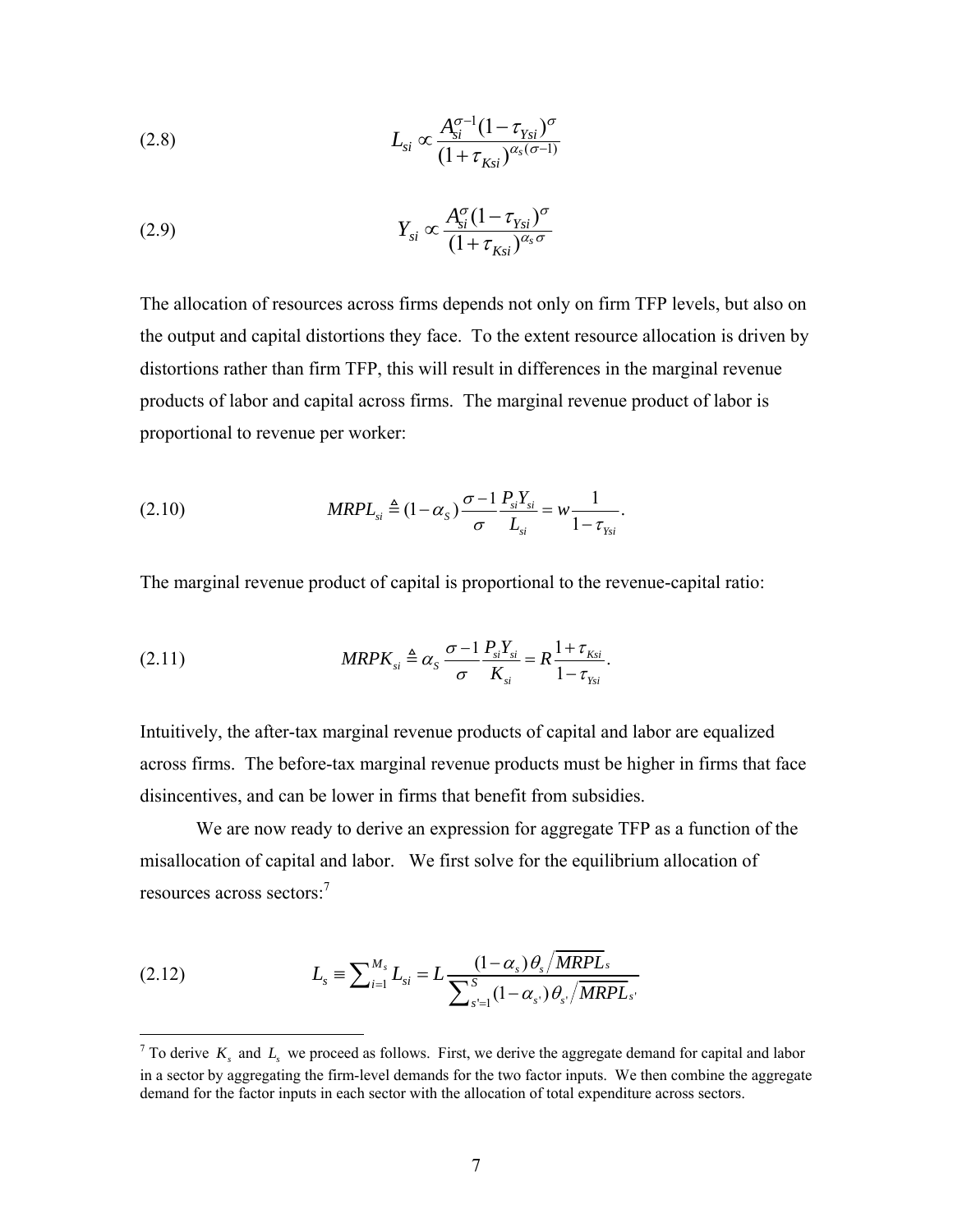(2.13) 
$$
K_s \equiv \sum_{i=1}^S K_{si} = K \frac{\alpha_s \theta_s / MRPK_s}{\sum_{s'=1}^S \alpha_{s'} \theta_{s'} / MRPK_{s'}}.
$$

Here, 
$$
\overline{MRPL}_s \propto \left( \sum_{s=1}^{M_s} \frac{1}{1 - \tau_{Ysi}} \frac{P_{si} Y_{si}}{P_s Y_s} \right)
$$
 and  $\overline{MRPK}_s \propto \left( \sum_{s=1}^{M_s} \frac{1 + \tau_{Ksi}}{1 - \tau_{Ysi}} \frac{P_{si} Y_{si}}{P_s Y_s} \right)$  denote the

weighted average of the value of the marginal product of labor and capital in a sector, and 1  $L \equiv \sum_{s=1}^{S} L_s$  and  $K \equiv \sum_{s=1}^{S}$  $K = \sum_{s=1}^{S} K_s$  represent the aggregate supply of labor and capital. We can then express aggregate output as a function of  $K_s$ ,  $L_s$ , and industry TFP:<sup>8</sup>

(2.14) 
$$
Y = \prod_{s=1}^{S} \left( TFP_s \cdot K_s^{\alpha_s} \cdot L_s^{1-\alpha_s} \right)^{\theta_s}.
$$

To determine the formula for industry productivity *TFPs*, it is useful to show that firmspecific distortions can be measured by the firm's *revenue* productivity. It is typical in the productivity literature to have industry deflators but not plant-specific deflators. Foster, Haltiwanger and Syverson (2008) stress that, when industry deflators are used, differences in plant-specific prices show up in the customary measure of plant TFP. They stress the distinction between "physical productivity", which they denote TFPQ, and "revenue productivity", which they call TFPR. The use of a plant-specific deflator yields TFPQ, whereas using an industry deflator gives TFPR.

The distinction between physical and revenue productivity is vital for us too. We define these objects as follows:<sup>9</sup>

$$
TFPQ_{si} \triangleq A_{si} = \frac{Y_{si}}{K_{si}^{\alpha_s}(wL_{si})^{1-\alpha_s}}
$$

$$
TFPR_{si} \triangleq P_{si}A_{si} = \frac{P_{si}Y_{si}}{K_{si}^{\alpha_s}(wL_{si})^{1-\alpha_s}}.
$$

 $\overline{a}$ 

<sup>&</sup>lt;sup>8</sup> We combine the aggregate demand for capital and labor in a sector, the expression for the price of aggregate industry output, and the expression for the price of aggregate output.

<sup>&</sup>lt;sup>9</sup> To crudely control for differences in human capital we measure labor input as the wage bill, which we denote as the product of a common wage per unit of human capital *w* and effective labor input *Lsi*.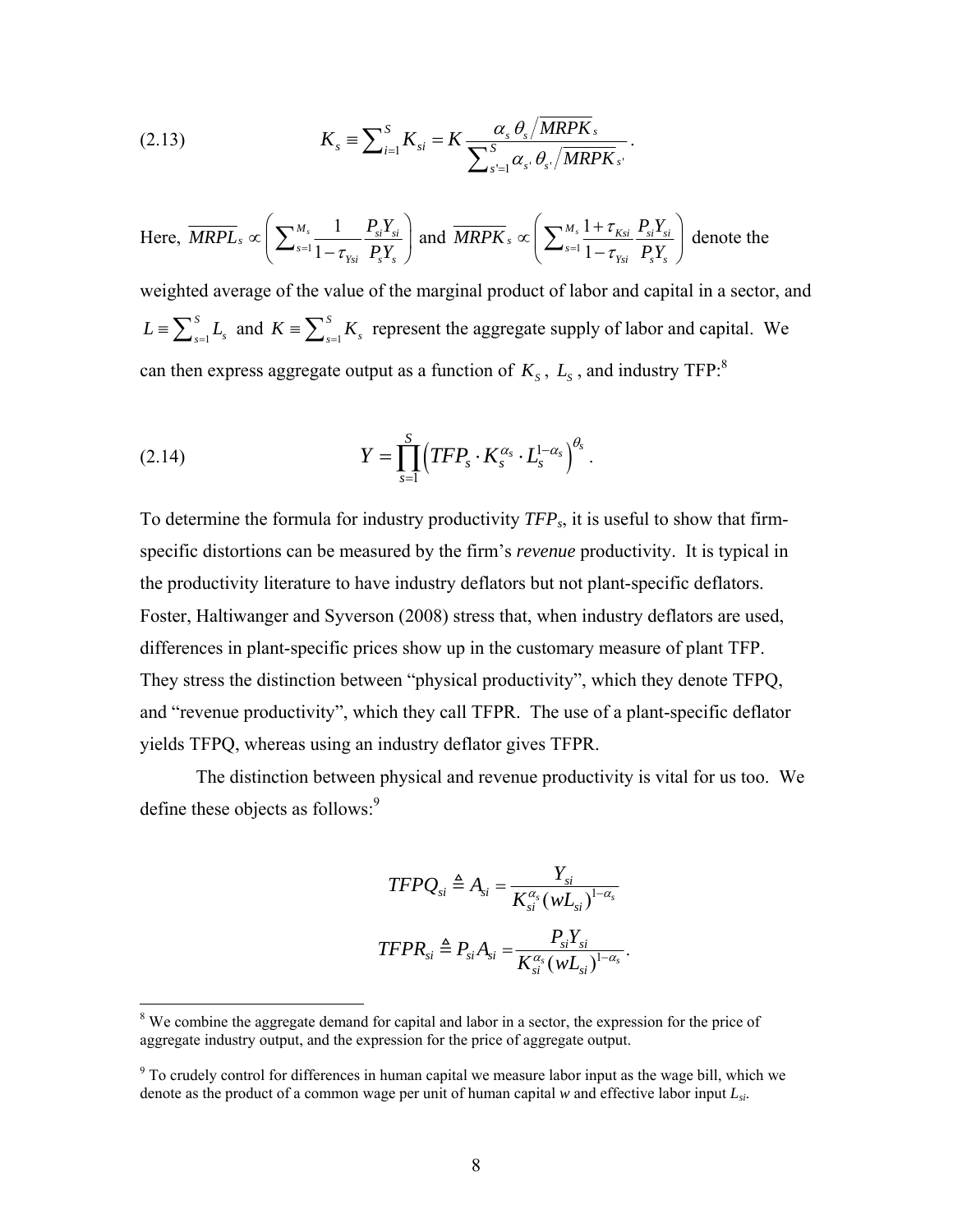In our simple model, TFPR does not vary across plants within an industry unless plants face capital and/or output distortions. In the absence of distortions, more capital and labor should be allocated to plants with higher TFPQ to the point where their higher output results in a lower price and the exact same TFPR as at smaller plants. Using (2.10) and (2.11), plant TFPR is proportional to a geometric average of the plant's marginal revenue products of capital and labor: $10$ 

$$
TFPR_{si} \propto \left(MRPK_{si}\right)^{\alpha_s} \left(MRPL_{si}\right)^{1-\alpha_s} \propto \frac{\left(1+\tau_{Ksi}\right)^{\alpha_s}}{1-\tau_{Ysi}}.
$$

High plant TFPR is a sign that the plant confronts barriers that raise the plant's marginal products of capital and labor, rendering the plant smaller than optimal.

With the expression for TFPR in hand, we can express industry TFP as

(2.15) 
$$
TFP_s = \left(\sum_{i=1}^{M_s} \left\{ A_{si} \cdot \frac{\overline{TFPR_s}}{\overline{TFPR_{si}}}\right\}^{\sigma-1}\right)^{\frac{1}{\sigma-1}},
$$

where  $\overline{TFPR}_s \propto (\overline{MRPK}_s)^{\alpha_s} (\overline{MRPL}_s)^{1-\alpha_s}$  is a geometric average of the average marginal revenue product of capital and labor in the sector.<sup>11</sup> If marginal products were equalized across plants, TFP would be  $\overline{A}_s = \left( \sum_{i=1}^{M_s} A_{si}^{\sigma-1} \right)$ 1  $1 \sigma-1$ 1 *Ms*  $\overline{A}_s = \left( \sum_{i=1}^{M_s} A_{si}^{\sigma-1} \right) \sigma^{-1}$ . Equation (2.15) is the key equation we use for our empirical estimates. Appendix A shows that we would arrive at a similar expression to (2.15) if we assumed a Lucas span-of-control model rather than monopolistic competition.

When  $A \equiv \text{TFPQ}$  and TFPR are jointly log-normally distributed, there is a simple closed form expression for aggregate TFP:

$$
\frac{10 \text{ TFPR}_{si} = \frac{\sigma}{\sigma - 1} \left( \frac{MRPK_{si}}{\alpha_{s}} \right)^{\alpha_{s}} \left( \frac{MRPL_{si}}{w(1 - \alpha_{s})} \right)^{1 - \alpha_{s}} = \left( \frac{R}{\alpha_{s}} \right)^{\alpha_{s}} \left( \frac{1}{1 - \alpha_{s}} \right)^{1 - \alpha_{s}} \frac{\left(1 + \tau_{Ksi}\right)^{\alpha_{s}}}{1 - \tau_{Ksi}}.
$$
\n
$$
11 \text{ TFPR}_{s} = \left[ \frac{R}{\alpha_{s}} \sum_{i=1}^{M_{s}} \left( \frac{1 + \tau_{Ksi}}{1 - \tau_{Ksi}} \right) \cdot \left( \frac{P_{si}Y_{si}}{PY_{s}} \right) \right]^{\alpha_{s}} \left[ \frac{1}{1 - \alpha_{s}} \sum_{i=1}^{M_{s}} \left( \frac{1}{1 - \tau_{Ksi}} \right) \left( \frac{P_{si}Y_{si}}{PY_{s}} \right) \right]^{1 - \alpha_{s}}.
$$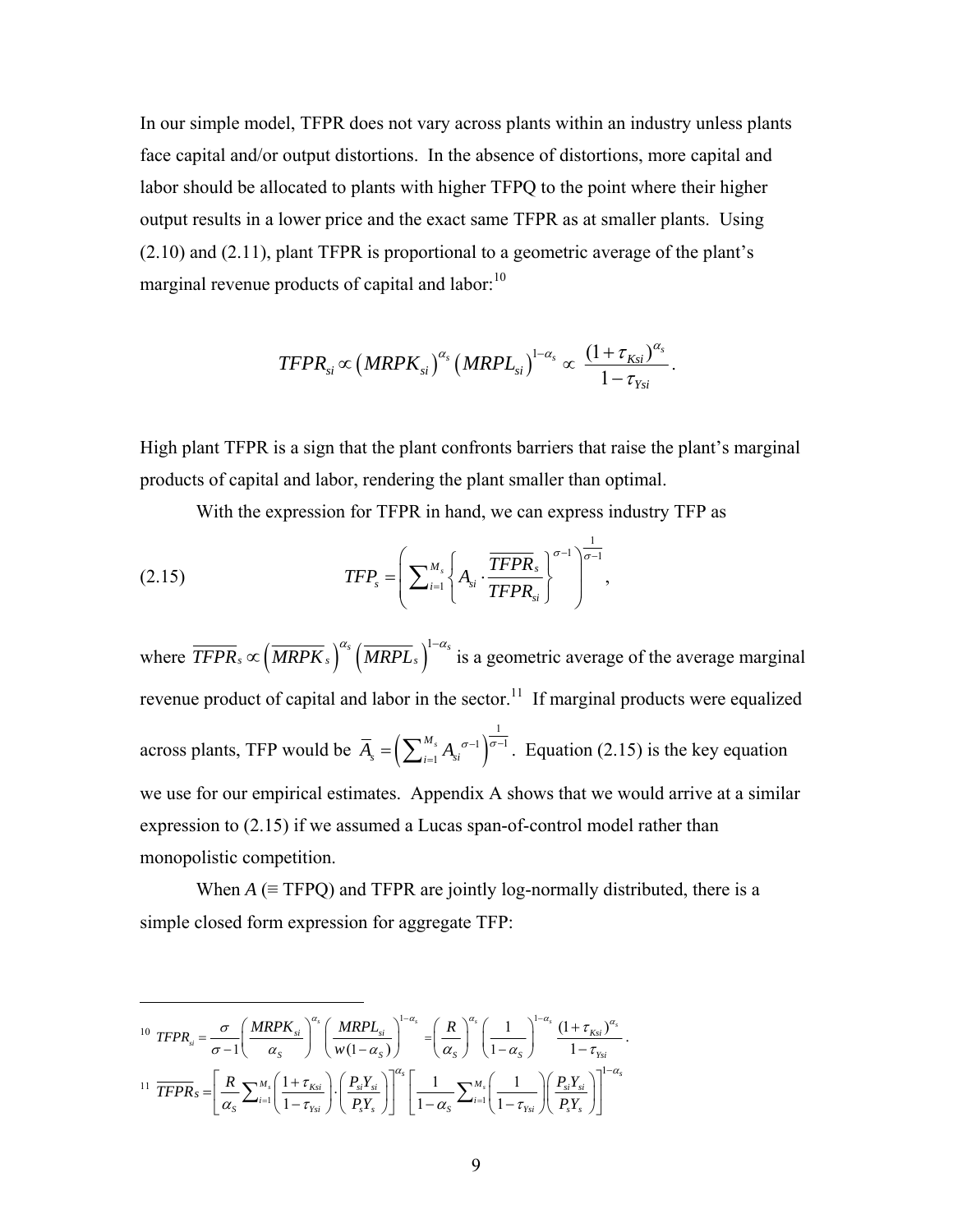(2.16) 
$$
\log TFP_s = \frac{1}{\sigma - 1} \log \left( \sum_{i=1}^{M_s} A_{si}^{\sigma - 1} \right) - \frac{\sigma}{2} \text{var} \left( \log TFPR_{si} \right).
$$

In this special case, the negative effect of distortions on aggregate TFP can be summarized by the variance of log TFPR. Intuitively, the extent of misallocation is worse when there is greater dispersion of marginal products.

 We note several things about the effect of misallocation on aggregate TFP in this model. First, from (2.12) and (2.13), the shares of aggregate labor and capital in each sector are unaffected by the extent of misallocation as long as average marginal revenue products are unchanged. Our Cobb-Douglas aggregator (unit elastic demand) is responsible for this property (an industry that is 1% more efficient has a 1% lower price index and 1% higher demand, which can be accommodated without adding or shedding inputs). We later relax the Cobb-Douglas assumption to see how much it matters.

Second, we have conditioned on a fixed aggregate stock of capital. Because the rental rate rises with aggregate TFP, we would expect capital to respond to aggregate TFP (even with a fixed saving and investment rate). If we endogenize *K* by invoking a consumption Euler equation to pin down the long run rental rate  $R$ , the output elasticity with respect to aggregate TFP is 1 1  $1 - \sum_{s=1}^{S} \alpha_s \theta_s$ . Thus the effect of misallocation on output is increasing in the average capital share. This property is reminiscent of a one sector neoclassical growth model, wherein increases in TFP are amplified by capital accumulation so that the output elasticity with respect to TFP is  $1/(1 - \alpha)$ .

 Third, we will assume that the number of firms in each industry is not affected by the extent of misallocation. In an Appendix available upon request, we show that the number of firms would be unaffected by the extent of misallocation in a model of endogenous entry in which entry costs take the form of a fixed amount of labor.<sup>12</sup>

 $\overline{a}$ 

 $12$  We assume entrants do not know their productivity or distortions before expending entry costs, only the joint distribution of distortions and productivity they will draw from. We also follow Melitz (2003) and Restuccia and Rogerson (2008) in assuming exogenous exit among producers. Unlike Melitz, however, we do not have overhead costs. Due to the overhead costs in Melitz, some firms exit after spending entry costs but before commencing production, thereby creating an endogenous form of exit that truncates the left tail of the productivity distribution. We leave it as an important topic for future research to investigate the impact of distortions on aggregate productivity and welfare through endogenous entry and exit.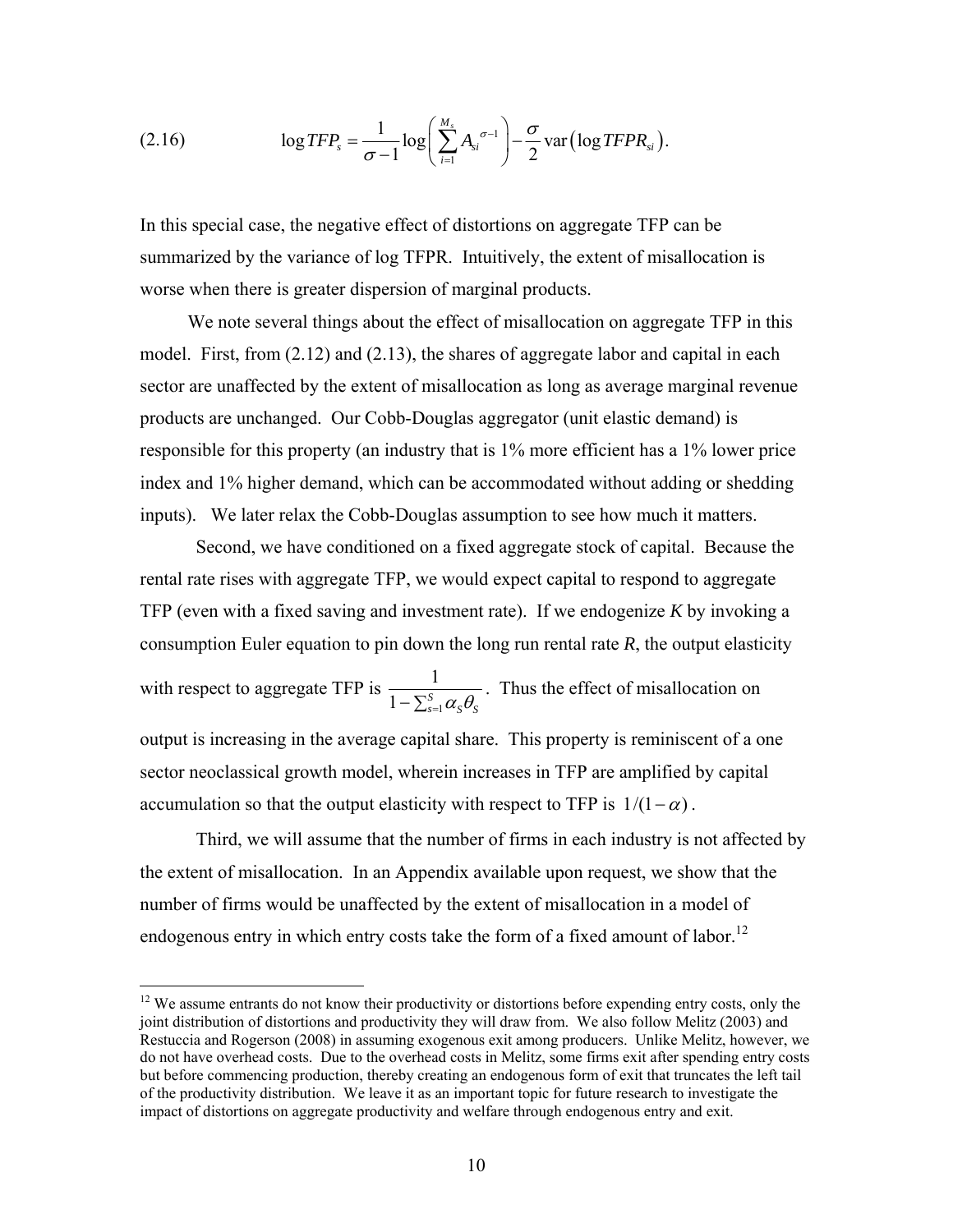#### III. Datasets for India, China and the U.S.

Our data for India are drawn from India's Annual Survey of Industries (ASI) conducted by the Indian government's Central Statistical Organisation (CSO). The ASI is a census of all registered manufacturing plants in India with more than 50 workers (100 if without power) and a random one-third sample of registered plants with more than 10 workers (20 if without power) but less than 50 (or 100) workers. For all calculations we apply a sampling weight so that our weighted sample reflects the population. The survey provides information on plant characteristics over the *fiscal* year (April of a given year through March of the following year). We use the ASI data from the 1987-1988 through 1994-1995 fiscal years. The raw data consists of around 40,000 plants in each year.

The variables in the ASI we use are the plant's industry (4-digit ISIC), labor compensation, value-added, age (based on reported birth year), and book value of the fixed capital stock. Specifically, the ASI reports the plant's total wage payments, bonus payments, and the imputed value of benefits. Our measure of labor compensation is the sum of wages, bonuses, and benefits. In addition, the ASI reports the book value of fixed capital at the beginning and end of the fiscal year net of depreciation. We take the average of the net book value of fixed capital at the beginning and end of the fiscal year as our measure of the plant's capital. We also have ownership information from the ASI, although the ownership classification does not distinguish between foreign owned and domestic plants.

Our data for Chinese *firms* (not plants) are from Annual Surveys of Industrial Production from 1998 through 2005 conducted by the Chinese government's National Bureau of Statistics (NBS). The Annual Survey of Industrial Production is a census of all non-state firms with more than 5 million Yuan in revenue (about \$600,000) plus all stateowned firms. The raw data consists of over 100,000 firms in 1998 and grows to over 200,000 firms in 2005. Hereafter we often refer to Chinese firms as "plants".

The information we use from the Chinese data are the plant's industry (again at the 4-digit level), age (again based on reported birth year), ownership, wage payments, value-added, export revenues, and capital stock. We define the capital stock as the book value of fixed capital net of depreciation. As for labor compensation, the Chinese data

11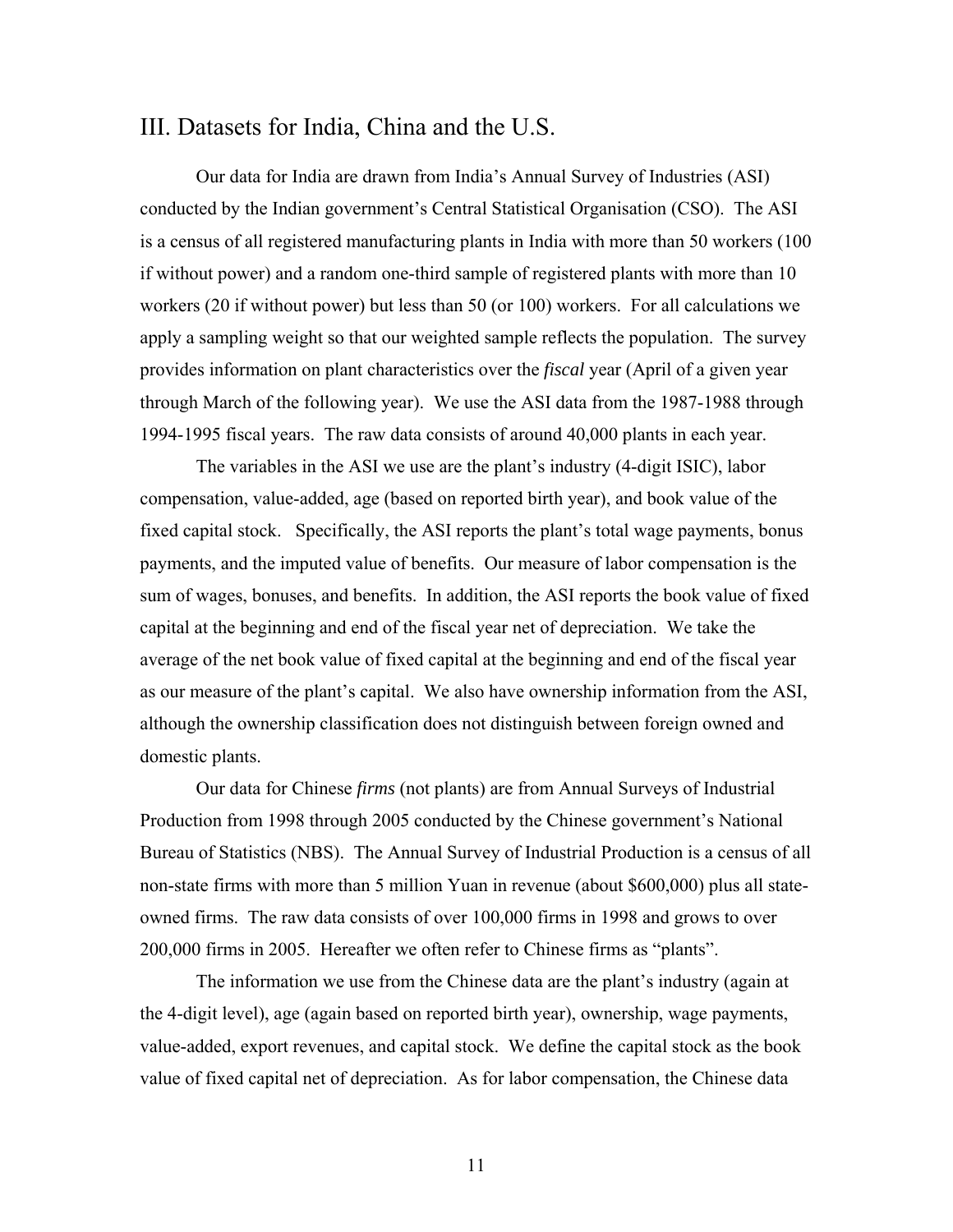only reports wage payments; it does not provide information on non-wage compensation. The median labor share in plant-level data is roughly 30%, which is significantly lower than the aggregate labor share in manufacturing reported in the Chinese input-output tables and the national accounts (roughly 50%). We therefore assume that non-wage benefits are a constant fraction of a plant's wage compensation, where the adjustment factor is calculated such that the sum of imputed benefits and wages across all plants equals 50% of aggregate value-added. We also have ownership status for the Chinese plants. Chinese manufacturing had been predominantly state-run or state-involved, but was principally private by the end of our sample.<sup>13</sup>

Our main source for U.S. data is the Census of Manufactures from 1977, 1982, 1987, 1992, and 1997 conducted by the U.S. Bureau of the Census. Befitting their name, the Census covers all manufacturing plants. We drop small plants with limited production data (Administrative Records), leaving over 160,000 plants in each year. The information we use from the U.S. Census are the plant's industry (again at the 4-digit level), labor compensation (wages and benefits), value-added, export revenues, and capital stock. We define the capital stock as the average of the book value of the plant's machinery and equipment and structures at the beginning and at the end of the year. The U.S. data does not provide information on plant age. We impute the plant's age by determining when the plant appears in the data for the first time.<sup>14</sup>

For our computations we set industry capital shares to those in the corresponding U.S. manufacturing industry. As a result, we drop non-manufacturing plants and plants in industries without a close counterpart in the U.S. We also trim the 1% tails of plant productivity and distortions in each country-year to make the results robust to outliers. Later we check robustness to adjusting the book values of capital for inflation.

<u>.</u>

 $13$  Our data may understate the extent of privatization. Dollar and Wei (2007) conducted their own survey of Chinese firms in 2005, and found that 15% of all firms were officially classified as state-owned who had in fact been privatized.

<sup>&</sup>lt;sup>14</sup> For the plants in the Annual Survey of Manufactures (ASM), we use the annual data of the ASM (starting with the 1963 ASM) to identify the plant's birth year. For the plants that are not in the ASM, we assume the birth year is the year the plant first appears in the quincennial Census of Manufactures minus 3 years.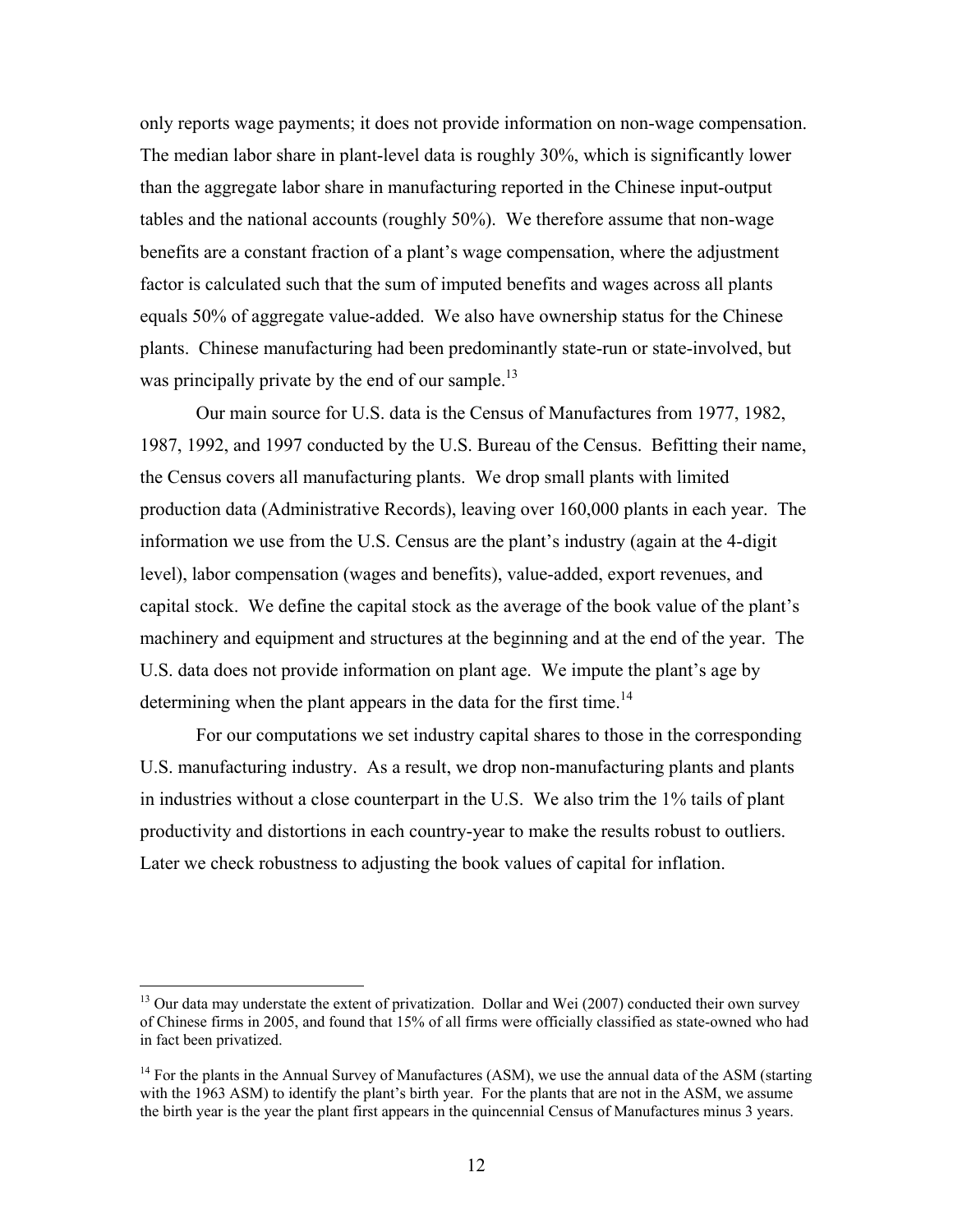### IV. Potential Gains from Reallocation

In order to calculate the effects of resource misallocation, we need to back out key parameters (industry output shares, industry capital shares, and the firm-specific distortions) from the data. We proceed as follows:

We set the rental price of capital (excluding distortions) to  $R = 0.10$ . We have in mind a 5% real interest rate and a 5% depreciation rate. The actual cost of capital faced by plant *i* in industry *s* is denoted  $(1 + \tau_{Ksi})R$ , so it differs from 10% if  $\tau_{Ksi} \neq 0$ . Because our hypothetical reforms collapse  $\tau_{Ksi}$  to its average in each industry, the attendant efficiency gains do not depend on *R*. If we have set *R* incorrectly, it affects only the average capital distortion, not the liberalization experiment.

We set the elasticity of substitution between plant value added to  $\sigma = 3$ . The gains from liberalization are increasing in  $\sigma$ , as is explicit in (2.16), so we made this choice conservatively. Estimates of the substitutability of competing manufactures in the trade and industrial organization literatures typically range from 3 to 10 (e.g., Broda and Weinstein 2006, Hendel and Nevo 2006). Later we entertain the higher value of  $\sigma = 5$  as a robustness check. Of course, the elasticity surely differs across goods (Broda and Weinstein report lower elasticities for more differentiated goods), so our single  $\sigma$  is a strong simplifying assumption.

As mentioned, we set the elasticity of output with respect to capital in each industry  $(\alpha_s)$  to be one minus the labor share in the corresponding industry in the U.S. We do not set these elasticities based on labor shares in the Indian and Chinese data precisely because we think distortions are potentially important in China and India. We cannot separately identify the average capital distortion and the capital production elasticity in each industry. We adopt the U.S. shares as the benchmark because we presume the U.S. is comparatively undistorted (both across plants and, more to the point here, across industries). Our source for the U.S. shares is the NBER Productivity Database, which is based on the Census and Annual Surveys of Manufactures. One wellknown issue with these data is that payments to labor omit fringe benefits and employer Social Security contributions. The CM/ASM manufacturing labor share is about 2/3 what it is in manufacturing according to the National Income and Product Accounts,

13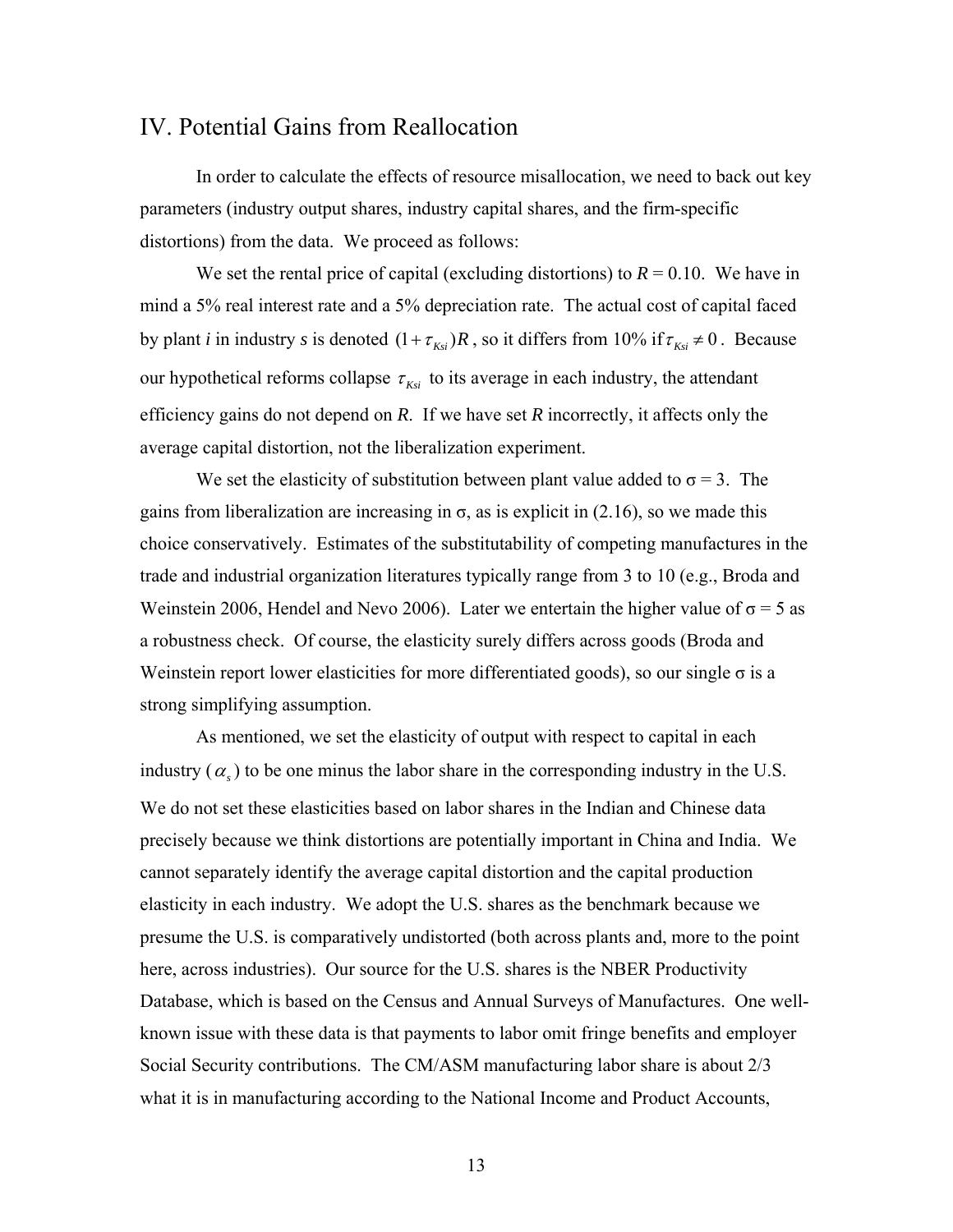which incorporate non-wage forms of compensation. We therefore scale up each industry's CM/ASM labor share by 3/2 to arrive at the labor elasticity we assume for the corresponding U.S., Indian and Chinese industry.

One issue that arises when translating factor shares into production elasticities is the division of rents from markups in these differentiated good industries. Because we assume a modest  $\sigma$  of 3, these rents are large. We therefore assume these rents show up as payments to labor (managers) and capital (owners) pro rata in each industry. In this event our assumed value of  $\sigma$  has no impact on our production elasticities.

Based on the other parameters and the plant data, we infer the distortions and productivity for each plant in each country-year as follows:

$$
(4.1) \t\t\t 1 + \tau_{Ksi} = \frac{\alpha_s}{1 - \alpha_s} \frac{w L_{si}}{R K_{si}}
$$

$$
(4.2) \t 1-\tau_{\gamma_{si}} = \frac{\sigma}{\sigma-1} \frac{wL_{si}}{(1-\alpha_s)P_{si}Y_{si}}
$$

(4.3) 
$$
A_{si} = \kappa_s \frac{(P_{si} Y_{si})^{\frac{\sigma}{\sigma-1}}}{K_{si}^{\alpha_s} L_{si}^{1-\alpha_s}},
$$

Equation (4.1) says we infer the presence of a capital distortion when the ratio of labor compensation to the capital stock is high relative to what one would expect from the output elasticities with respect to capital and labor. Recall that a high labor distortion would show up as a low capital distortion. Similarly, expression (4.2) says we deduce an output distortion when labor's share is low compared to what one would think from the industry elasticity of output with respect to labor (and the adjustment for rents). A critical assumption embedded in (4.2) is that observed value added does *not* include any explicit output subsidies or taxes.

TFP in (4.3) warrants more explanation. First, the scalar is  $\kappa_s = w^{1-\alpha_s} (P_s Y_s)^{-\frac{1}{\sigma-1}} / P_s$ . Although we do not observe  $\kappa$ <sub>s</sub>, relative productivities – and hence reallocation gains – are unaffected by setting  $\kappa$ <sub>s</sub> = 1 for each industry *s*. Second and related, we do not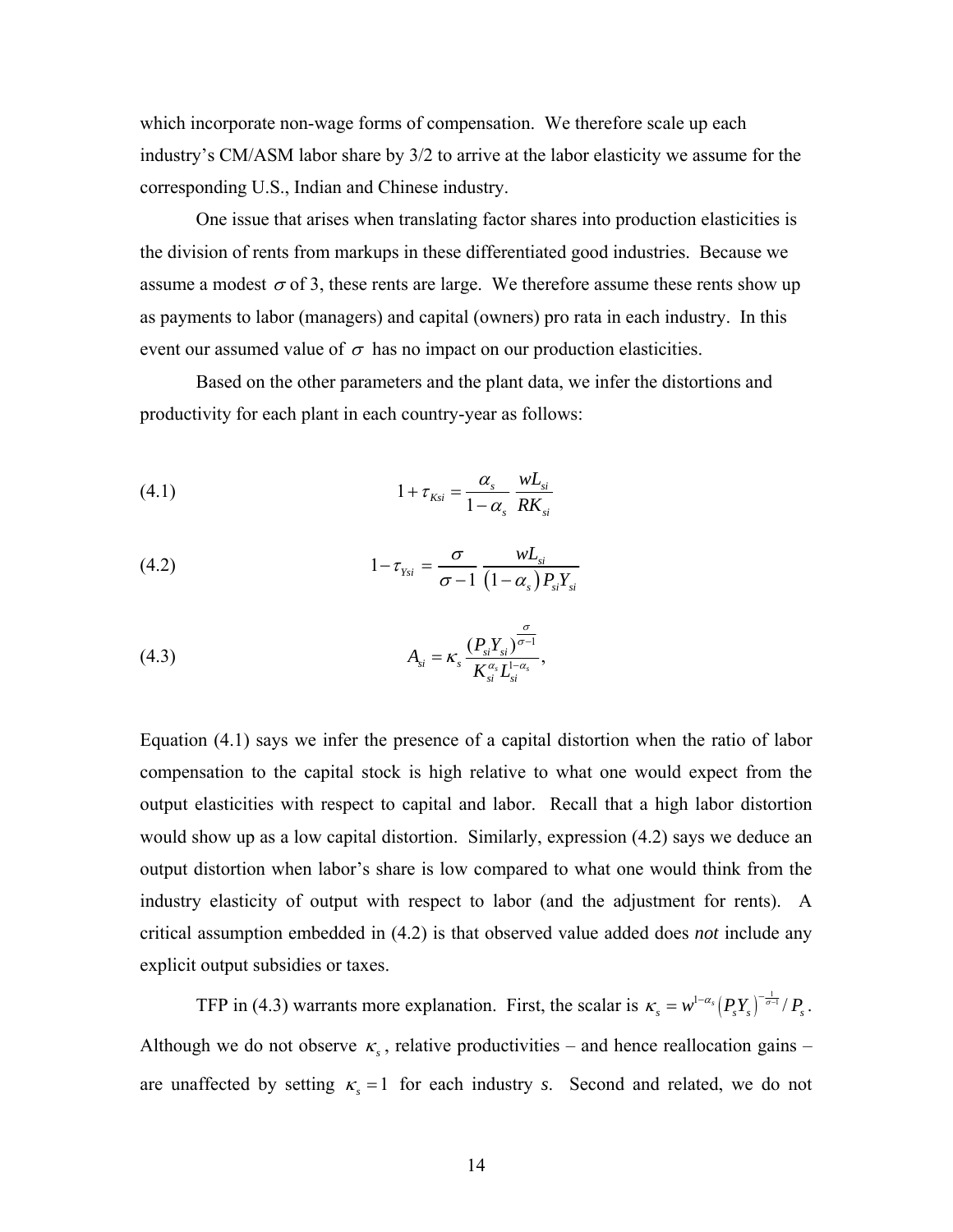observe each plant's real output  $Y_{si}$  but rather its nominal output  $P_{si}Y_{si}$ . Plants with high real output, however, must have a lower price to explain why buyers would demand the higher output. We therefore raise  $P_{si}Y_{si}$  to the power  $\sigma/(\sigma-1)$  to arrive at  $Y_{si}$ . That is, we infer price vs. quantity from revenue and an assumed elasticity of demand. Equation (4.3) requires only our assumptions about technology and demand plus profit maximization; we need not assume anything about how inputs are determined. Third, for labor input we use the plant's wage bill rather than its employment to measure  $L_{si}$ . Earnings per worker may vary more across plants because of differences in hours worked and human capital per worker than because of worker rents. Still, as a later robustness check we measure  $L_{si}$  as employment.

Before calculating the gains from our hypothetical liberalization, we trim the 1% tails of  $\log (TFPR_{si} / \overline{TFR_s})$  and  $\log (A_{si} / \overline{A}_s)$  across industries. That is, we pool all industries and trim the top and the bottom 1*%* of plants within each of the pools. We then recalculate  $wL_s$ ,  $K_s$ , and  $P_sY_s$  as well as  $\overline{TFPR}_s$  and  $\overline{A}_s$ . At this stage we calculate the industry shares  $\theta_s = P_s Y_s / Y$ .

Figure 1 plots the distribution of TFPQ,  $\log\biggl(A_{\scriptscriptstyle{Si}} M_{\scriptscriptstyle{S}}^{\,\,\frac{1}{\sigma-1}}\Big/\overline{A}_{\scriptscriptstyle{S}}\,\biggr)$ , for the latest year in

each country: India in 1994, China in 2005, and the U.S. in 1997. There is manifestly more TFPQ dispersion in India than in China, but this could reflect the different sampling frames (small private plants are underrepresented in the Chinese survey). The U.S. and India samples are more comparable. The left-tail of TFPQ is far thicker in India than the U.S., consistent with policies favoring the survival of inefficient plants in India relative to the U.S. Table 1 shows that these patterns are consistent across years and several measures of dispersion of log(TFPQ): the standard deviation, the  $75<sup>th</sup>$  minus the  $25<sup>th</sup>$ percentiles, and the 90<sup>th</sup> minus the 10<sup>th</sup> percentiles. The ratio of 75<sup>th</sup> to 25<sup>th</sup> percentiles of TFPQ in the latest year are 5.0 in India, 3.6 in China, and 3.2 in the U.S. (exponentials of the corresponding numbers in Table 2). For the U.S., our TFPQ differences are much larger than those documented by Foster, Halitwanger and Syverson (2008) – they report a standard deviation of around 0.22 compared to ours of around 0.80. As we describe in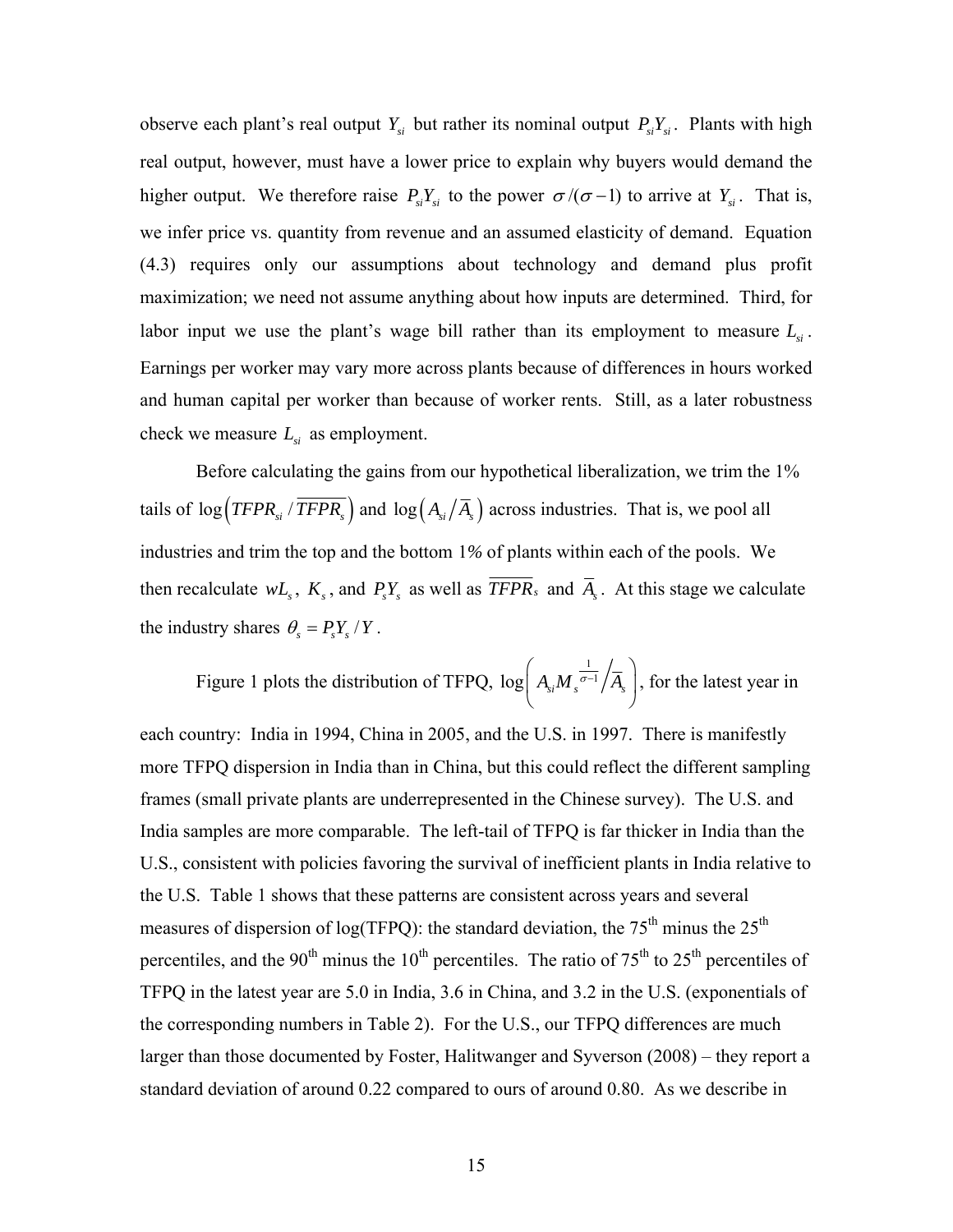Appendix B, our measure of TFPQ should reflect the quality and variety of a plant's products, not just its physical productivity. And our results cover all industries, whereas Foster et al. analyze a dozen industries specifically chosen because their products are homogenous.

Figure 2 plots the distribution of TFPR (specifically,  $\log(TFPR_{si}/\overline{TFPR_s})$ ) for the latest year in each country. There is clearly more dispersion of TFPR in India than in the U.S. Even China, despite not fully sampling small private establishments, exhibits notably greater TFPR dispersion than the U.S. Table 2 provides TFPR dispersion statistics for a number of country-years. The ratio of  $75<sup>th</sup>$  to  $25<sup>th</sup>$  percentiles of TFPR in the latest year are 2.2 in India, 2.3 in China, and 1.7 in the U.S. The ratios of 90th to 10th percentiles of TFPR are 5.0 in India, 4.9 in China and 3.3 in the U.S. These numbers are consistent with greater distortions in China and India than the U.S. $^{15}$ 

For India and China, Table 3 gives the cumulative percentage of the variance of TFPR (within industry-years) explained by dummies for ownership (state ownership categories), age (quartiles), size (quartiles), and region (provinces or states). The results are pooled for all years, and are cumulative in that "age" includes dummies for both ownership and age, and so on. Ownership is less important for India (around 0.6% of the variance) than in China (over 5%). All four sets of dummies together account for less than 5% of the variance of TFPR in India and 10% of the variance of TFPR in China.

Although it does not fit well into our monopolistically competitive framework, it is useful to ask how government-guaranteed monopoly power might show up in our measures of TFPQ and TFPR. Plants that charge high markups should evince higher TFPR levels. If they are also protected from entry of nearby competitors, they may also exhibit high TFPQ levels. Whereas we frame high TFPR plants as being held back by policy distortions, such plants may in fact be happily restricting their output. Still, such variation in TFPR is socially inefficient, and aggregate TFP would be higher if such plants expanded their output.

 $\overline{a}$ 

<sup>&</sup>lt;sup>15</sup> Hallward-Driemeier, Iarossi and Sokoloff (2002) similarly report more TFP variation across plants in poorer East Asian nations (Indonesia and the Philippines vs. Thailand, Malaysia and South Korea).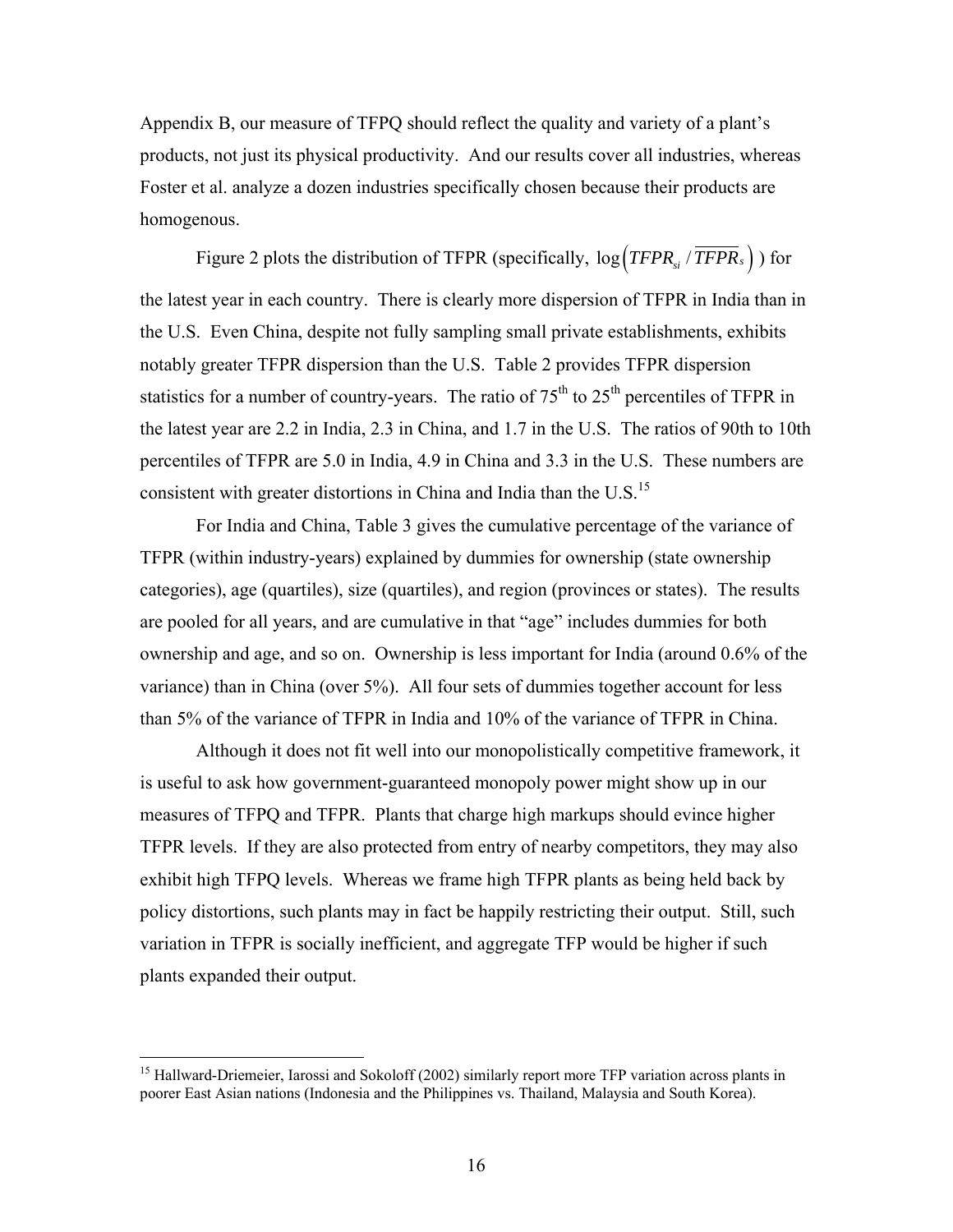We next calculate "efficient" output in each country so we can compare it with actual output levels. If marginal products were equalized across plants in a given

industry, then industry TFP would be  $\overline{A}_s = \left( \sum_{i=1}^{m_s} A_{si}^{\sigma-1} \right)$ 1  $1 \sigma-1$ 1 *Ms*  $\overline{A}_s = \left( \sum_{i=1}^{M_s} A_{si}^{\sigma-1} \right) \sigma^{-1}$ . For each industry, we calculate the ratio of actual TFP (2.15) to this efficient level of TFP, and then aggregate this ratio across sectors using our Cobb-Douglas aggregator (2.1):

(4.4) 
$$
\frac{Y}{Y_{\text{efficient}}} = \prod_{s=1}^{S} \left[ \sum_{i=1}^{M_s} \left\{ \frac{A_{si}}{A_s} \frac{\overline{TFPR}_s}{TFPR_{si}} \right\}^{\sigma-1} \right]^{\theta_s/(\sigma-1)}.
$$

We freely admit this exercise heroically makes no allowance for measurement error or model misspecification. Such errors could lead us to overstate room for efficiency gains from better allocation. With these caveats firmly in mind, Table 4 provides % TFP gains in each country from fully equalizing TFPR across plants in each industry. We provide three years per country. Full liberalization, by this calculation, would boost aggregate manufacturing TFP by 86-115% in China, 100-128% in India, and around 30-43% in the U.S. If measurement and modeling errors are to explain these results, they clearly have to be much bigger in China and India than the U.S. $^{16}$ 

Figure 3 plots the "efficient" vs. actual size distribution of plants in the latest year. Size here is measured as plant value added. In all three countries the hypothetical efficient distribution is more dispersed than the actual one. In particular, there should be fewer mid-sized plants and more small and large plants. Table 5 shows how the size of initially big vs. small plants would change if TFPR were equalized in each country. The entries are un-weighted shares of plants. The rows are initial (actual) plant size quartiles, and the columns are bins of efficient plant size relative to actual size: 0-50% (the plant should shrink by a half or more), 50-100%, 100-200%, and 200+% (the plant should at least double in size). In China and India the most populous column is 0-50% for every initial size quartile. Although average output rises substantially, many plants of all sizes would shrink. Thus many state-favored behemoths in China and India would be

1

<sup>&</sup>lt;sup>16</sup> In India, the variation over time is not due to the smaller, sampled plants moving in and out of the sample. When we look only at larger, census plants the gains are 89-123%.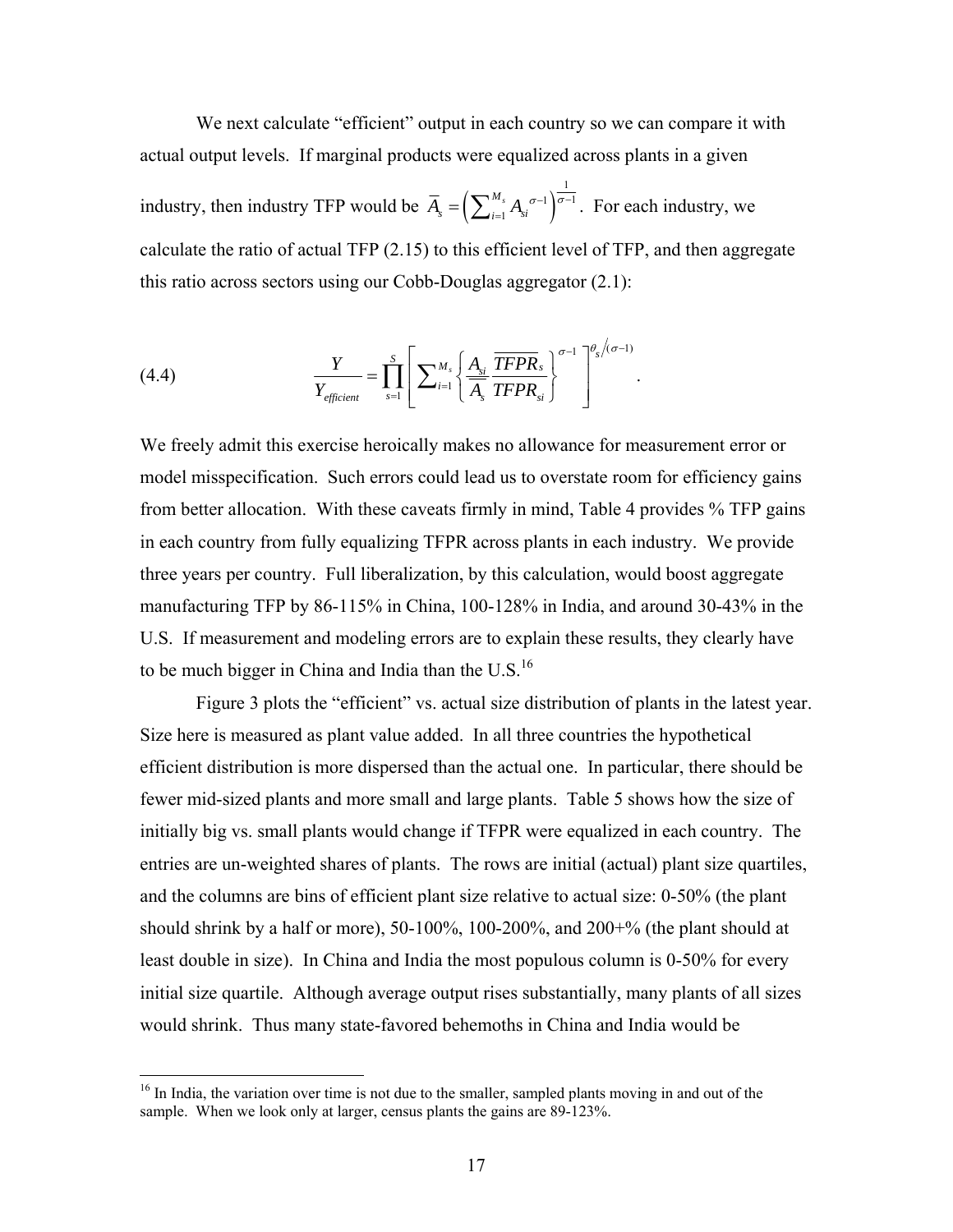downsized. Still, initially-large plants are less likely to shrink and more likely to expand in both China and India (a pattern much less pronounced in the U.S.). Thus TFPR increases with size more strongly in China and India than in the U.S.. The positive size-TFPR relation in India is consistent with Banerjee and Duflo's (2005) contention that Indian policies constrain its most efficient producers and coddle its least efficient ones.

Although we expressed the distortions in terms of output ( $\tau_{\rm yg}$ ) and capital relative to labor  $(\tau_{Ksi})$ , in Appendix C we show these are equivalent to a particular combination of labor ( $\tau_{Lsi}^*$ ) and capital ( $\tau_{Ksi}^*$ ) distortions. In the Appendix we report that more efficient (higher TFPQ) plants appear to face bigger distortions on both capital and labor.

In Table 6 we report the % TFP gains in China and India *relative to those in the U.S.* in 1997 (a conservative point of comparison as U.S. gains are largest in 1997). For China, hypothetically moving to "U.S. efficiency" might have boosted TFP by 50% in 1998, 37% in 2001, and 30% in 2005. Compared to the 1997 U.S. benchmark, Chinese allocative efficiency improved 15% (1.5/1.3) from 1998 to 2005, or 2.0% per year. For India, meanwhile, hypothetically moving to U.S. efficiency might have raised TFP around 40% in 1987 or 1991, and 59% in 1994. Thus we find no evidence of improving allocations in India over 1987 to 1994. The implied decline in allocative efficiency of 12%, or 1.8% per year from 1987 to 1994, is surprising given that many Indian reforms began in the late 1980s.

How do these implied TFP gains from reallocation compare to the actual TFP growth observed in China and India? For the latter, the closest estimates we could find are by Bosworth and Collins (2007). They report Chinese industry TFP growth of 6.2% per year from 1993-2004 and Indian industry TFP growth of 0.3% per year from 1978- 1993. Thus our point estimate for China (2% per year) would suggest that perhaps 1/3 of its TFP growth could be attributed to better allocation of resources. For India, our evidence for worsening allocations might help explain its minimal TFP growth.

A related question is how our estimates of TFP losses from TFPR dispersion compare to actual, observed TFP differences between China/India and the U.S. We crudely estimate that U.S. manufacturing TFP in 1997 was 130% higher than China's in

18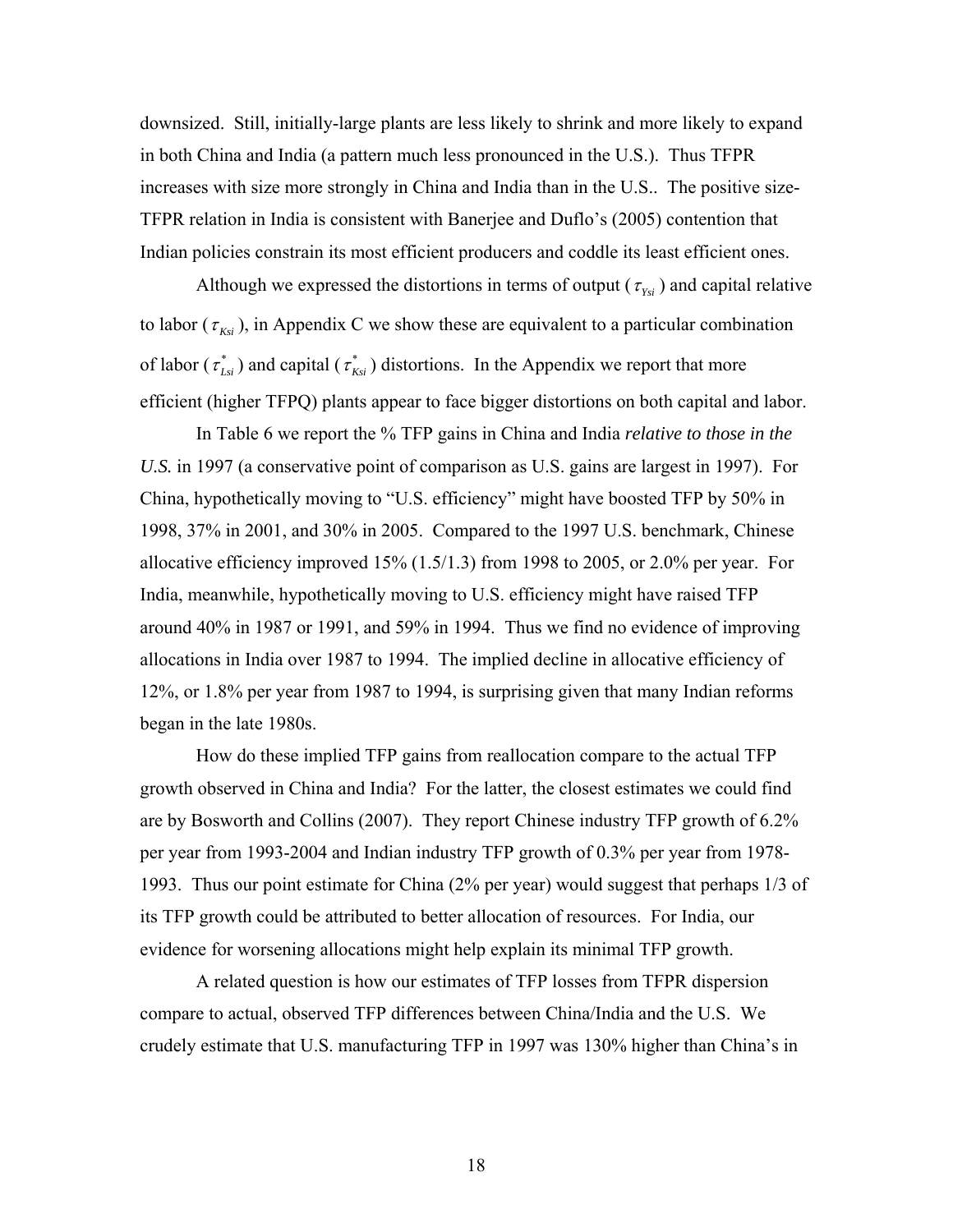1998, and 160% higher than India's in 1994.<sup>17</sup> Therefore, our estimates suggest that resource misallocation might be responsible for roughly  $49\%$  (log(1.5)/log(2.3)) of the TFP gap between the U.S. and China and  $35\%$  (log(1.4)/log(2.6)) of the TFP gap between the U.S. and India.

So far our calculations of hypothetical output gains from TFPR equalization assume a fixed aggregate capital stock. As discussed above, output gains are amplified when capital accumulates to keep the rental price of capital constant. In India's case the average capital share was 50% in 1994-1995, so the TFP gains are roughly squared. The same goes for China, as its average capital share was 49% in 2005. Thus a 30% TFP gain in China could yield a 67% long run gain in manufacturing output, whereas a 59% TFP gain in India could ultimately boost its manufacturing output by 153%.

We now provide a number of robustness checks on our baseline Table 6 calculations of hypothetical efficiency gains from liberalization in China and India relative to the U.S. We first adjust the book values of capital using a capital deflator for each country combined with the plant's age. We assume a plant's current investment rate applies to all previous years of its life so that we can infer the age distribution of its capital stock. The resulting "current market value" capital stocks suggest very similar room for TFP gains in China vs. the U.S. (29.8% vs. 30.5% baseline) and India vs. the U.S. (59.9% vs. 59.2% baseline).

In our baseline calculations we also measured plant labor input using its wage bill. Our logic was that wages per worker adjust for plant differences in hours worked per worker and worker skills. But wages could also reflect rent-sharing between the plant and its workers. If so, we might be understating differences in TFPR across plants because the most profitable plants have to pay higher wages. We therefore recalculate the gains from equalizing TFPR in China and India (relative to the U.S.) using simply employment as our measure of plant labor input. Surprisingly, the reallocation gains are smaller in both China (25.6% vs. 30.5% baseline) and India (57.4% vs. 59.2% baseline)

 $\overline{a}$ 

 $17$  We use the aggregate price of tradable goods between India and the U.S. in 1985 (from the benchmark data in the Penn World Tables) to deflate Indian prices to U.S. prices. Since we do not have price deflators for Chinese manufacturing, we use the Indian price of tradable goods to convert Chinese prices at market exchange rates to PPP prices. In addition, we assume that the capital-output ratio and the average level of human capital in the manufacturing sector is the same as that in the aggregate economy. The aggregate capital-output ratio is calculated from the Penn World Tables and the average level of human capital is calculated from average years of schooling (from Barro-Lee) assuming a 10% Mincerian return.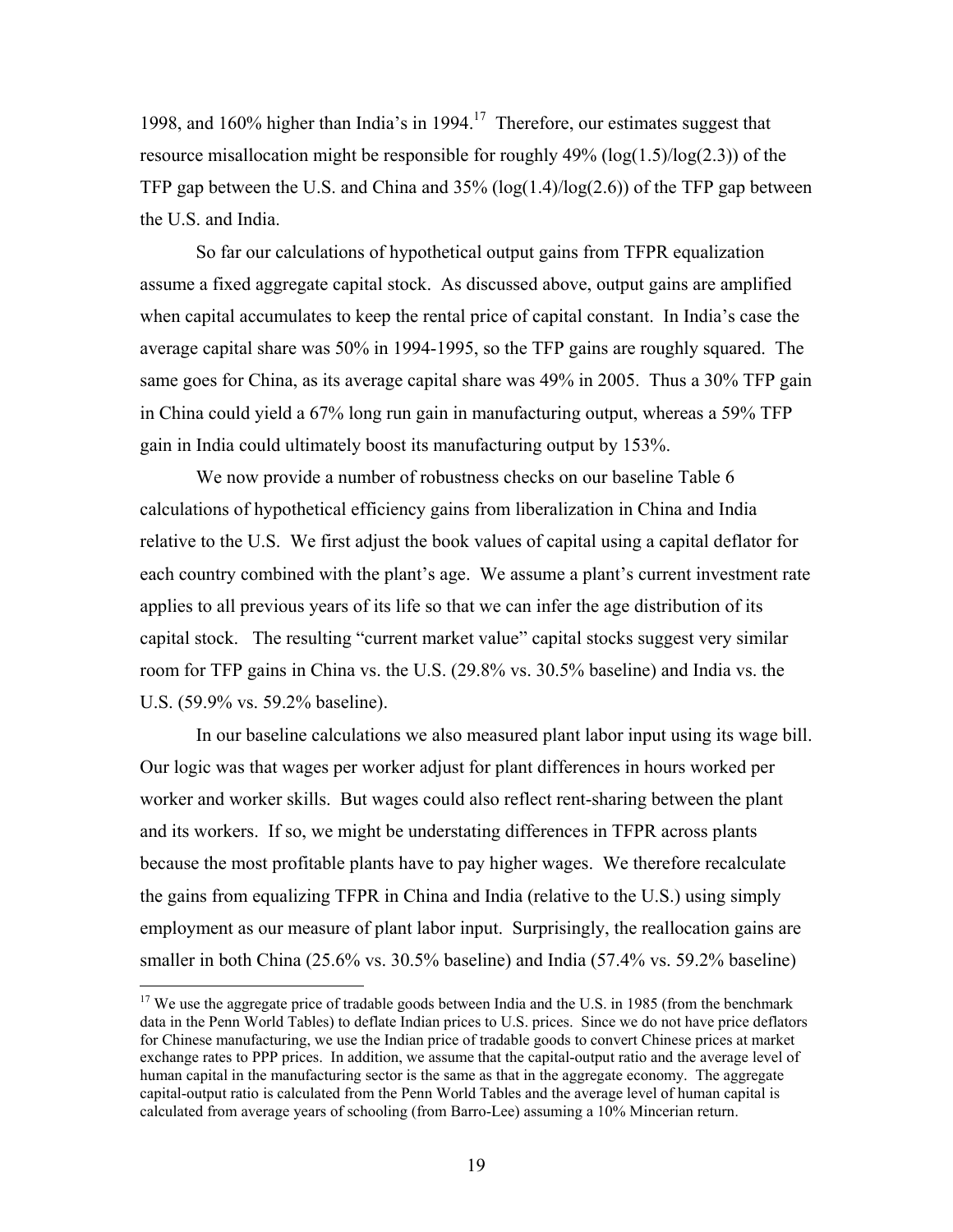when we measured labor input using employment. Thus wage differences appear to amplify TFPR differences rather than limit them.

We have assumed an elasticity of substitution within industries ( $\sigma$ ) of 3, conservatively at the low end of empirical estimates. Our estimated gains are highly sensitive to this elasticity. China's hypothetical TFP gain in 2005 soars from 87% under σ =3 to 184% with σ = 5, and India's in 1994 from 128% to 230%. These are gains from fully equalizing TFPR levels. Our intuition is as follows: when  $\sigma$  is higher, TFPR gaps are closed more slowly in response to reallocation of inputs from low to high TFPR plants, enabling bigger gains from equalizing TFPR levels.

 Our results are not nearly as sensitive to our assumption of a unitary elasticity of substitution between sectors. Cobb-Douglas aggregation across sectors means that TFPR equalization does not affect the allocation of inputs across sectors; the rise in a sector's productivity is exactly offset by the fall in its price index. Suppose instead that final output is a CES aggregate of sector outputs:

$$
Y = \left(\sum_{s=1}^{S} \theta_s Y_s^{\frac{\phi-1}{\phi}}\right)^{\frac{\phi}{\phi-1}}
$$

First consider the case wherein sector outputs are closer complements ( $\phi = 0.5$ ). The gains from liberalization are modestly smaller in China (82% vs. 87% in 2005) and appreciably smaller in India (108% vs. 128% in 1994). The gains shrink because  $\phi$  < 1 means sectors with larger increases in productivity shed inputs. Next consider a case where sector outputs are more substitutable ( $\phi = 2$ ). In this case, the gains from liberalization are modestly larger in China (90% vs. 87%) and larger in India (142% vs. 128%). When sector outputs are better substitutes, inputs are reallocated toward sectors with bigger productivity gains so that aggregate TFP increases more.

#### V. Measurement Error

 Our potential efficiency gains could be a figment of greater measurement error in Chinese and Indian data than in the U.S. data. We cannot rule out arbitrary measurement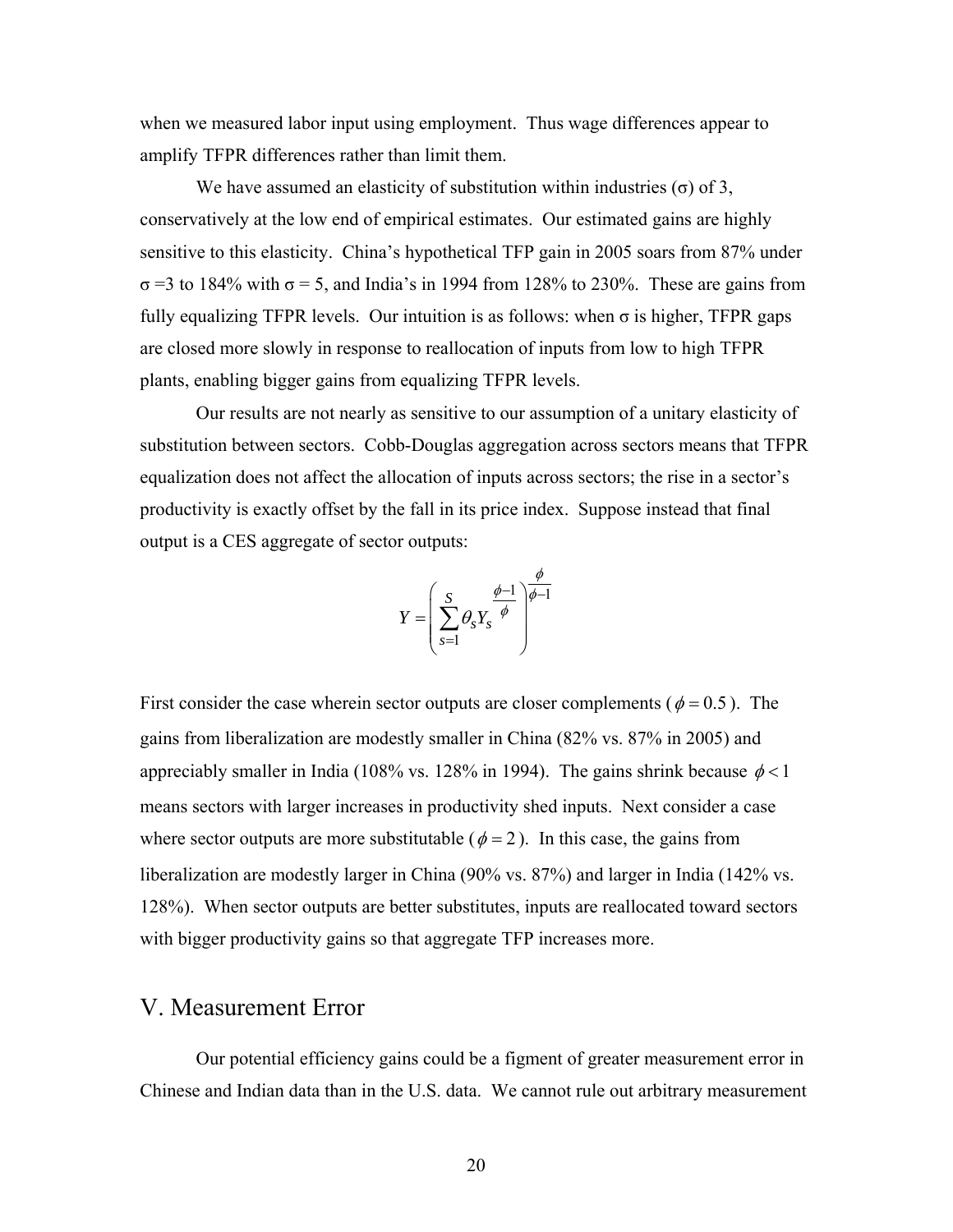error, but we can we try to gauge whether our results can be attributable to specific forms of measurement error. One form is simply recording errors that create extreme outliers. For our baseline estimates (Table 6) we trimmed the 1% tails of TFPR (actually, in the output and capital distortions separately) and TFPQ – up to 6% of observations. When we trim 2% tails (up to 12% of observations) the hypothetical TFP gains fall from 87% to 69% for China in 2005, and from 128% to 106% for India in 1994. Thus, measurement error in the remaining 1% tails could well be important, but does not come close to accounting for the big gains from equalizing TFPR.

Of course, measurement error could be important in the interior of the TFPR distribution too. Suppose measurement error is classical in the sense of being orthogonal to the truth and to other reported variables. Then we would not expect plant TFPR to be related to plant ownership. Table 7 shows that, in fact, TFPR is systematically related to ownership in mostly reassuring ways in China and India. The table presents results of regressing TFPR and TFPQ (relative to industry means) on ownership type in China and India. All years are pooled and year fixed effects are included. The omitted group for China is privately-owned domestic plants, whereas in India it is privately-owned plants because we lack information on foreign ownership in India. In China, state-owned plants exhibit 41% lower TFPR, as if they received subsidies to continue operating despite low profitability.<sup>18</sup> Perhaps surprisingly, collectively-owned (part private, part local government) plants have 11% higher TFPR. Foreign-owned plants have 23% higher TFPQ on average, but 13% lower TFPR. The latter could reflect better access to credit or preferential treatment in export processing zones. Consistent with this interpretation, *exporting* plants have 46% higher TFPQ but 14% lower TFPR. In the U.S., exporters have a similar TFPQ advantage (50%) but display higher rather than lower TFPR (+6% on average).<sup>19</sup>

In India, all types of plants with public involvement exhibit lower TFPR: 29% lower for plants owned by the central government, 8% lower for those owned by local governments, and 16% lower for joint public-private plants. Public involvement also

<u>.</u>

 $18$  Dollar and Wei (2007) likewise find lower productivity at state-owned firms in China.

 $19$  The high TFPQ of exporters could reflect the "demand shock" coming from accessing foreign markets, rather than just physical productivity.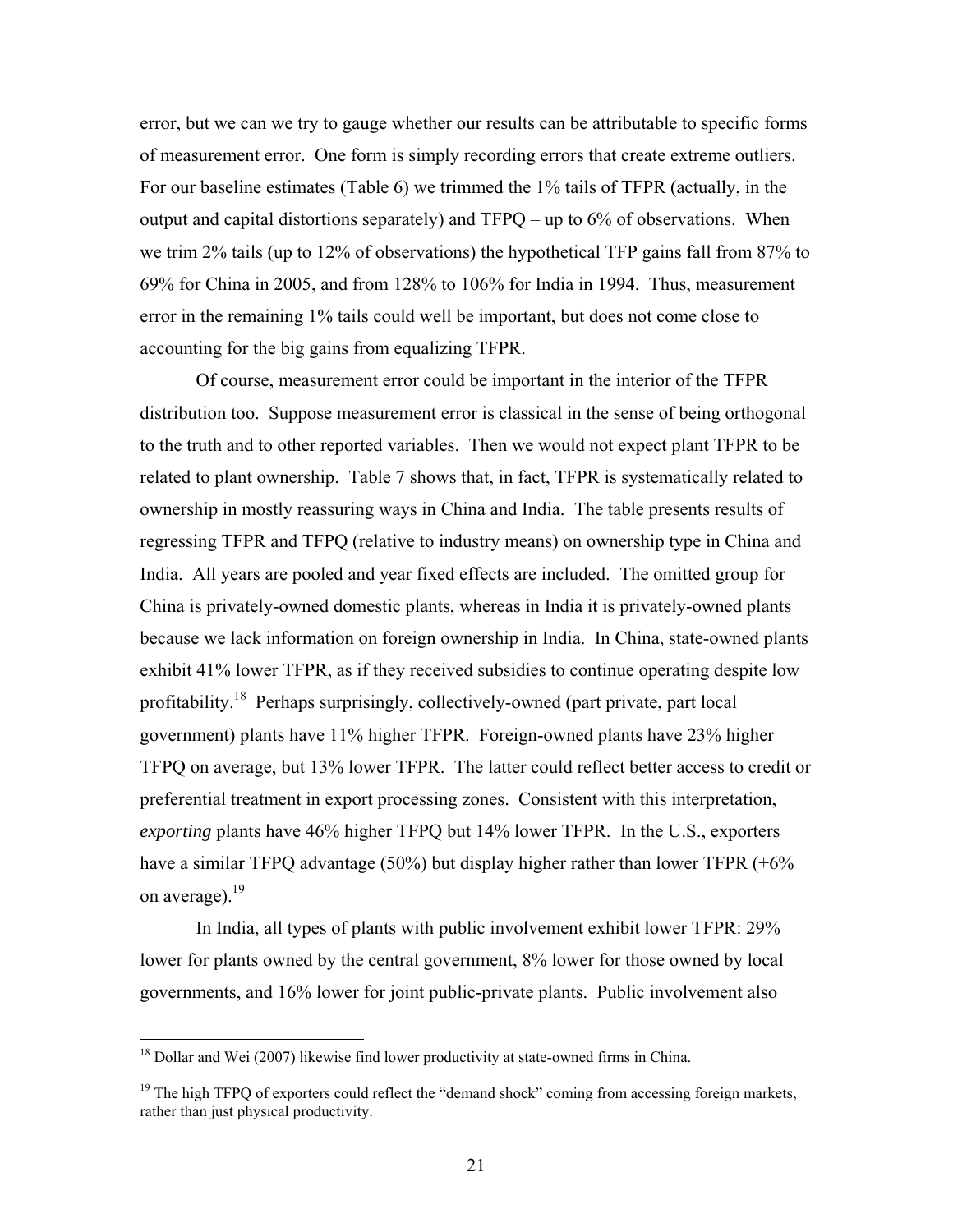goes along with 40-70% higher TFPQ, although this might reflect monopoly rights that guarantee demand.

We next look at the correlation of TFPR with plant exit. One would expect true TFPR to be lower for exiters. If TFPR is measured with more error in China and India, the coefficient from a regression of plant exit on TFPR should be biased downwards. Table 8 shows that lower TFPR is associated with a higher probability of plant exit in all three countries. A one log point decrease in TFPR is associated with a 1.1% higher exit probability in China and a 1.9% higher exit probability in India, compared to 1.1% higher exit probability in the U.S. Low TFPR firms disproportionately exit in China and India, suggesting TFPR is a strong signal of profitability. Of course, government subsidies might allow many unprofitable plants to continue rather than exit. But that is not what Table 8 shows, perhaps because of the reforms underway in both countries. The Chinese results partly reflect that state-owned plants are less profitable and are more likely to exit. But the relationship between exit and TFPR is still significantly negative (-0.8% with a standard error of 0.3%) when a dummy for SOEs is included.

We can also look as the correlation of TFPQ with exit, as measurement error in TFPR should also show up as measurement error in TFPQ. (Recall that log TFPR is log revenues – log inputs and log TFPQ is  $\frac{\sigma}{\sigma - 1}$  log revenues – log inputs.) Table 8 shows that lower TFPQ is associated with higher exit probabilities, with a stronger relationship in China and a weaker relationship in India when compared with the U.S. If the true relationship between TFPQ and plant exit is the same in the three countries, then this evidence suggests *less* measurement error in China, but more measurement error in India when compared to the U.S.

We can also directly assess the extent of classical measurement error in plant revenue and inputs. If the % errors in revenue and inputs are uncorrelated with each other, and true elasticities are the same in all countries, then we expect lower coefficients in China and India when we regress log revenue on log inputs or vice versa. We present such regressions in Table 9, pooling all years for a given country and measuring variables relative to industry means. The elasticity of inputs with respect to revenue is 0.96 in India and 0.98 in China, vs. 1.01 in the U.S. These coefficients suggest greater classical

22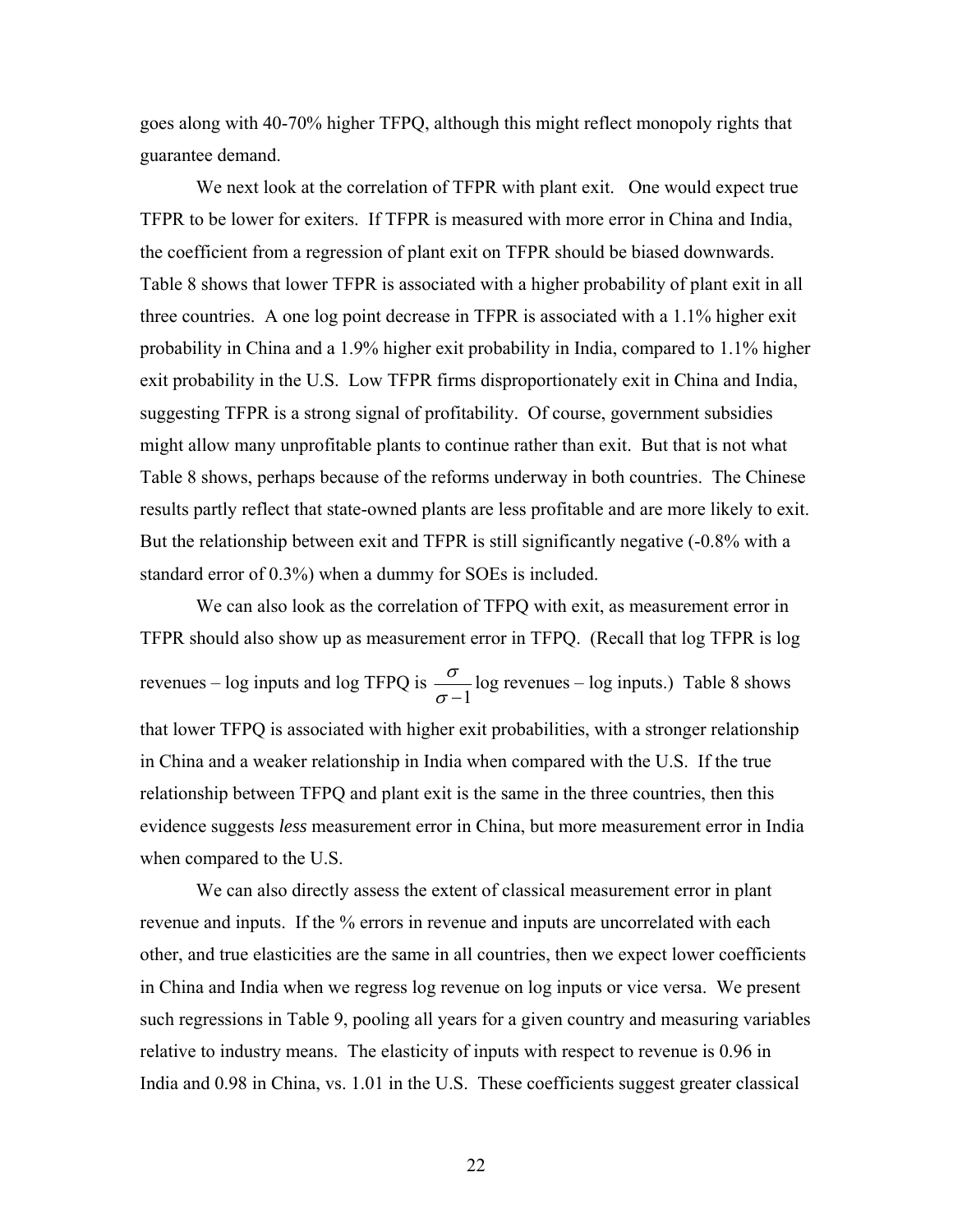measurement error might be adding 5% to the variance of log revenue in India and 3% to the variance in China. The elasticity of revenue with respect to inputs is 0.82 in China, 0.90 in India, and 0.82 in the U.S. These coefficients suggest classical measurement error has the same effect on the variance of log inputs in China as in the U.S., but actually lowers the variance in India by 10% relative to the U.S. Putting the two-way regressions together, greater classical measurement could contribute to the higher variance of TFPR in China, but not in India. This evidence is not conclusive because the true elasticities could be lower in China and India than the U.S., but it does provide mixed evidence on whether there is greater measurement error in China and India relative to the U.S.

Suppose further that, for a given plant, measurement error is less serially correlated than true revenue and inputs, and that the true serial correlations are the same for all countries. Then we would expect the growth rates of revenue and inputs to vary more across plants in China and India than the U.S. Table 10 presents the relevant statistics.<sup>20</sup> Input growth actually varies much less across plants in China and India than the U.S. Revenue growth, however, varies a lot more in China and India than the U.S. So the growth rates, too, provide mixed evidence on whether TFPR is noisier in China and India. Of course, true dispersion of input growth could be lower in China and India.

Finally, if measurement error is less persistent than true variables, then "instrumenting" with lagged variables should shrink efficiency gains more in China and India than in the U.S. The TFP gain from fully equalizing TFPR levels falls from 87% under "OLS" to 72% under "IV" in 2005 China, from 127% to 108% in 1994 India, and from 43% to 26% in the 1997 U.S. By this metric, measurement error accounts for a bigger fraction of the gains in the U.S. than in China or India. Of course, it could instead be that measurement error is more persistent than true TFPR.

To recap, the statistics in this subsection are inconclusive. They do not provide clear evidence that the signal-to-noise ratio for TFPR is higher in the U.S. than in China and India, but neither do they entirely rule out the possibility. In addition, we cannot rule out non-classical measurement error across plants as the source of greater TFPR dispersion in China and India.

 $\overline{a}$ 

 $20$  For this and all other U.S. calculations requiring a panel, we use the Annual Survey of Manufactures rather than just the Census of Manufactures. We measure input growth as the growth rate of  $K_{si}^{\alpha} L_{si}^{[-\alpha]}$ .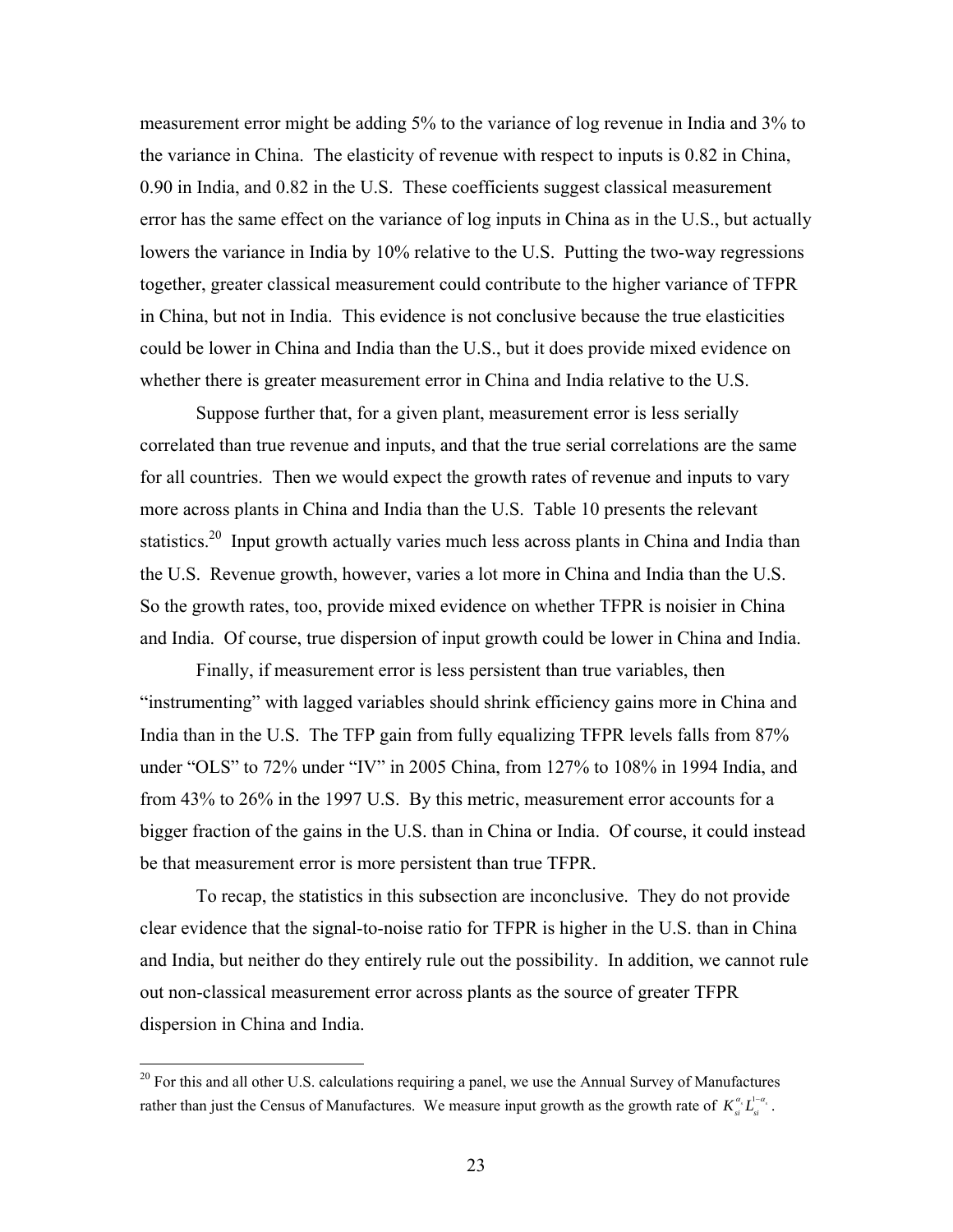### VI. Policies and Misallocation

 If TFPR dispersion is real rather than a byproduct of measurement error, then we should be able to relate TFPR gaps to explicit government policies. In this subsection we relate TFPR dispersion in China to state ownership of plants, and TFPR dispersion in India to licensing and size restrictions.

Table 11 gives the percent of plants that are state-owned in China: 29% in 1998, 19% in 2001, and 8% in 2005. (In India the share of state-affiliated plants fell less dramatically, from 12% of plants in 1987 to 8% in 1994.) Now, in Table 7 we documented roughly 40% lower TFPR at state-owned plants vs. private domestic plants in China. This raises the question of how much of China's TFPR dispersion can be accounted for by state-ownership. In Table 12 we examine this relationship across the 400 or so 4-digit industries in China. We regress the industry variance of log TFPR on the industry share of plants owned by the state. The relationship is positive and significant in both 1998 and 2001, with a one percent higher state share of plants associated with about 0.7 percent higher TFPR dispersion. The relationship is no longer significant by 2005, and Figure 4 shows why. State-owned plants have much higher relative TFPR in 2005 than in 2001; some of this is due to exit of the least productive state plants, but the figure shows a sizable increase in the relative TFPR of surviving plants as well.<sup>21</sup> When we equalize TFPR only within ownership categories, the gains are 8.2% lower in 1998 and 2.4% lower in 2005. Therefore, of the 15% reduction in potential gains from reallocation in China from 1998 to 2005, we calculate that 39% (5.8/15.0) comes from the shrinking TFPR gap between SOEs and other plants.

In India, misallocation within industries has often been attributed to licensing and size restrictions, among other government policies (see, for example, Kochar et al. 2006). These distortions may prevent efficient plants from achieving optimal scale and keep inefficient plants from contracting or exiting. The Indian government de-licensed many industries in 1985 (about 40% of industries by value added share) and in 1991 (about

 $\overline{a}$ 

<sup>&</sup>lt;sup>21</sup> Among state-owned plants in 1998, those privatized by 2005 had 11% higher TFPR (and 26% higher TFPQ) than state-owned plants exiting by 2005.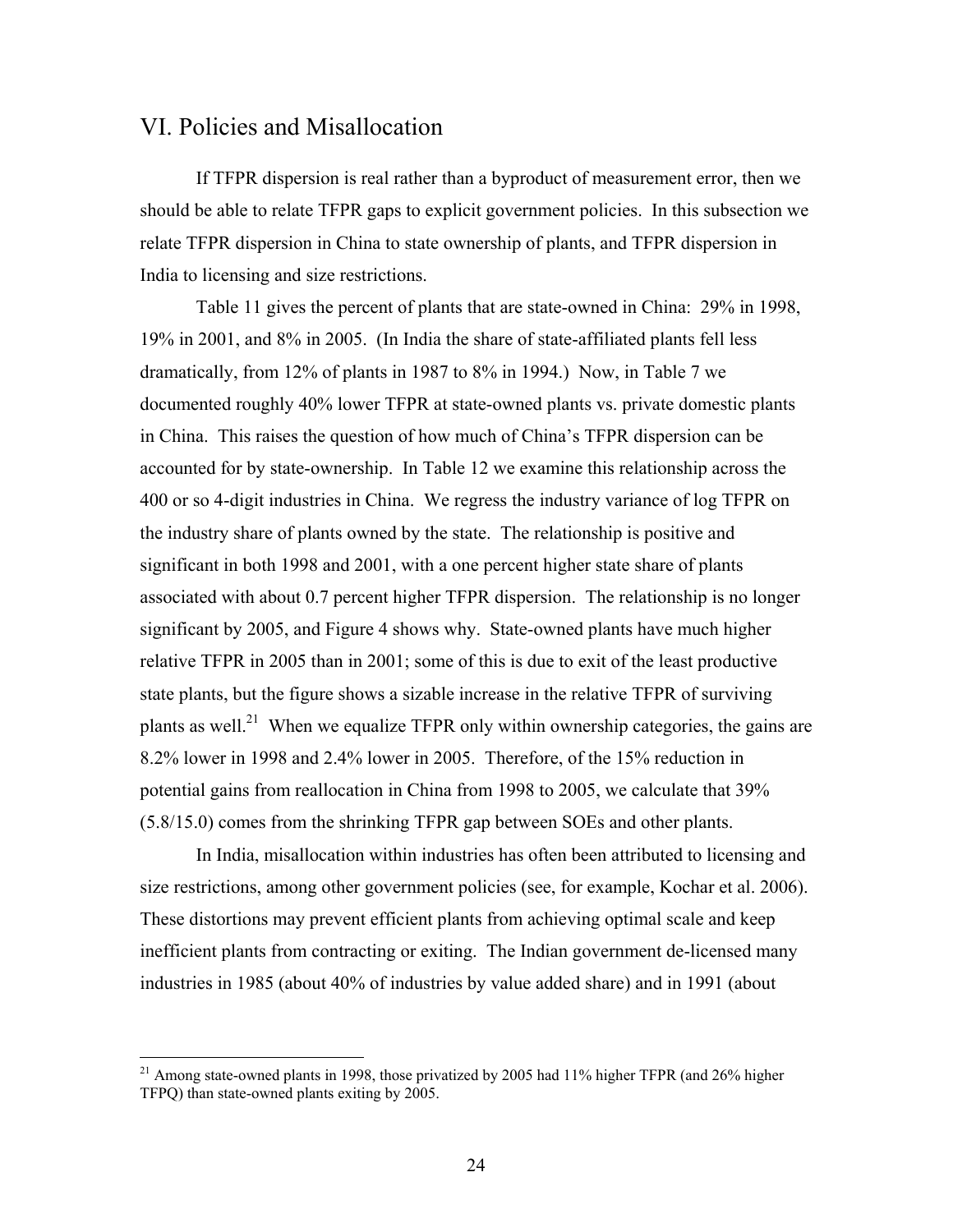42% of industries by value added share).<sup>22</sup> India lifted its size restrictions much more recently (1997-2005), which unfortunately we are unable to analyze because our data ends in 1994-95. Across industries during our sample, the mean share of industry value added subject to size restrictions was  $21\%$  with a standard deviation of  $16\%$ <sup>23</sup>

In Table 13 we relate the dispersion of industry TFPR to whether the industry was de-licensed in 1991 and to whether the industry faced size restrictions. (We also include a dummy for industries de-licensed in 1985; the omitted group consists of industries not de-licensed in either 1985 or 1991.) The first column shows that industries de-licensed in 1991 exhibited less dispersion of TFPR, but *not* in particular for 1991 onward. It is as if licensed industries had lower TFPR dispersion despite their licensing restrictions, and the de-licensing did not affect this. The reason may be that many of the de-licensed industries were still subject to size restrictions. The second column of Table 13 indicates that the variance of log TFPR is greater within industries subject to size restrictions. We interact de-licensing with size restrictions and years after 1991 in the third column, and find that industries de-licensed in 1991 who face size restrictions do indeed display more TFPR dispersion from 1991 onward. De-licensed industries not facing size restrictions did exhibit lower TFPR from 1991, but not significantly so.

India's licensing restrictions might particularly restrict the ability of plants to acquire inputs when their efficiency rises. If so, then we would expect plants with rising TFPQ to have higher TFPR, but more so before de-licensing than afterward. For Indian industries de-licensed in 1991, Figure 5 plots average log TFPR against percentiles of plant TFPQ growth, with both variables relative to industry means. As predicted, the relationship is positive but notably flatter after de-licensing. Whereas TFPR differed by 1.2 log points across  $90^{th}$  vs.  $10^{th}$  percentile TFPO growth before de-licensing, it differed by 0.6 log points after de-licensing.

We find little evidence that TFPR dispersion is correlated with measures of geography, industry concentration, and (in India) labor market regulation. Average TFPR levels differ modestly (within 10%) across Chinese provinces and Indian states, so that the overwhelming majority of our TFPR differences are within industry-regions.

1

 $22$  Based on three-digit data in Aghion et al. (2008).

<sup>&</sup>lt;sup>23</sup> The list of industries subject to size restrictions is from Mohan (2002)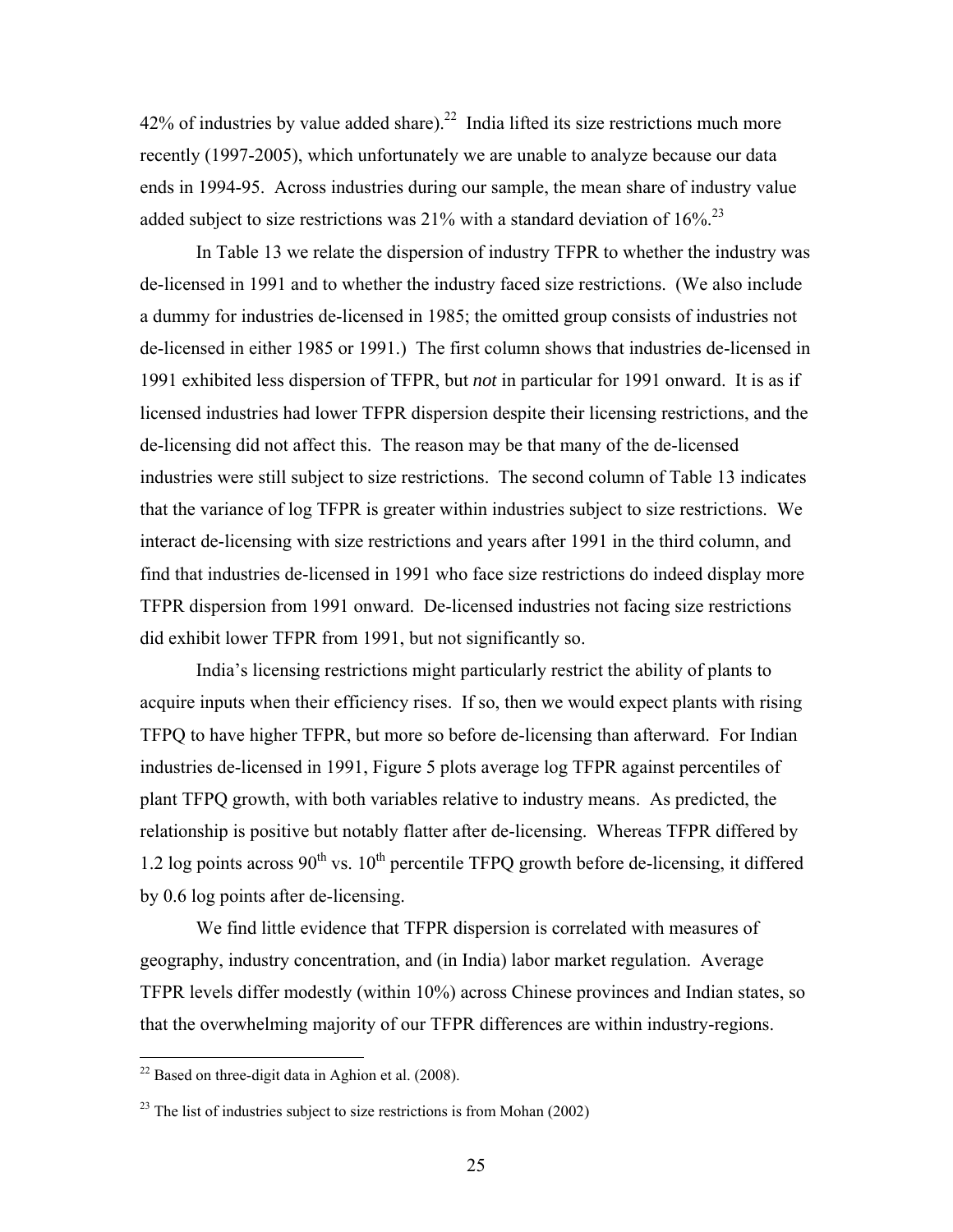Within industry-regions we tried without success to relate TFPR dispersion to industry concentration using a Herfindahl index. For India we experimented with an index of labor regulation for each industry, calculated as a weighted average of the cumulative index of labor regulation in Besley and Burgess (2004) in each state, with weights equal to value added shares of each industry in each state. This index was not significantly related to the variance of log TFPR across industries, whether interacting and/or controlling for de-licensing and 1991 onward.

#### VII. Alternative Explanations

 We now entertain alternative explanations for TFPR dispersion besides policy distortions and measurement error. Specifically, we briefly examine varying markups with plant size, adjustment costs, unobserved investments (such as R&D), and varying capital elasticities within industries. All of these surely contribute to TFPR dispersion in all three countries, but our question is whether they might explain the *wider* TFPR dispersion in China and India than in the U.S.

#### Varying markups with plant size

 Our CES aggregation of plant value added within industries implies that all goods have the same markup within industries (not to mention across industries). Yet markups might be higher for bigger plants, and there may be greater size dispersion in our Chinese and Indian data than in the U.S. data. Markups are distortions too, of course, but their dispersion may not wholly reflect policy differences between the countries. Melitz and Ottaviano (2008) analyze the case of linear demand, under which the elasticity of demand is falling (and the markup increasing) with size. Figure 6 shows why we did not go this route. Whereas TFPR is strongly increasing in percentiles of plant size (value added) in India and mostly increasing in plant size in China, if anything TFPR decreases with plant size in the U.S. If linear demand applied everywhere then TFPR should increase with size in the U.S. too. The fact that China and India differ not only quantitatively but qualitatively from the U.S. suggests more than just amplification of usual U.S. forces.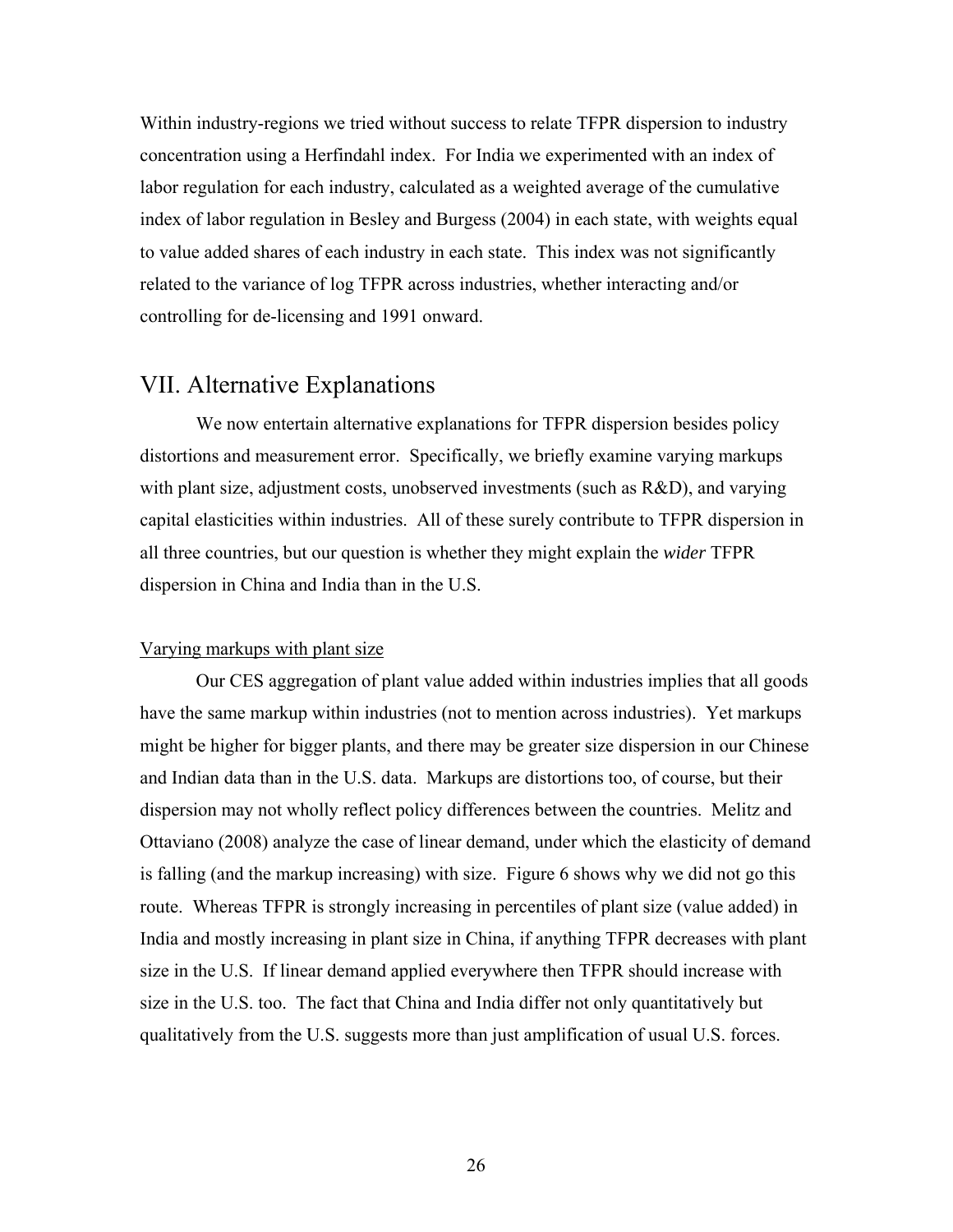#### Adjustment costs

 $\overline{a}$ 

 Young plants might have higher TFPR on average due to adjustment costs. If Chinese and Indian plants also differ in age more than U.S. plants do, differences in adjustment costs by age could contribute to wider TFPR dispersion in China and India. Figure 7 plots average log TFPR (relative to industry means) by percentile of plant age in each country. TFPR steadily increases with plant age in India, contrary to this story. In China TFPR rises through the youngest decile, then is flat or mildly decreasing in the inter-decile range before falling for the oldest decile. Only the U.S. exhibits the predicted pattern of steadily falling TFPR with age.

More generally, growing plants might have higher TFPR than shrinking plants due to adjustment costs. And input growth rates may vary more in China and India, due to their reforms, than in the U.S. with its more stable policy environment. Figure 8 plots average TFPR by percentile of plant input growth. TFPR is increasing in input growth in all three countries, as predicted. But the U.S. exhibits more variation in TFPR associated with input growth than do China and India. Related, recall from Table 10 that input growth actually varies more across U.S. plants than across plants in China or India. The U.S. displays more churning, so if anything should have more TFPR variation due to convex adjustment costs in input growth.<sup>24</sup>

Input growth may vary less in China and India because its plants are hit with less volatile idiosyncratic shocks and/or because they face higher adjustment costs. Cooper and Haltiwanger (2006) estimate idiosyncratic profitability shocks in a panel of U.S. plants based on regressions of log profits (actually log revenue minus (roughly) 0.5 log capital) on its lagged value and year dummies. When we repeat their estimation for all three countries, we obtain similar estimates for the U.S. (serial correlation 0.81, innovation standard deviation 0.56), China (0.79 and 0.59) and India (0.84 and 0.57). The overall standard deviation is 1% higher for China than the U.S. and 10% higher for India than the U.S. By comparison, in Table 2 the standard deviations of TFPR are over 50% higher for China and India than the U.S. Thus it would seem that plants in China

<sup>&</sup>lt;sup>24</sup> Another interpretation of Figure 8 is in terms of whether inputs are being reallocated to plants with higher TFPR. The answer is yes in all three countries, but more so in the U.S. This is consistent with more efficient resource allocation in the U.S.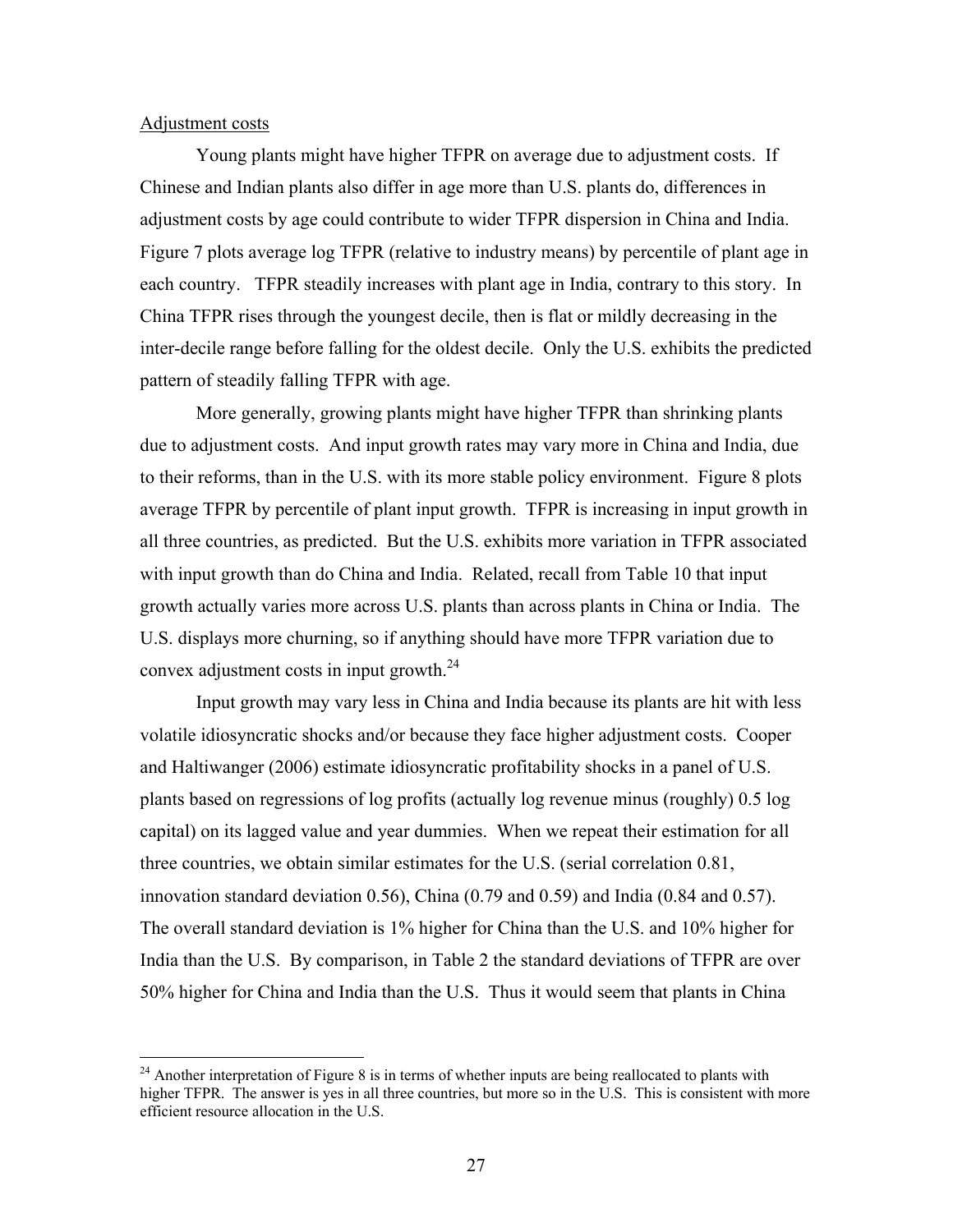and India face greater barriers to reallocation as opposed to bigger shocks with the same costs of reallocation.

Figure 7 related *average* TFPR to plant age. A related hypothesis is that young (or small) plants display greater dispersion of TFPR. If plants in China/India are younger or smaller than U.S. plants, therefore, then one might expect them to display more variable TFPR. Table 14 provides the age of the  $25<sup>th</sup>$ ,  $50<sup>th</sup>$ , and  $75<sup>th</sup>$  percentile plants in each country. Chinese plants (median age 5 years) are younger than U.S. plants (median age 10 years), but Indian plants are older (median age 12 years). Figure 9 plots the size (employment) distribution of plants in all three countries. Indian plants (median size 33 employees) are smaller than U.S. plants (median size 47 employees), but Chinese plants (median size 160 employees) are much larger than U.S. plants. When we split plants into quartiles of size and age (respectively) and equalize TFPR only within quartiles, the gains are about 5% lower for both China and India. Thus variation in TFPR by size and age explains only a modest amount of the overall dispersion in TFPR (see Table 3).

#### Unobserved investments

 Low TFPR might reflect learning by doing or other unobserved investments (R&D, building a customer base) rather than distortions. If so, then we expect low TFPR plants to exhibit high subsequent TFPQ growth. Figure 10 displays precisely this pattern in the U.S., but the opposite pattern in China and India. Thus it is far from obvious that unobserved plant investments vary more in China and India than in the U.S. If TFPQ growth does proxy for unobserved investments, then Figure 10 suggests such investments may mitigate TFPR differences in China and India.

Perhaps related, TFPR differences are more transitory in the U.S. than in China and India (see the "IV" results discussed near the end of section V). U.S. TFPR differences may largely reflect temporary differences in investments and adjustment costs, whereas TFPR differences in China and India may reflect more persistent, perhaps policy-related gaps that are not as reliably closed with subsequent input reallocation and TFPQ growth.

28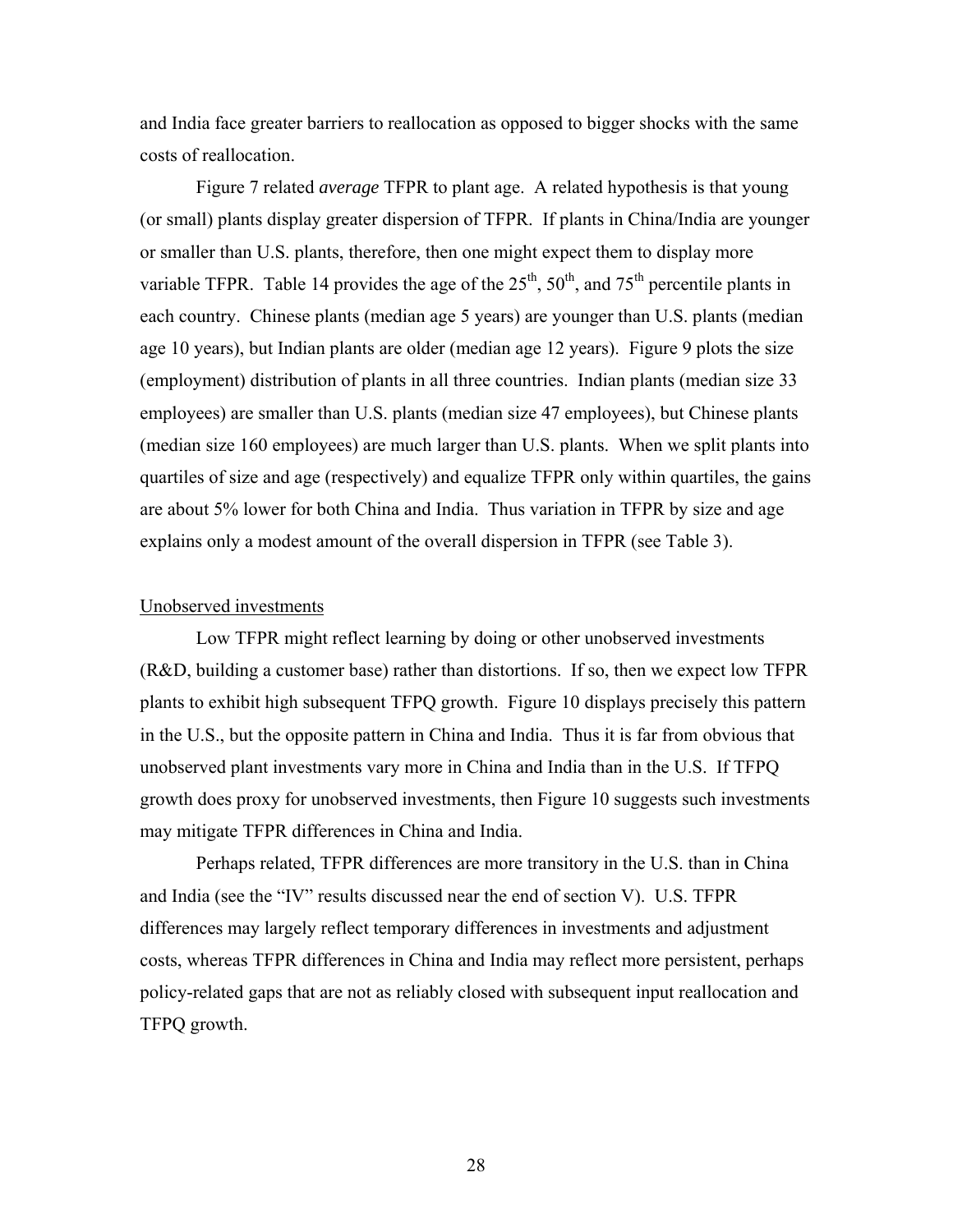#### Varying capital shares within industries

Our baseline estimates in Table 6 assumed the same capital elasticity for all plants within a 4-digit industry. We inferred relative distortions from variation in capital-labor ratios within industries. At the other extreme, one could attribute all variation in these ratios within industries to plant-specific capital shares. Doing so and re-calculating the TFP gains, we find the majority of the gains in China and India relative to the U.S. stem from output distortions. With plant-specific capital shares, TFP gains are still 23-45% (vs. 30-50% baseline) for China and 32-39% (vs. 40-60% baseline) for India.

#### VIII. Conclusion

A long stream of papers has stressed that misallocation of inputs across firms can reduce aggregate TFP in a country. We used micro data on manufacturing plants to investigate the possible role of such misallocation in China (1998-2005) and India (1987- 1994) compared to the U.S. (1977, 1987, 1997). Viewing the data through the prism of a standard monopolistic competition model, we estimated differences in marginal products of labor and capital across plants within narrowly-defined industries. We found much bigger gaps in China and India than in the U.S. We then entertained a counterfactual move by China and India to the U.S. dispersion of marginal products. We found that this would boost TFP by 30-50% in China and by 40-60% in India. Room for reallocation gains shrank about 2% per year from 1998-2005 in China, as if reforms there reaped some of the gains. In India, despite reforms in the early 1990s, we report evidence of rising misallocation from 1991 to 1994.

Our results require many caveats. There could well be greater measurement error in the Chinese and Indian data than in the U.S. data. The static monopolistic competition model we deploy could be a poor approximation of all three countries. Although we provided reassuring evidence on these concerns, our investigation was very much a first pass. In addition to investigating these issues more fully, future work could try to relate differences in plant productivity to observable policy distortions much more than we have. Finally, we neglected the potential impact of distortions on plant entry and exit, an important topic for future research.

29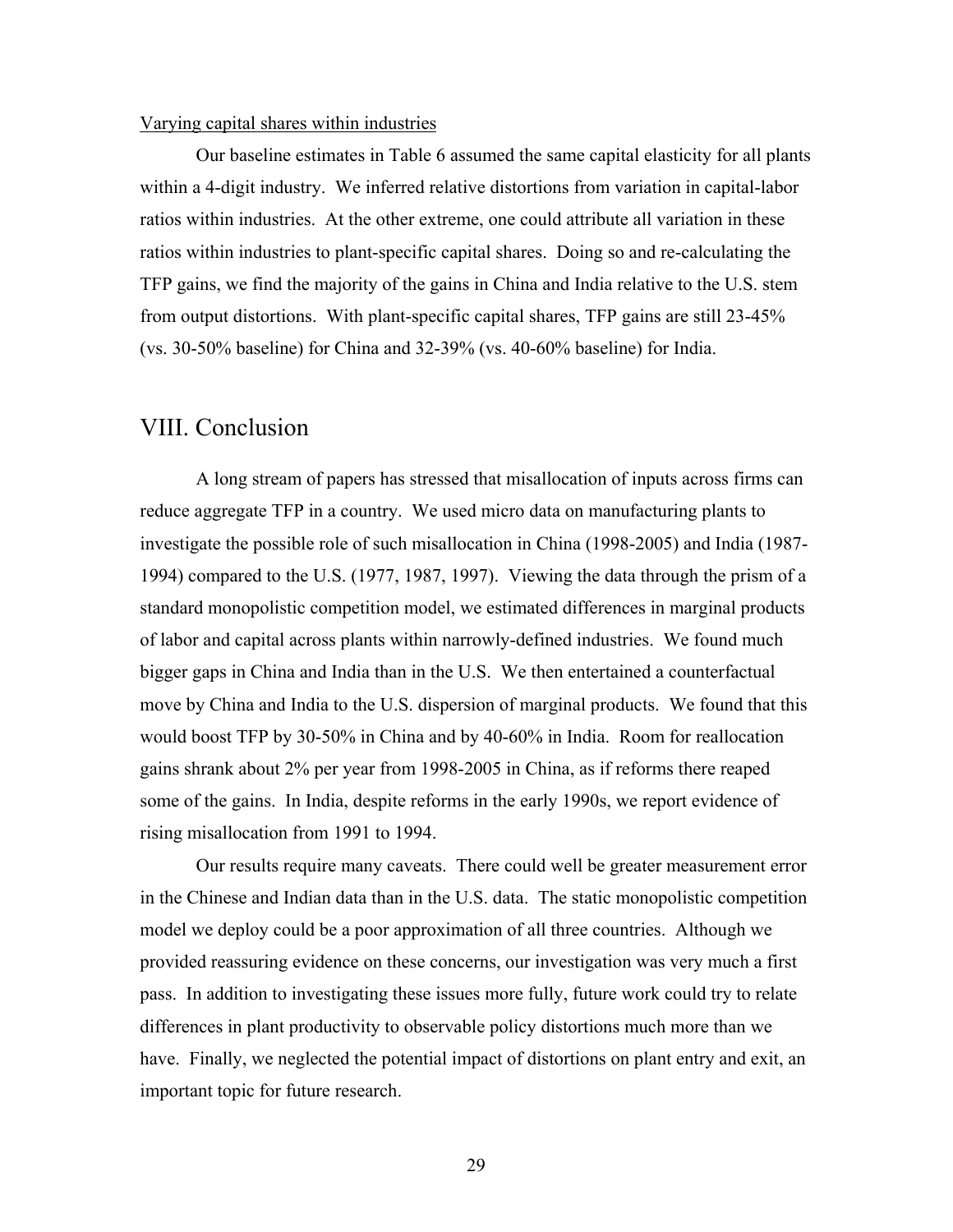### Appendix A: Lucas Span-of-Control Version

In the main text we modeled manufacturing plants as monopolistic competitors, and related the elasticity of substitution between varieties to a large empirical literature. But many modelers, such as Restuccia and Rogerson (2008), follow Lucas (1978) in positing diminishing returns in production rather than utility. Here we show how the two formulations are isomorphic for aggregate TFP for a given number of plants and aggregate labor input.

Suppose labor is the sole input and there is a single sector. The equations for aggregate output, firm output, and firm profits for each variety are:

$$
Y = \sum_{i=1}^{M} Y_i
$$

$$
Y_i = A_i L_i^{\gamma}
$$

$$
\pi_i = (1 - \tau_i) P Y_i - w L_i.
$$

Returns to scale equal  $\gamma$  and  $P$  is the price of homogeneous output. TFP (= Y/L here) is:

$$
TFP = \left(\sum_{i=1}^{M} \left\{ TFPQ_i \left( \frac{\overline{TFPR}}{TFPR_i} \right) \right\}^{\frac{1}{1-\gamma}} \right)^{1-\gamma} / L^{1-\gamma} .
$$

Here  $TFPQ_i = A_i$  and  $TFPR_i = 1/(1 - \tau_i)$ . This is same as our expression in the main text, except for two differences. First,  $1/(1 - \gamma)$  takes the place of  $(\sigma - 1)$ . Diminishing returns in production ( $\gamma$  < 1) play the same role as diminishing returns in utility ( $\sigma$  < 1). Second, aggregate TFP is now decreasing in aggregate labor input. If the number of plants is proportional to labor input, then such aggregate decreasing returns disappear. Of course, a variety benefit would then exist in the CES formulation. In terms of our calibration, our conservative choice of  $\sigma = 3$  corresponds to  $\gamma = 0.5$ . This is quite low, even compared to studies such as Atkeson and Kehoe (2005), who chose  $\gamma \ge 0.8$  based on diminishing returns in both production and utility.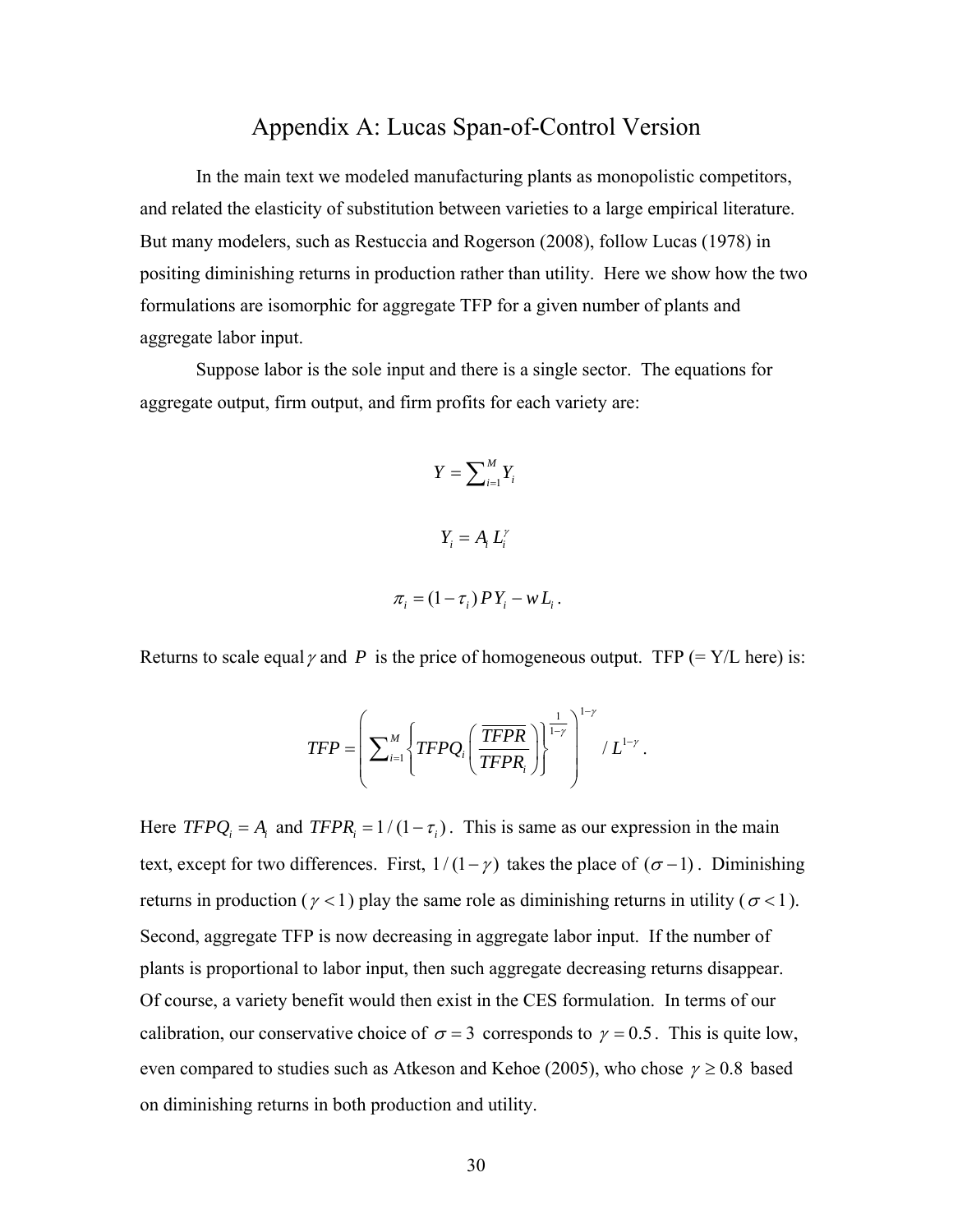#### Appendix B: Generalizing TFPQ for Quality and Variety

Here we sketch how our measure of TFPQ should capture not only process efficiency but also firm differences in quality and variety (equivalently, idiosyncratic demand). For simplicity, suppose labor is the sole input and there is a single sector. The equations for aggregate output, firm output, and firm profits for each variety are:

$$
Y = \left[\sum_{i=1}^{M} N_i \left(Q_i Y_i / N_i\right)^{\frac{\sigma-1}{\sigma}}\right]^{\frac{\sigma}{\sigma-1}}
$$

$$
Y_i = A_i L_i
$$

$$
\pi_i = (1 - \tau_i) P_i Y_i - w_i.
$$

Here  $N_i$  is the number of symmetric varieties the firm produces,  $Q_i$  is the symmetric quality of each of its varieties,  $A_i$  is its process efficiency,  $Y_i/N_i$  is the symmetric quantity it produces of each variety, and  $P_i$  is the symmetric price of each variety. For this economy, our method of measuring TFPQ yields

$$
TFPQ_i = \frac{(P_iY_i)^{\frac{\sigma}{\sigma-1}}/L_i}{Y^{\frac{1}{\sigma-1}}P^{\frac{\sigma}{\sigma-1}}} = A_i Q_i N_i^{\frac{1}{\sigma-1}}.
$$

Measured TFPQ is a composite of process efficiency and idiosyncratic demand terms coming from quality and variety. Aggregate TFP  $(= Y/L)$  here) is identical to the case in which firms vary only in process efficiency, only with the above measure of TFPQ:

$$
TFP = \overline{TFPQ} = \left(\sum_{i=1}^{M} \left\{ TFPQ_i \left( \frac{\overline{TFPR}}{TFPR_i} \right) \right\}^{\sigma-1} \right)^{\frac{1}{\sigma-1}}.
$$

TFPR is as in the main text, only here it reduces to the single distortion,  $TFPR_i = \frac{1}{1-\epsilon}$  $i - 1 - \tau_i$  $TFPR_i = \frac{1}{1 - \tau_i}$ . Note that aggregate TFP (effective output per worker) is also synonymous with welfare.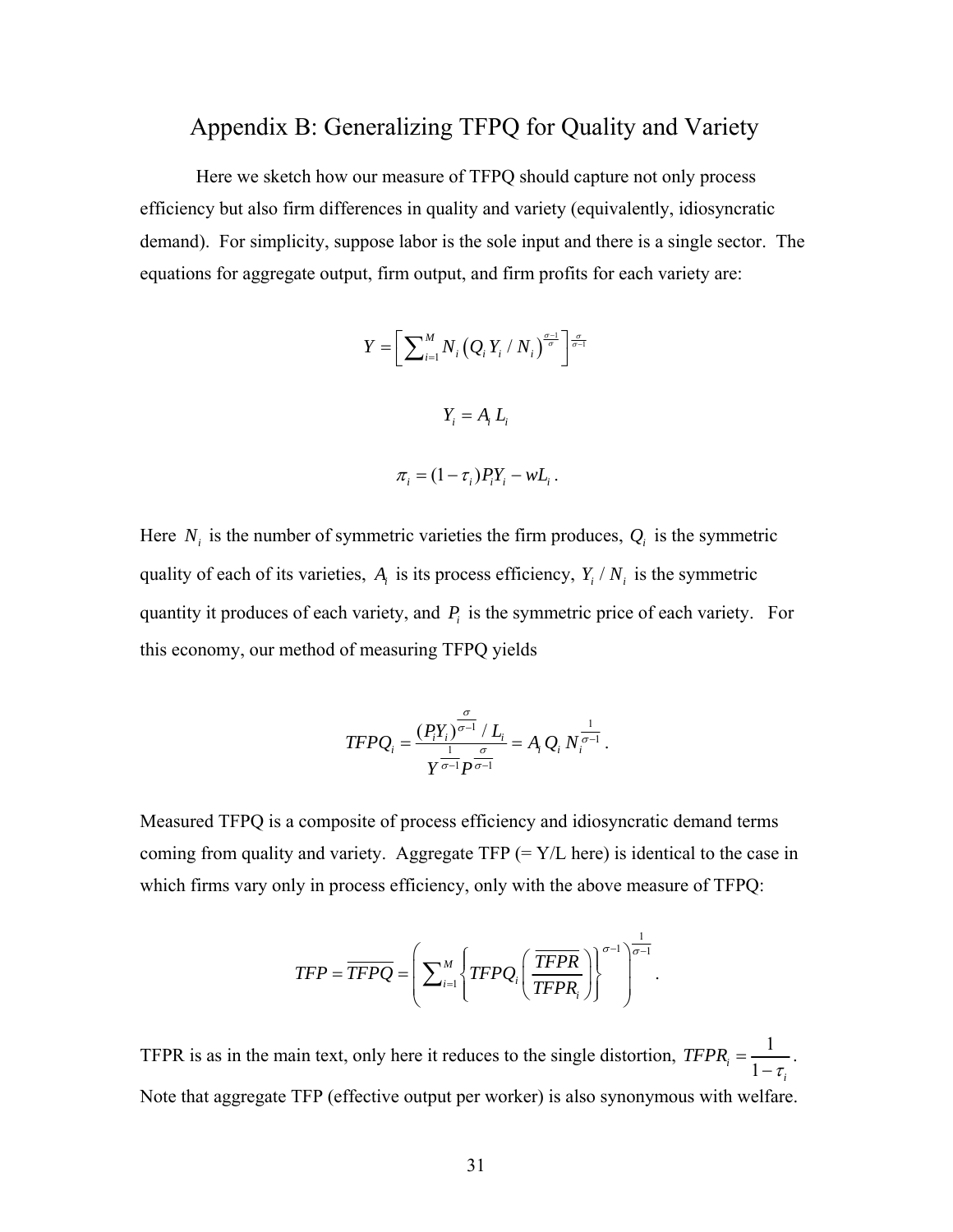#### Appendix C: Labor and Capital Distortions

In the main text we estimated distortions to output ( $\tau_{\gamma_{si}}$ ) and to capital *relative* to labor ( $\tau_{Ksi}$ ), respectively. An observationally equivalent characterization is in terms of distortions to the *absolute* levels of capital and labor. Denote level distortions as  $\tau_{Lsi}^*$  and  $\tau_{Ksi}^*$ , and profits as  $\tau_{si} = P_{si} Y_{si} - (1 + \tau_{Lsi}^*) w L_{si} - (1 + \tau_{Ksi}^*) R K_{si}$ . The firm's first order conditions are identical to those with  $\{\tau_{\chi_{si}}\}$ ,  $\tau_{\chi_{si}}\}$  assuming  $1 - \tau_{\chi_{si}} = \frac{1}{1 + \tau_{\chi_{si}}}$  $Y_{s i}$ <sup>+</sup>  $1 + \tau_{L s i}^*$  $-\tau_{\gamma_{si}} = \frac{1}{1 + \tau_{\gamma_{si}}^*}$  and

\*  $1 + \tau_{Ksi} = \frac{1 + \tau_K^*}{1 + \tau^*}$ 1  $Ksi = \frac{1 + k Ksi}{1 + k}$ *Lsi*  $\tau_{\nu} = \frac{1+\tau}{\tau}$ τ +  $\tau_{\kappa s i} = \frac{1+}{1}$ + . Sectoral TFP is identical under these conditions as well.

We denote deviations of plant variables from industry weighted means as

$$
\Delta A_{si} = \ln \frac{A_{si}}{\bar{A}_s}, \ \Delta \tau_{Lsi}^* = \ln \frac{1 + \tau_{Lsi}^*}{1 + \overline{\tau}_{Ls}^*}, \ \Delta \tau_{Ksi}^* = \ln \frac{1 + \tau_{Ksi}^*}{1 + \overline{\tau}_{Ks}^*}, \text{ and } \ \Delta L_{si} = \ln \frac{w L_{si}}{\sum_{i=1}^{M_s} w L_{si} / M_s}.
$$
 For the

latest years in China and India, the correlation matrices of these variables are:

|                                          | China 2005                              |                            | India 1994          |                                      |                          |                                            |
|------------------------------------------|-----------------------------------------|----------------------------|---------------------|--------------------------------------|--------------------------|--------------------------------------------|
|                                          | $\Delta\!A_{\!si}^{\vphantom{\dagger}}$ | $\Delta\, {\tau}_{Lsi}^{}$ | $\Delta \tau_{Ksi}$ | $\Delta\!A_{\scriptscriptstyle{si}}$ | $\Delta\, \tau_{_{Lsi}}$ | $\Delta \tau_{\rm \scriptscriptstyle Ksi}$ |
| $\Delta\!_{_{si}}$                       | 0.518                                   | $-0.202$                   | $-0.074$            | 0.690                                | 0.010                    | $-0.038$                                   |
| $\Delta\tau_{Lsi}^{'}$                   | 0.532                                   |                            | 0.201               | 0.538                                |                          | 0.004                                      |
| $\Delta\,\tau_{\rm Ksi}^{^{\mathrm{v}}}$ | 0.592                                   | 0.201                      |                     | 0.398                                | 0.004                    |                                            |

Not surprisingly, plants with high TFPQ tend to have high labor input. More interestingly, plants with high TFPQ typically face higher "taxes" on both capital and labor. The distortions discourage labor input, but not strongly – because, again, the distortions tend to be high when TFPQ would dictate high labor input. Labor and capital wedges are positively correlated across plants, but only modestly so.

Here we can entertain the thought experiment of eliminating variation in the capital or labor distortion individually. For the latest year in China, the TFP gains from eliminating the capital (labor) distortion alone are 60% (24%) compared to 87% to eliminating both distortions. In India, the gains from eliminating the capital (labor) distortion alone are 78% (33%) compared to 128% from eliminating both distortions.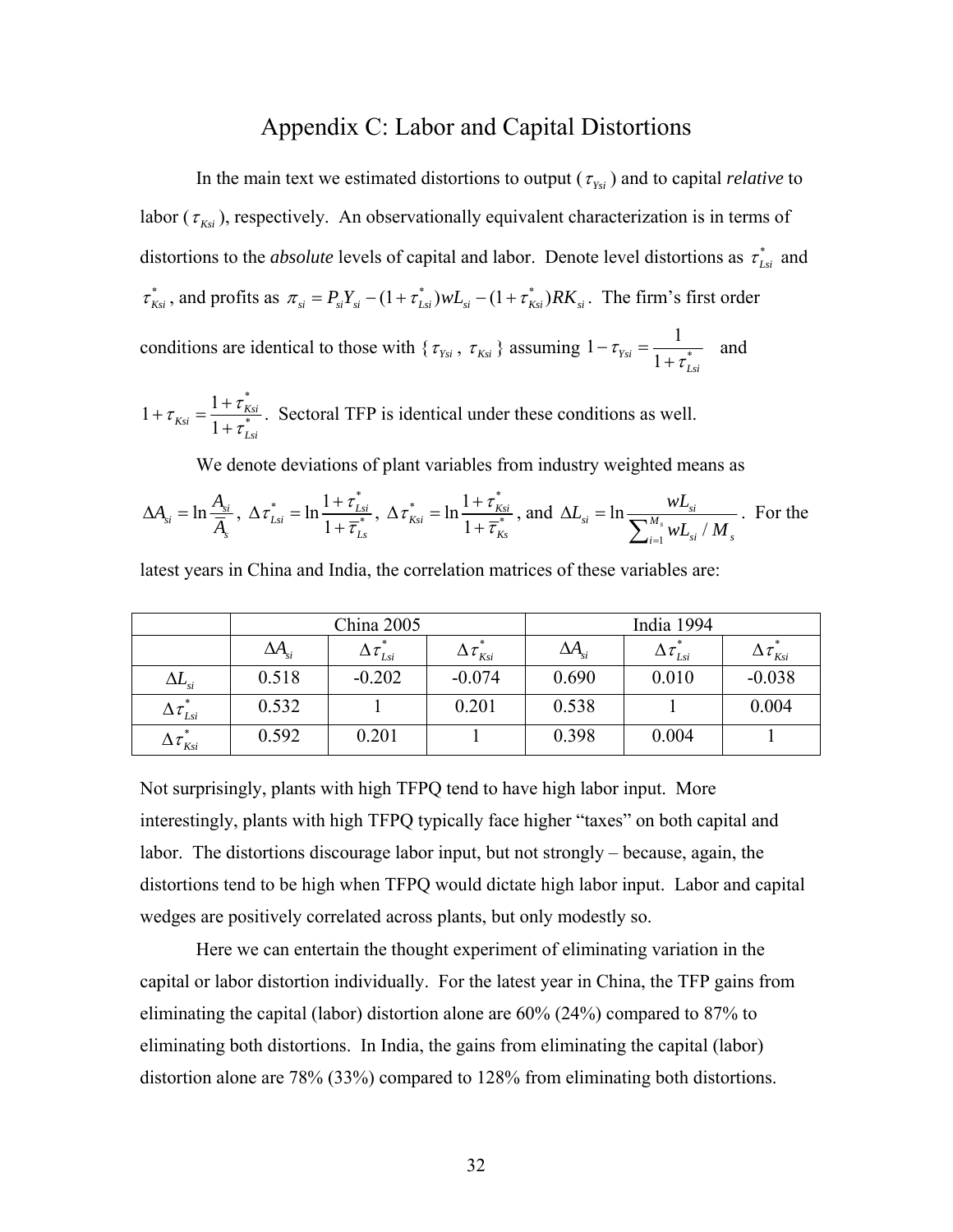### **Dispersion of TFPQ**

| China                                              |                              |                              |                              |
|----------------------------------------------------|------------------------------|------------------------------|------------------------------|
| S.D.<br>75-25<br>$90 - 10$                         | 1998<br>1.06<br>1.41<br>2.72 | 2001<br>0.99<br>1.34<br>2.54 | 2005<br>0.95<br>1.28<br>2.44 |
| N                                                  | 95,980                       | 108,702                      | 211,304                      |
| <b>India</b><br>S.D.<br>75-25<br>$90 - 10$         | 1987<br>1.16<br>1.55<br>2.97 | 1991<br>1.17<br>1.53<br>3.01 | 1994<br>1.23<br>1.60<br>3.11 |
| N                                                  | 31,602                       | 37,520                       | 41,006                       |
| <b>United States</b><br>S.D.<br>75-25<br>$90 - 10$ | 1977<br>0.85<br>1.22<br>2.22 | 1987<br>0.79<br>1.09<br>2.05 | 1997<br>0.84<br>1.17<br>2.18 |
| N                                                  | 164,971                      | 173,651                      | 194,669                      |

Notes: For plant *i* in industry *s*,  $TFPQ_{si} \equiv \frac{I_{si}}{K_{si}^{\alpha_s}(w_{si}L_{si})^{1-\alpha_s}}$  $TFPQ_{si} \equiv \frac{Y_{si}}{K_{si}^{\alpha_s}(w_{si}L_{si})^{1-\alpha_s}}$ . Statistics are for deviations of log(TFPQ) from industry means. S.D. = standard deviation, 75-25 is the difference between the 75<sup>th</sup> and 25<sup>th</sup> percentiles, and 90-10 the 90<sup>th</sup> vs. 10<sup>th</sup> percentiles. Industries are weighted by their value added shares.  $N =$  the number of plants.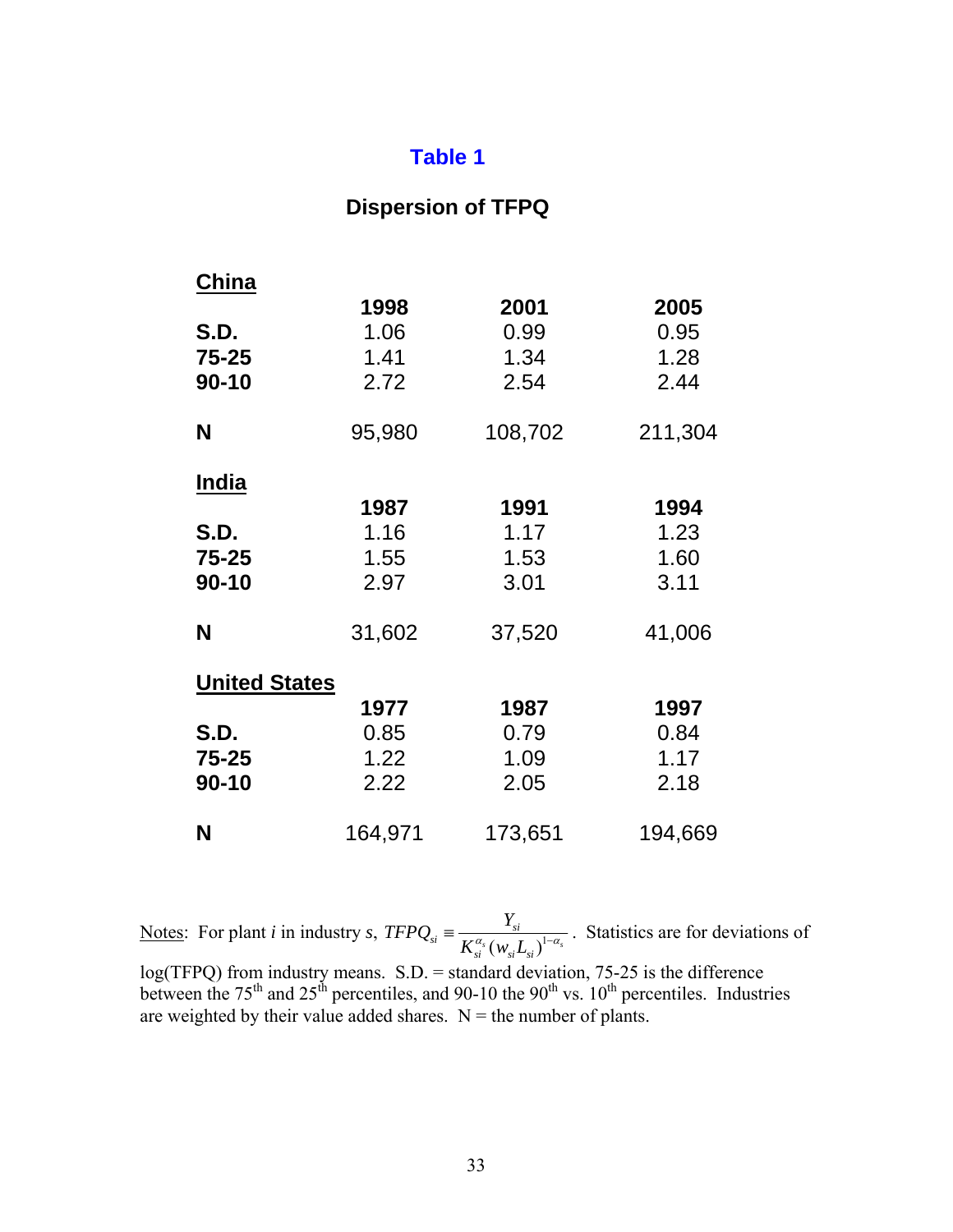### **Dispersion of TFPR**

| <b>China</b>                      |                      |                      |                      |
|-----------------------------------|----------------------|----------------------|----------------------|
|                                   | 1998                 | 2001                 | 2005                 |
| <b>S.D.</b><br>75-25<br>$90 - 10$ | 0.74<br>0.97<br>1.87 | 0.68<br>0.88<br>1.71 | 0.63<br>0.82<br>1.59 |
| <u>India</u>                      |                      |                      |                      |
|                                   | 1987                 | 1991                 | 1994                 |
| S.D.<br>75-25<br>$90 - 10$        | 0.69<br>0.79<br>1.73 | 0.67<br>0.81<br>1.64 | 0.67<br>0.81<br>1.60 |
| <b>United States</b>              |                      |                      |                      |
|                                   | 1977                 | 1987                 | 1997                 |
| S.D.<br>75-25<br>$90 - 10$        | 0.45<br>0.46<br>1.04 | 0.41<br>0.41<br>1.01 | 0.49<br>0.53<br>1.19 |

Notes: For plant *i* in industry *s*,  $TFPR_{si} \equiv \frac{I_{si}I_{si}}{K_{si}^{\alpha_s}(W_{si}L_{si})^{1-\alpha_s}}$ .  $s$ *i*  $\vee v_{si}$   $\sqcup$   $s$ *i*  $TFPR_{si} \equiv \frac{P_{si}Y_{si}}{K_{si}^{\alpha_s}(W_{si}L_{si})^{1-\alpha_s}}$ . Statistics are for deviations of log(TFPR) from industry means. S.D. = standard deviation, 75-25 is the difference

between the 75<sup>th</sup> and 25<sup>th</sup> percentiles, and 90-10 the 90<sup>th</sup> vs.  $10^{th}$  percentiles. Industries are weighted by their value added shares. Number of plants is the same as in Table 1.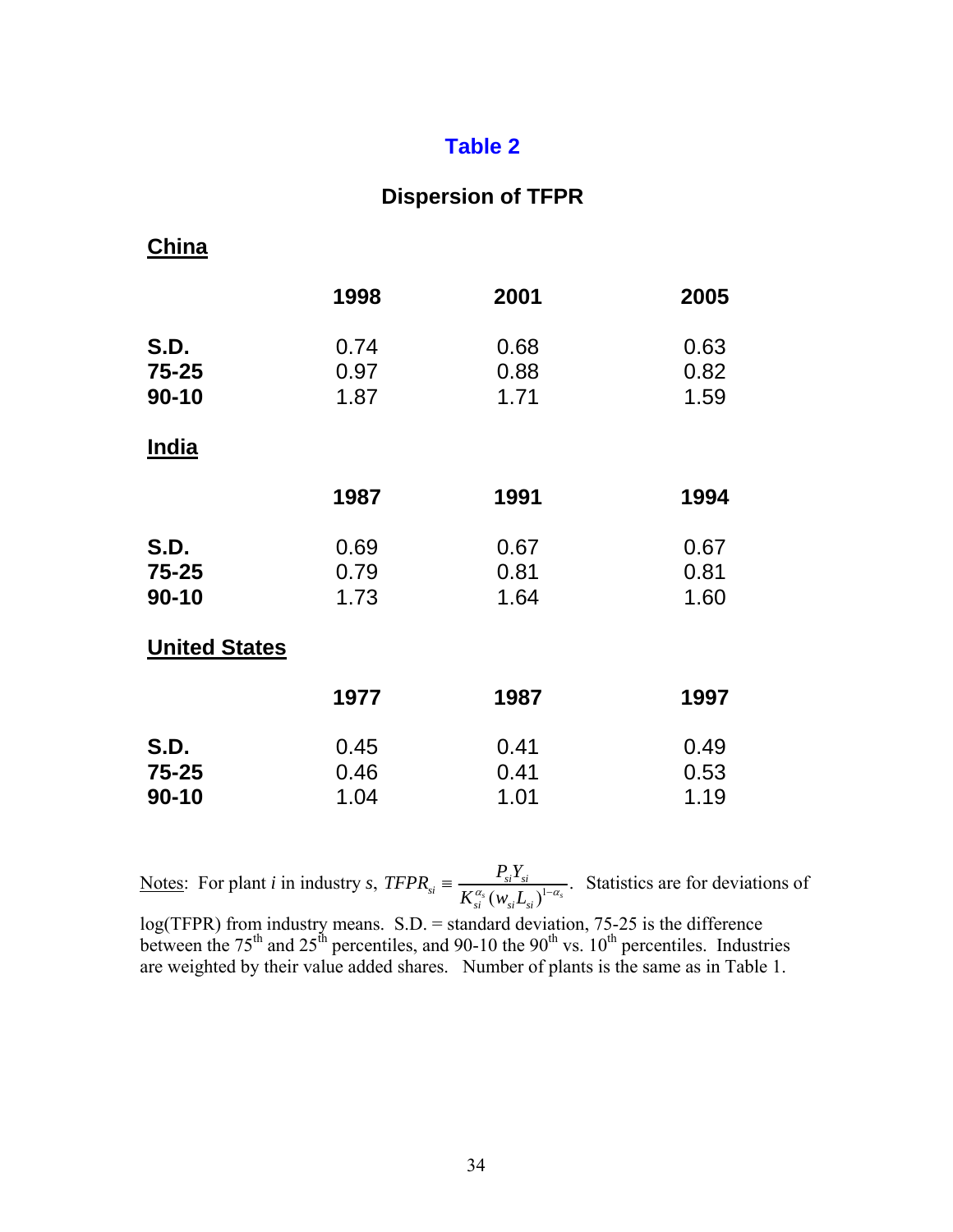### **% Sources of TFPR Variation Within Industries**

|              | Ownership | Age  | <b>Size</b> | <b>Region</b> |
|--------------|-----------|------|-------------|---------------|
| <b>India</b> | 0.58      | 1.33 | 3.85        | 4.71          |
| China        | 5.25      | 6.23 | 8.44        | 10.01         |

Notes: Entries are the cumulative % of within-industry TFPR variance explained by dummies for ownership (state ownership categories), age (quartiles), size (quartiles), and region (provinces or states). The results are cumulative in that "age" includes dummies for both ownership and age, and so on.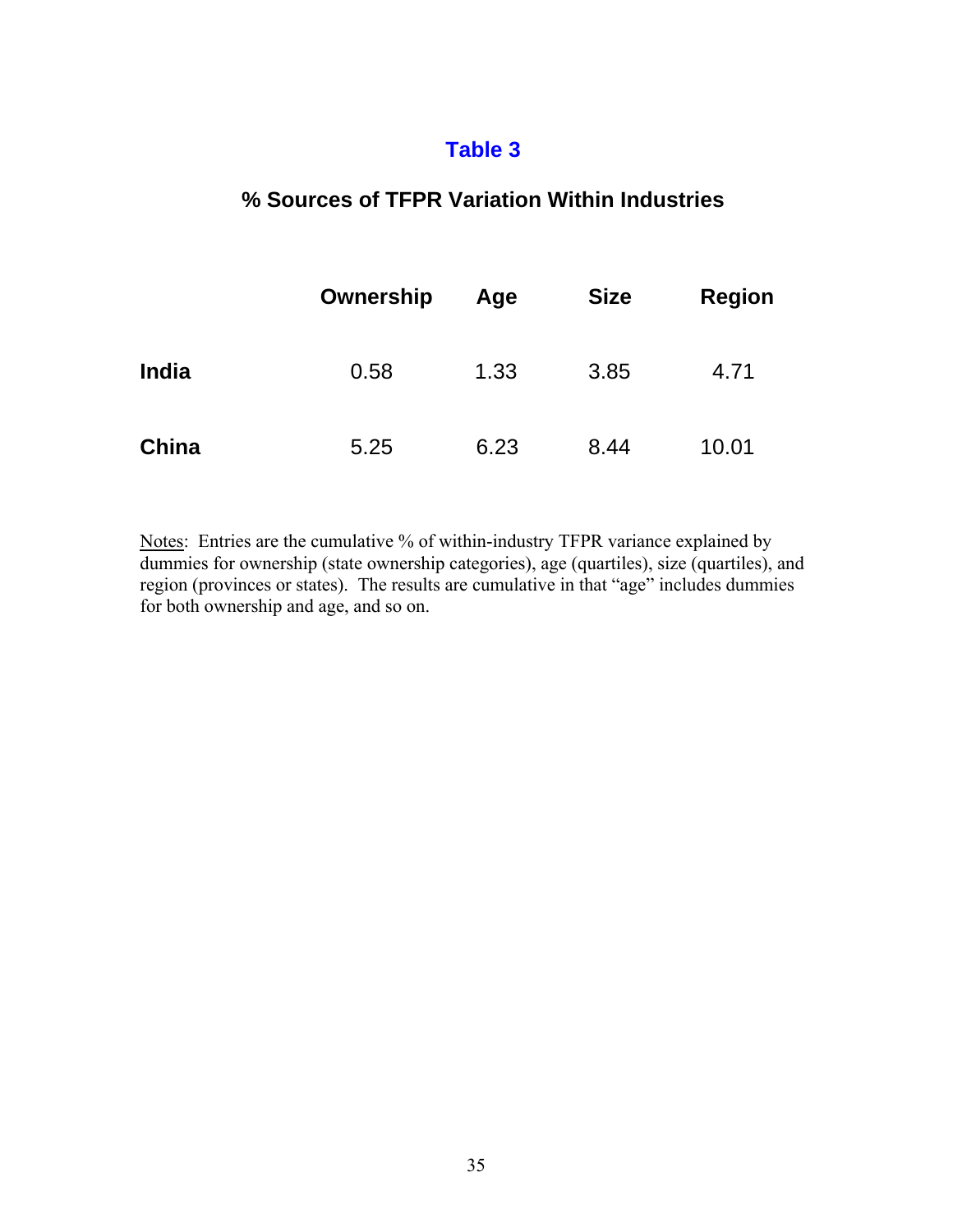# **TFP Gains from Equalizing TFPR Within Industries**

| China         |       |       |       |
|---------------|-------|-------|-------|
|               | 1998  | 2001  | 2005  |
| $\frac{0}{0}$ | 115.1 | 95.8  | 86.6  |
|               |       |       |       |
| India         |       |       |       |
|               | 1987  | 1991  | 1994  |
| $\frac{0}{0}$ | 100.4 | 102.1 | 127.5 |
|               |       |       |       |
| <u>U.S.</u>   |       |       |       |
|               | 1977  | 1987  | 1997  |
| $\frac{0}{0}$ | 36.1  | 30.7  | 42.9  |

Notes: Entries are 
$$
100(Y_{efficient} / Y - 1)
$$
 where  $\frac{Y}{Y_{efficient}} = \prod_{s=1}^{S} \left[ \sum_{i=1}^{M_s} \left\{ \frac{A_{si}}{A_s} \frac{\overline{TFPR}_s}{TFPR_{si}} \right\}^{\sigma-1} \right]^{\theta_s/(\sigma-1)}$ 

\nand  $TFPR_{si} \equiv \frac{P_{si}Y_{si}}{K_{si}^{\alpha_s}(W_{si}L_{si})^{1-\alpha_s}}$ .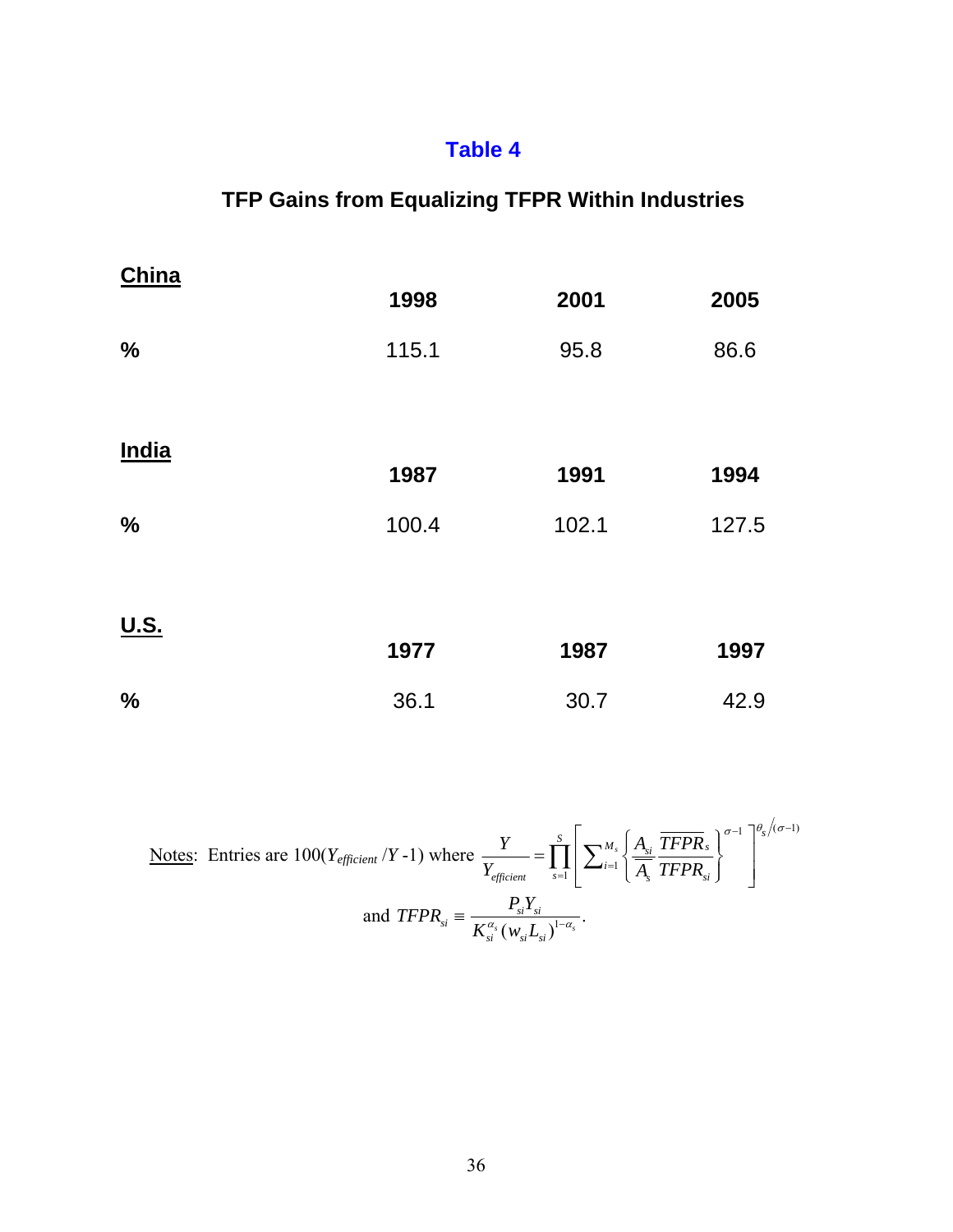#### **% of Plants, Actual Size vs. Efficient Size**

#### **China 2005**

|                          | $0 - 50%$ | 50-100% | 100-200% | $200 + %$ |
|--------------------------|-----------|---------|----------|-----------|
| <b>Top Size Quartile</b> | 7.0       |         | 5.4      | 6.6       |
| $2nd$ Quartile           | 7.3       | 5 Q     | 5.3      | 6.6       |
| 3 <sup>rd</sup> Quartile | 8.5       | 60      | 5.2      | 5.4       |
| <b>Bottom Quartile</b>   | 0.5       | 5 Q     | 4.2      |           |

#### **India 1994**

|                          | $0 - 50%$ | 50-100% | 100-200%       | $200 + %$ |
|--------------------------|-----------|---------|----------------|-----------|
| <b>Top Size Quartile</b> | 8.7       |         | 4.6            |           |
| $2nd$ Quartile           | 10.7      | 4.6     | 4 <sup>1</sup> | 57        |
| 3 <sup>rd</sup> Quartile | l 1.4     | 5.0     | 4.0            |           |
| <b>Bottom Quartile</b>   | 3.8       | 3 Q     | 3.3            |           |

#### **U.S. 1997**

|                          | $0 - 50%$ | 50-100% | 100-200% | $200 + \%$ |
|--------------------------|-----------|---------|----------|------------|
| <b>Top Size Quartile</b> | 4.4       | 10.0    | 6.7      | 3.9        |
| $2nd$ Quartile           | 4.4       | 9.6     | 5.8      |            |
| 3 <sup>rd</sup> Quartile | 4.5       | 9.8     | 5.4      | 5.4        |
| <b>Bottom Quartile</b>   |           |         | 43       |            |

Notes: In each country-year, plants are put into quartiles based on their actual value added, with an equal number of plants in each quartile. The hypothetically efficient level of each plant's output is then calculated, assuming distortions are removed so that TFPR levels are equalized within industries. The entries above show the % of plants with efficient/actual output levels in the four bins 0-50% (efficient output less than half actual output), 50-100%, 100-200%, and 200%+ (efficient output more than double actual output). The rows add up to 25%, and the rows and columns together to 100%.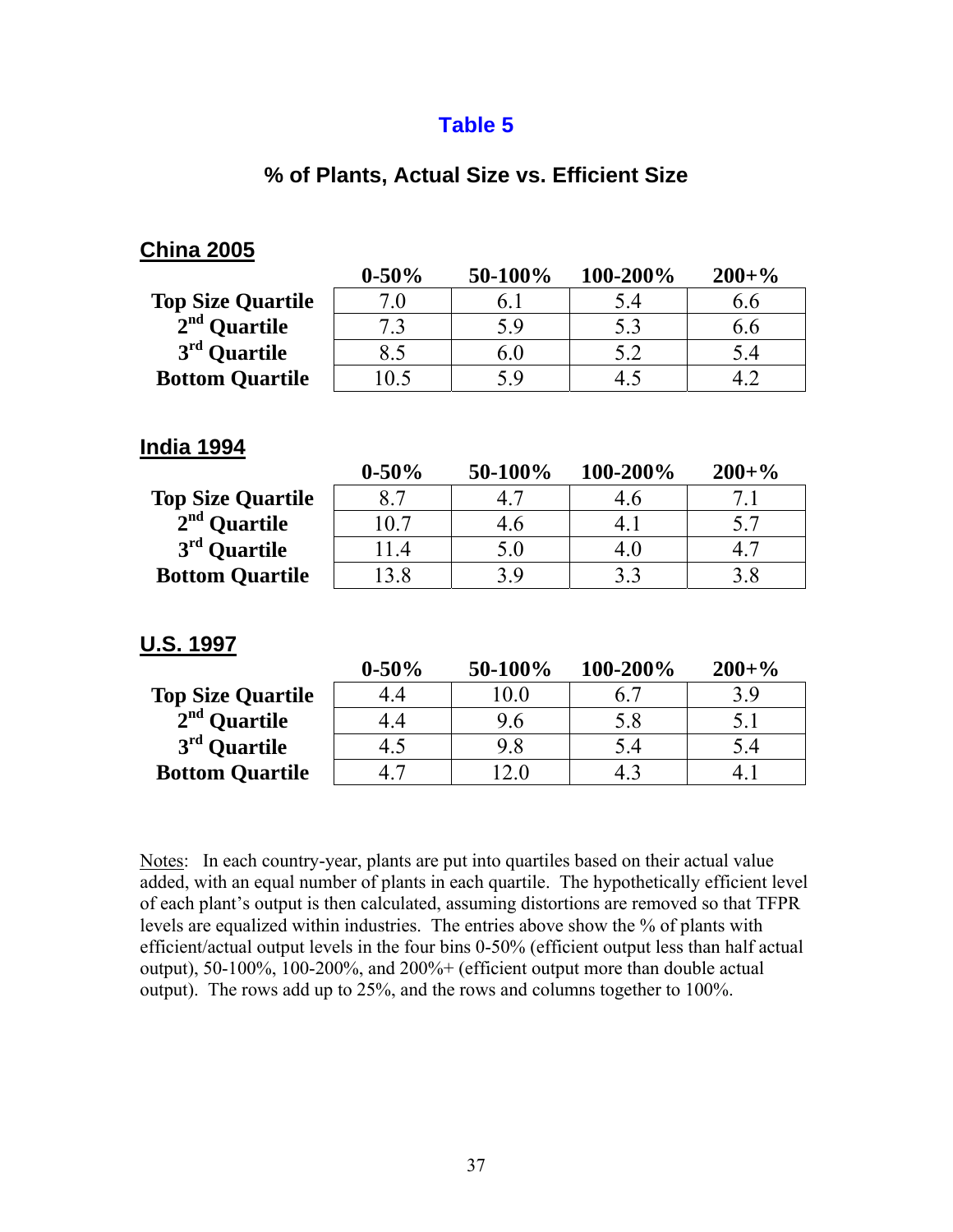### **TFP Gains from Equalizing TFPR** *relative to 1997 U.S. Gains*

| China         |      |      |      |
|---------------|------|------|------|
|               | 1998 | 2001 | 2005 |
| $\frac{0}{0}$ | 50.5 | 37.0 | 30.5 |
| India         | 1987 | 1991 | 1994 |
| $\frac{0}{0}$ | 40.2 | 41.4 | 59.2 |

Notes: For each country-year, we calculated *Yefficient* /*Y* using

 $1 \bigtriangledown \theta_s/(\sigma-1)$  $\frac{1}{1}$   $\left|$   $\frac{1}{1}$   $\right|$   $\frac{1}{1}$  $\sum_{s}^{S} \left| \sum_{s} M_{s} \right| A_{si}$  *TFPR*<sub>s</sub>  $\left| \int_{s}^{\sigma-1} \right|^{b_{si}}$ *i*  $\left[\begin{array}{c} \blacksquare \blacksquare \blacksquare \end{array}\right]$   $\left[\begin{array}{c} \square \blacksquare \end{array}\right]$   $\left[\begin{array}{c} A_s \text{ } TFPR_{si} \end{array}\right]$  $Y = \prod_{r=1}^{S} \left| A_{si} \right| A_{si}$  *TFPR*  $Y_{\text{efficient}}$  **L**<sub>1</sub>  $\sum_{s=1}^{i}$   $\sum_{i=1}^{i}$   $A_s$  **TFPR**  $\sigma$ -1 7 $\theta_s/(\sigma =\prod_{s=1}^{S}\left[\sum_{i=1}^{M_s}\left\{\frac{A_{si}}{\overline{A}_s}\frac{\overline{TFPR}_s}{TFPR_{si}}\right\}^{\sigma-1}\right]^{b_{s}/(\sigma-1)}$  and  $TFPR_{si}\equiv\frac{P_{si}Y_{si}}{K_{si}^{\alpha_{s}}(w_{si}L_{si})^{1-\alpha_{s}}}.$  $s$ *i*  $\left\langle W_{si} - s_i \right\rangle$  $TFPR_{si} \equiv \frac{P_{si}Y_{si}}{K_{si}^{\alpha_s}(W_{si}L_{si})^{1-\alpha_s}}.$ 

We then took the ratio of *Yefficient* /*Y* to the U.S. ratio in 1997, subtracted 1, and multiplied by 100 to yield the entries above.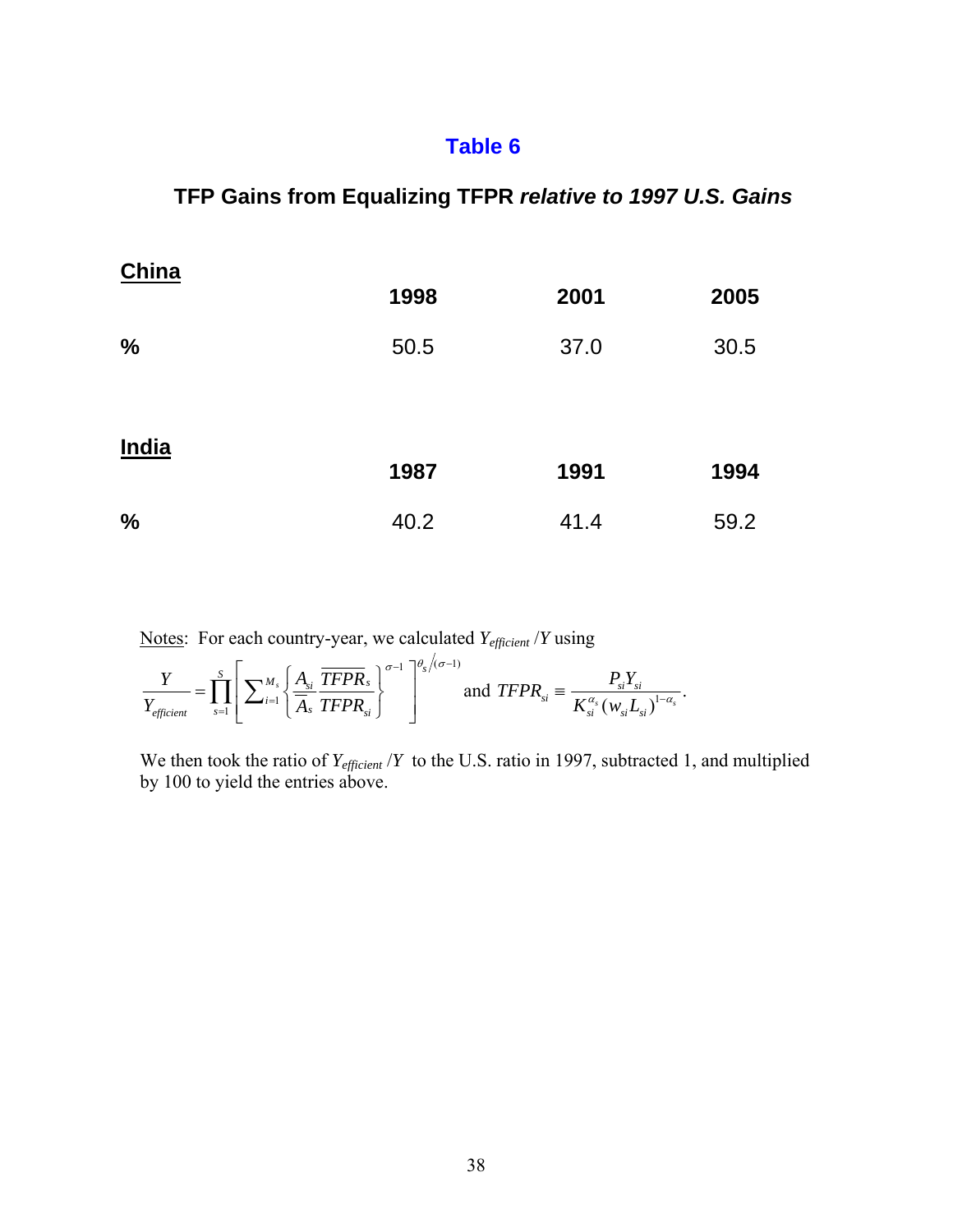### **TFP by ownership**

| <u>China</u>                | <b>TFPR</b>         | <b>TFPQ</b>         |  |
|-----------------------------|---------------------|---------------------|--|
| <b>State</b>                | $-0.415$<br>(0.023) | $-0.144$<br>(0.090) |  |
| <b>Collective</b>           | 0.114<br>(0.010)    | 0.047<br>(0.013)    |  |
| Foreign                     | $-0.129$<br>(0.024) | 0.228<br>(0.040)    |  |
| India                       | <b>TFPR</b>         | <b>TFPQ</b>         |  |
| <b>State (Central)</b>      | $-0.285$<br>(0.082) | 0.717<br>(0.295)    |  |
| <b>State (Local)</b>        | $-0.081$<br>(0.063) | 0.425<br>(0.103)    |  |
| <b>Joint Public/Private</b> | $-0.162$<br>(0.037) | 0.671<br>(0.085)    |  |

Notes: The dependent variable is the deviation of log TFPR or log TFPQ from the industry mean. The independent variables for China are dummies for state-owned plants, collective-owned plants (plants jointly owned by local governments and private parties), and foreign-owned plants. The omitted group is domestic private plants. The independent variables for India are dummies for a plant owned by the central government, a plant owned by a local government, and a plant jointly owned by the government (either central or local) and by private individuals. The omitted group is a privately owned plant (both domestic and foreign). Regressions are weighted least squares with industry value added shares as weights. Entries are the dummy coefficients, with standard errors in parentheses. Results are pooled for all years.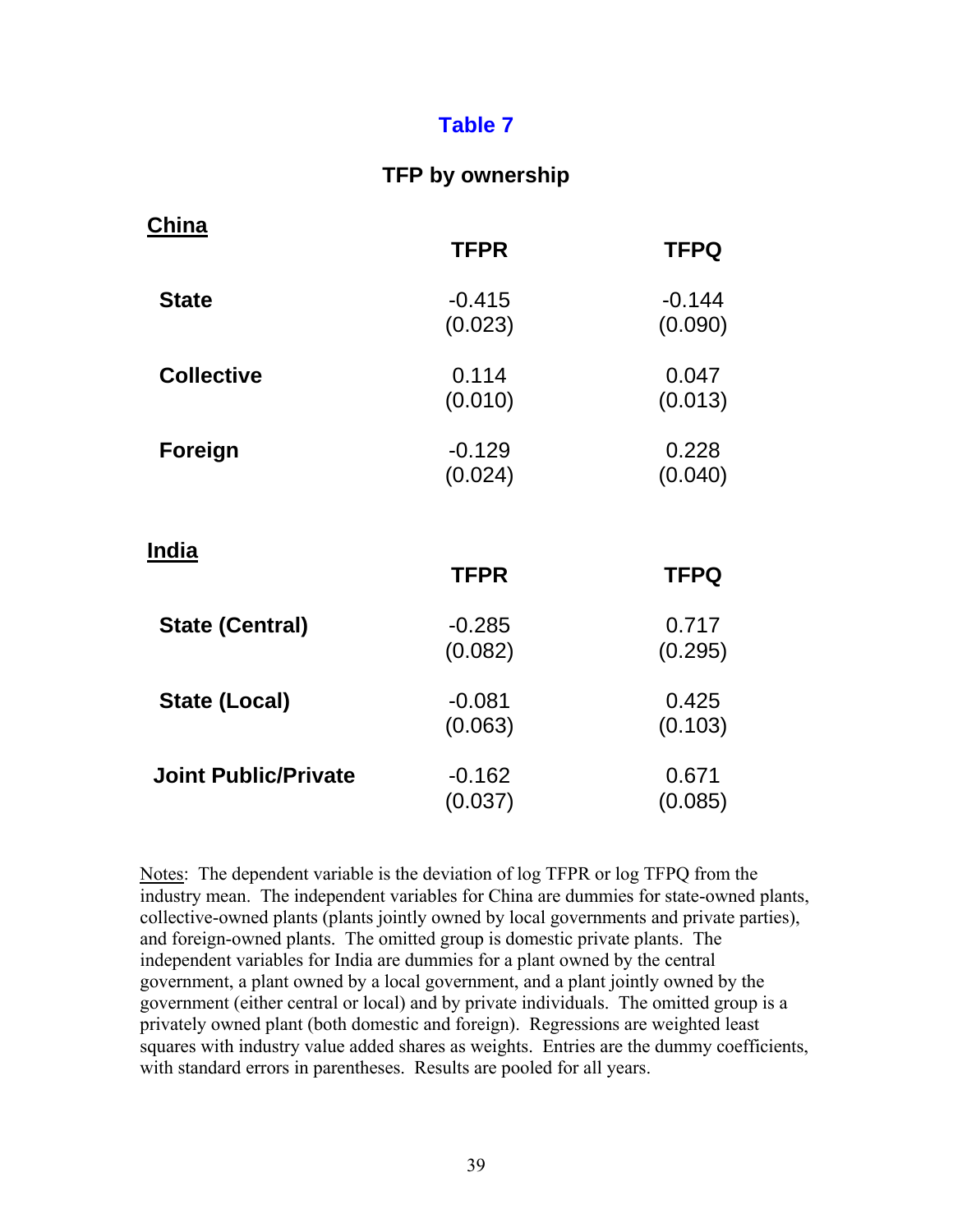### **Regressions of Exit on TFPR, TFPQ**

| <b>China</b>        |                     |
|---------------------|---------------------|
| <b>Exit on TFPR</b> | $-0.011$<br>(0.003) |
| <b>Exit on TFPQ</b> | $-0.050$<br>(0.002) |
| <u>India</u>        |                     |
| <b>Exit on TFPR</b> | $-0.019$<br>(0.005) |
| <b>Exit on TFPQ</b> | $-0.027$<br>(0.004) |
| <u>U.S.</u>         |                     |
| <b>Exit on TFPR</b> | $-0.011$<br>(0.003) |
| <b>Exit on TFPQ</b> | $-0.039$<br>(0.002) |

Notes: The dependent variables are dummies for exiting plants. The independent variables are the deviation of log(TFPR) or log(TFPQ) from the industry mean. Regressions are weighted least squares with the weights being industry value added shares. Entries above are the coefficients on log(TFPR) or log(TFPQ), with S.E. referring to their standard errors. Regressions also include a quartic function of plant age. Results are pooled for all years.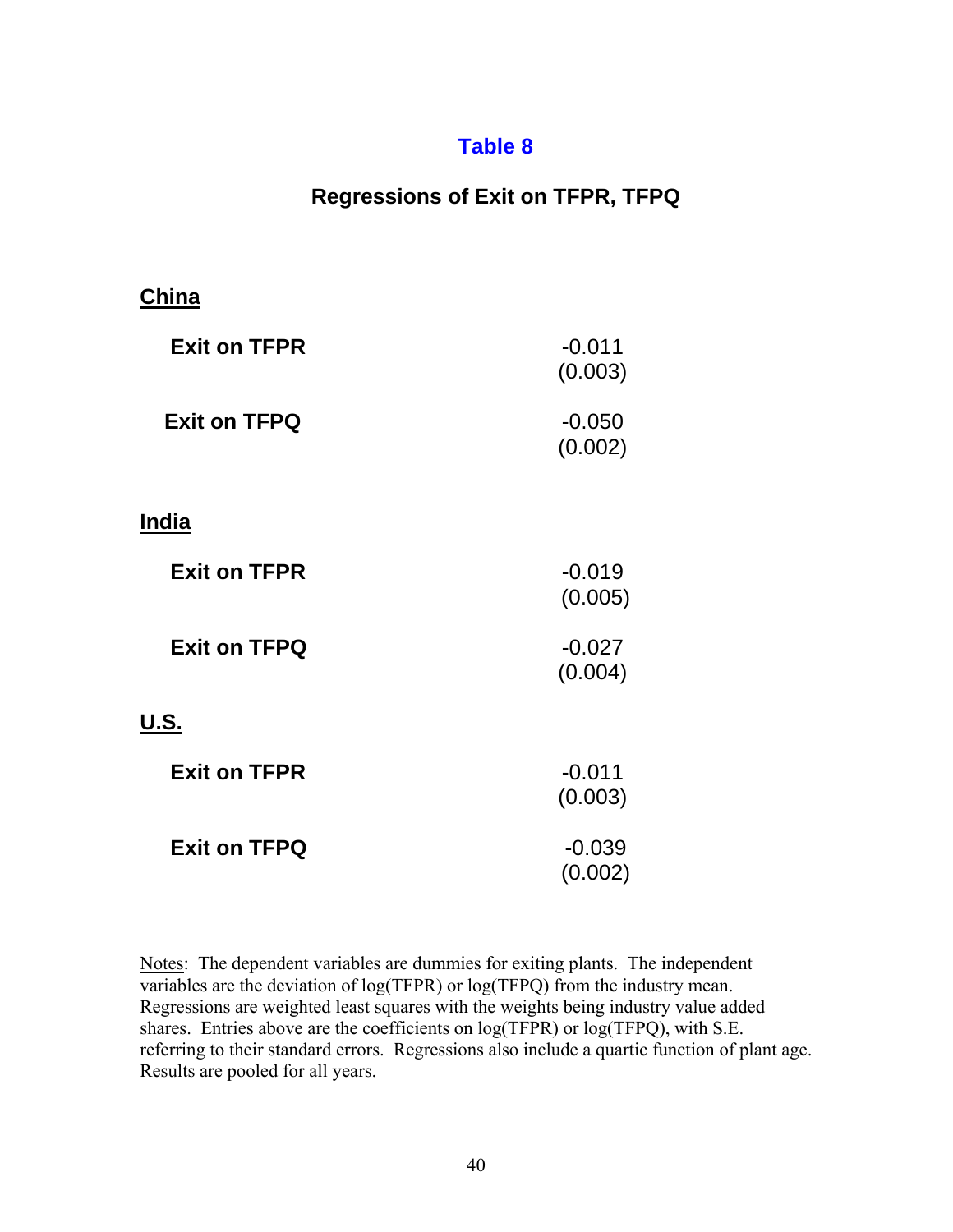## **Regressions of Inputs on Revenue, Revenue on Inputs**

|                          | China | India | U.S. |
|--------------------------|-------|-------|------|
| <b>Inputs on Revenue</b> | 0.98  | 0.96  | 1.01 |
| Revenue on Inputs        | 0.82  | 0.90  | 0.82 |

Notes: Entries are the coefficients from regressions of  $\log P_{si} Y_{si}$  on  $\log K_{si}^{\alpha_s} (w L_{si})^{1-\alpha_s}$ (revenue on inputs) and  $\log K_{si}^{\alpha_s}(wL_{si})^{1-\alpha_s}$  on  $\log P_{si}Y_{si}$  (inputs on revenue). All variables are measured relative to the industry mean, with industries weighted by value-added shares. Results are pooled for all years.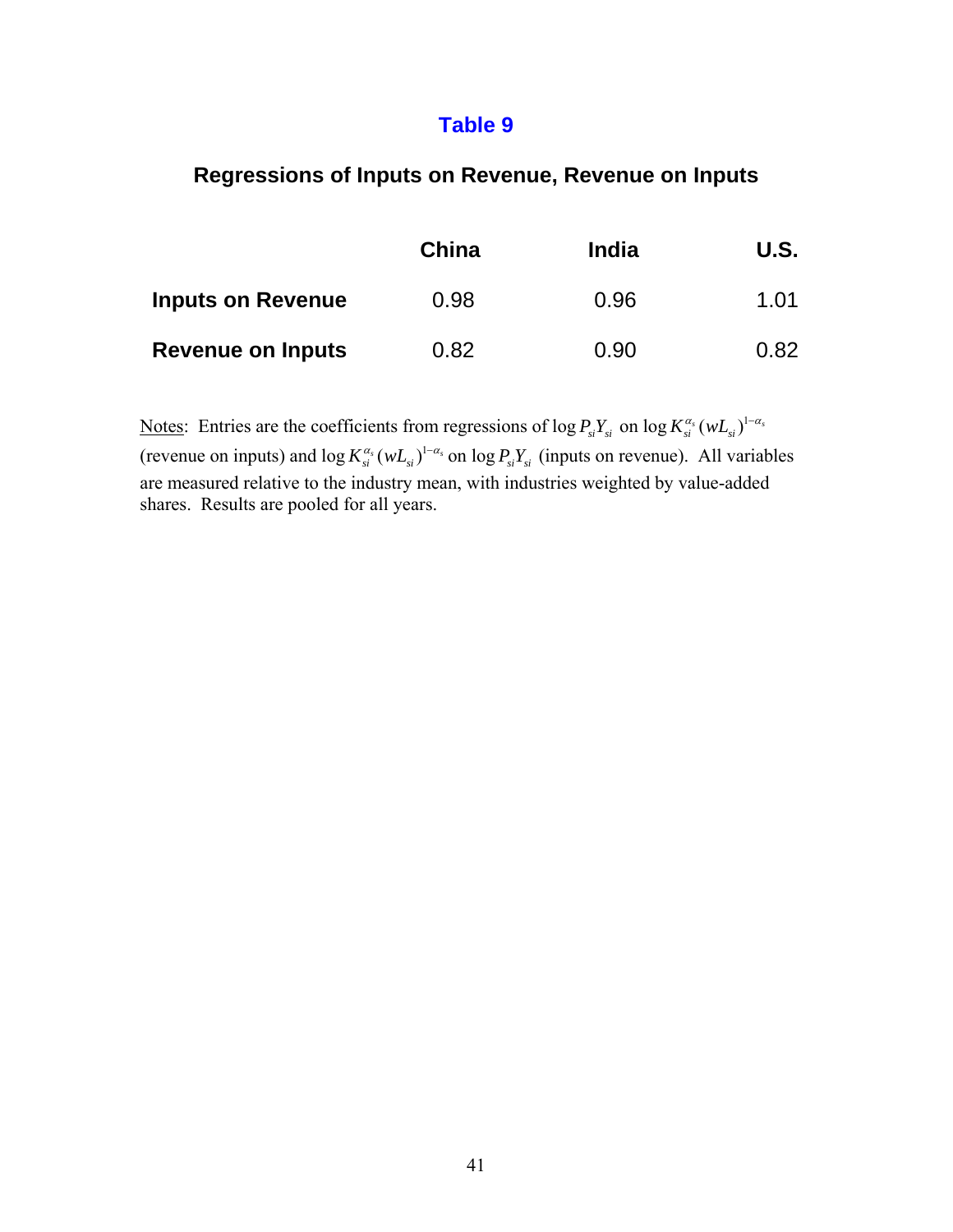### **Dispersion of Input and Revenue Growth**

| <b>China</b> | <b>Inputs</b> | <b>Revenue</b> |
|--------------|---------------|----------------|
| S.D.         | 0.45          | 1.00           |
| $75 - 25$    | 0.34          | 0.93           |
| <b>India</b> | <b>Inputs</b> | <b>Revenue</b> |
| S.D.         | 0.28          | 0.70           |
| $75 - 25$    | 0.24          | 0.60           |
| <u>U.S.</u>  | <b>Inputs</b> | <b>Revenue</b> |
| S.D.         | 0.68          | 0.43           |
| $75 - 25$    | 0.43          | 0.32           |

Notes: Entries are the standard deviation (S.D.) and inter-quartile range (75-25) of  $d \log P_{si} Y_{si}$  and  $d \log K_{si}^{\alpha_s} (w_{si} L_{si})^{1-\alpha_s}$ . All variables are measured relative to the industry mean, and with industries weighted by their value added shares. Entries are pooled for all years.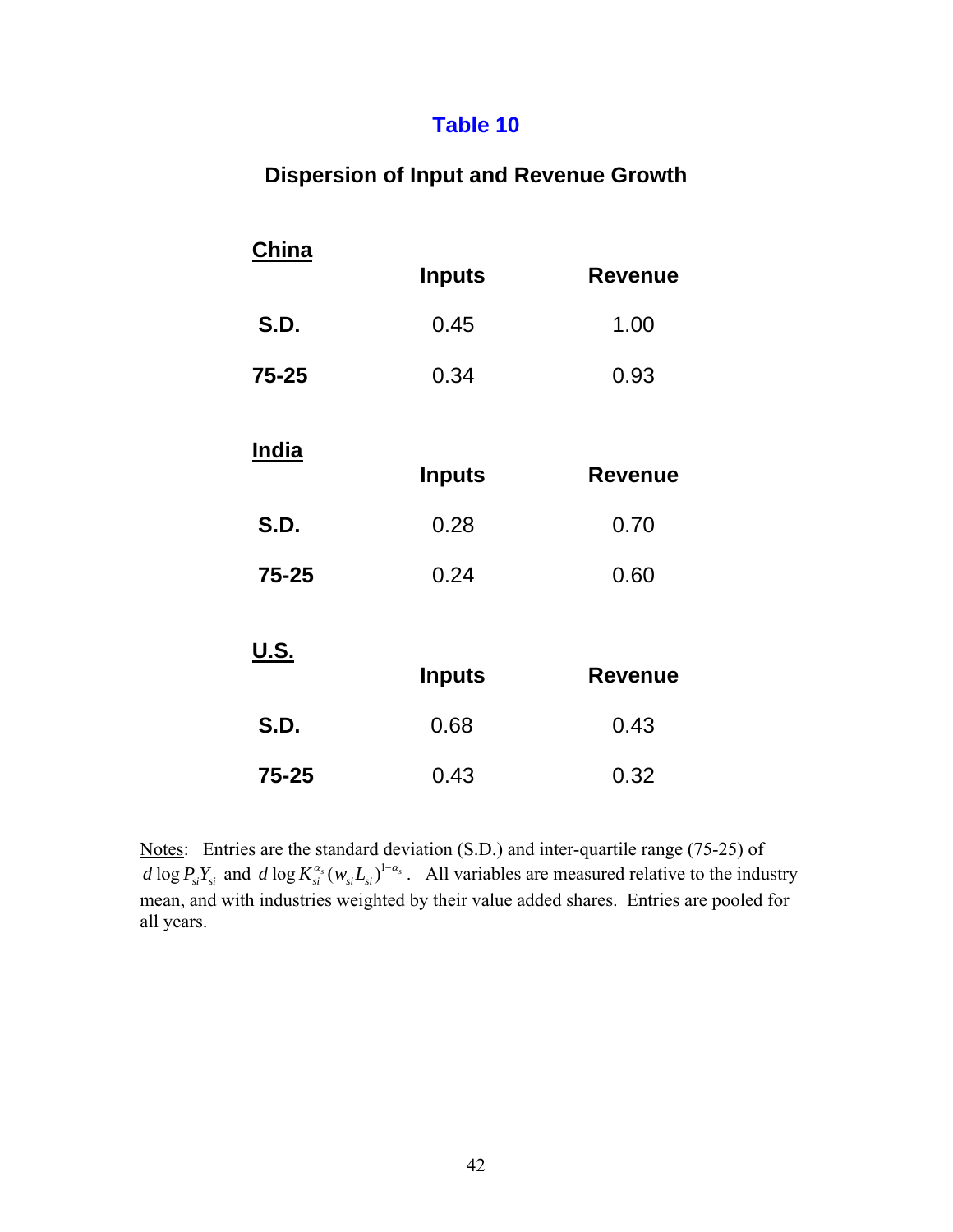## **Ownership of Indian and Chinese Plants**

| China                       |      |      |      |
|-----------------------------|------|------|------|
|                             | 1998 | 2001 | 2005 |
| <b>Private Domestic</b>     | 15.9 | 37.4 | 62.5 |
| <b>Private Foreign</b>      | 20.0 | 21.7 | 21.9 |
| <b>State</b>                | 29.0 | 18.5 | 8.1  |
| <b>Collective</b>           | 35.1 | 22.4 | 7.5  |
|                             |      |      |      |
| <u>India</u>                | 1987 | 1991 | 2004 |
| <b>Private</b>              | 87.7 | 88.4 | 92.4 |
| <b>State (Central Gov.)</b> | 3.3  | 3.3  | 2.4  |
| <b>State (Local Gov.)</b>   | 3.9  | 3.0  | 2.8  |
| <b>Joint Public/Private</b> | 5.1  | 5.4  | 2.4  |

Notes: Entries are the percentage of the number of plants in each ownership category in the sector, where each sector is weighted by the value-added share of the sector. Each column adds to 100.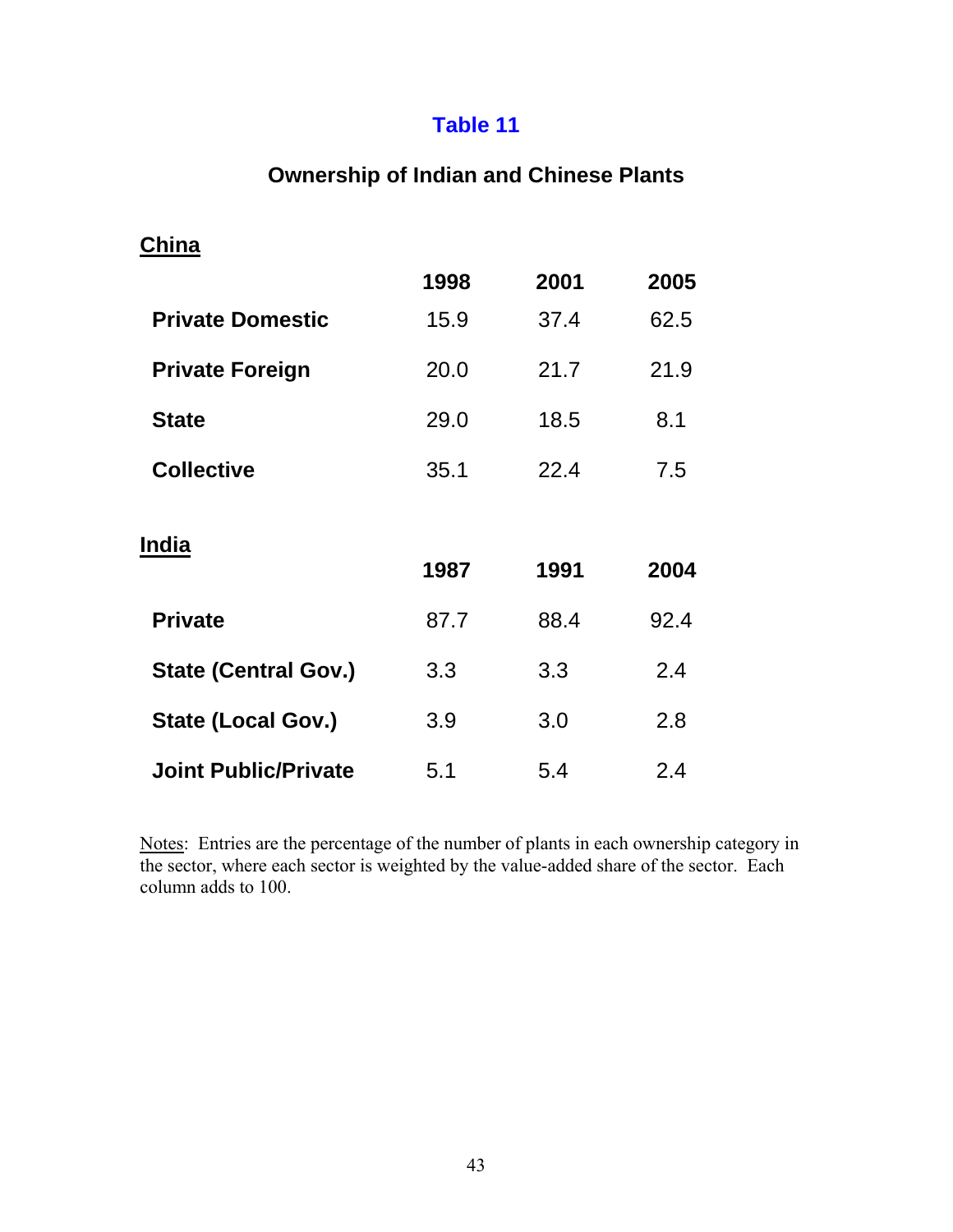### **Regressions of Sector TFPR Dispersion on State Ownership in China**

|                                        | 1998             | 2001             | 2005             | 1998-2005        |
|----------------------------------------|------------------|------------------|------------------|------------------|
| <b>State Ownership</b><br><b>Share</b> | 0.766<br>(0.165) | 0.659<br>(0.153) | 0.025<br>(0.213) | 0.300<br>(0.080) |
| Year F.E.                              | <b>NO</b>        | <b>NO</b>        | <b>NO</b>        | <b>YES</b>       |
| Sector F.E.                            | <b>NO</b>        | <b>NO</b>        | <b>NO</b>        | <b>YES</b>       |
| N                                      | 406              | 403              | 407              | 3,237            |

Note: Entries are coefficients from regressions of the variance of log TFPR in sector *s* on the variance in sector *s* of an indicator variable for a state owned plant. All regressions are weighted by the value-added weights of the sector. Standard errors are clustered by sector in column 4.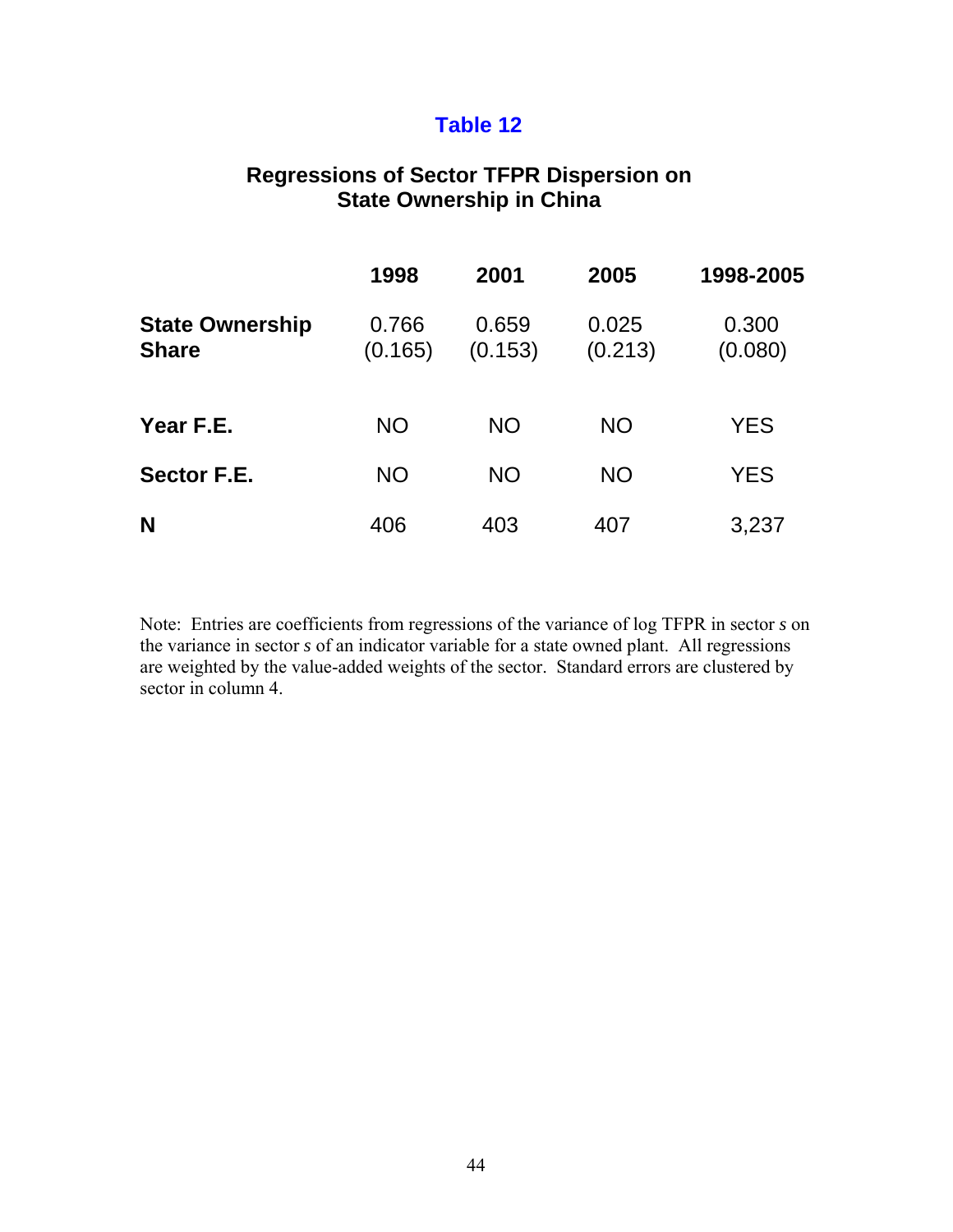#### **Regression of Sector TFPR Dispersion on De-licensing and Size Restrictions in India**

|                                                       | (1)                 | (2)              | (3)                   |
|-------------------------------------------------------|---------------------|------------------|-----------------------|
| <b>De-licensed 1991</b>                               | $-0.298$<br>(0.117) |                  | $-0.298$<br>$(-.117)$ |
| De-licensed 1991 x<br>post 1991                       | 0.032<br>(0.036)    |                  | $-0.056$<br>(0.040)   |
| <b>Size restriction</b>                               |                     | 0.368<br>(0.173) |                       |
| De-licensed 1991 x<br>post 1991 x<br>size restriction |                     |                  | 0.415<br>(0.120)      |

Notes: The dependent variable is the variance of log TFPR in sector *s* in year *t*. Entries are coefficients on the following independent variables: 1) **de-licensed 1991**: indicator for whether industry was de-licensed in 1991; 2) **de-licensed 1991 x post 1991**: product of an indicator for an industry de-licensed in 1991 and an indicator for observations after 1991; 3) **size restriction**: percentage of value-added of an industry subject to reservations for small firms and; 4) **de-licensed 1991 x post 1991 x size restriction**: product of size restriction, indicator variable for observations after 1991, and a dummy variable for industries de-licensed after 1991. All regressions include indicator variables for year (1987 through 1994) and are weighted by the value-added share of the sector. Regressions (1) and (3) also include a dummy for industries de-licensed in 1985. The omitted group consists of industries not de-licensed in either 1985 or 1991. Standard errors are clustered by sector. Number of observations = 2,644.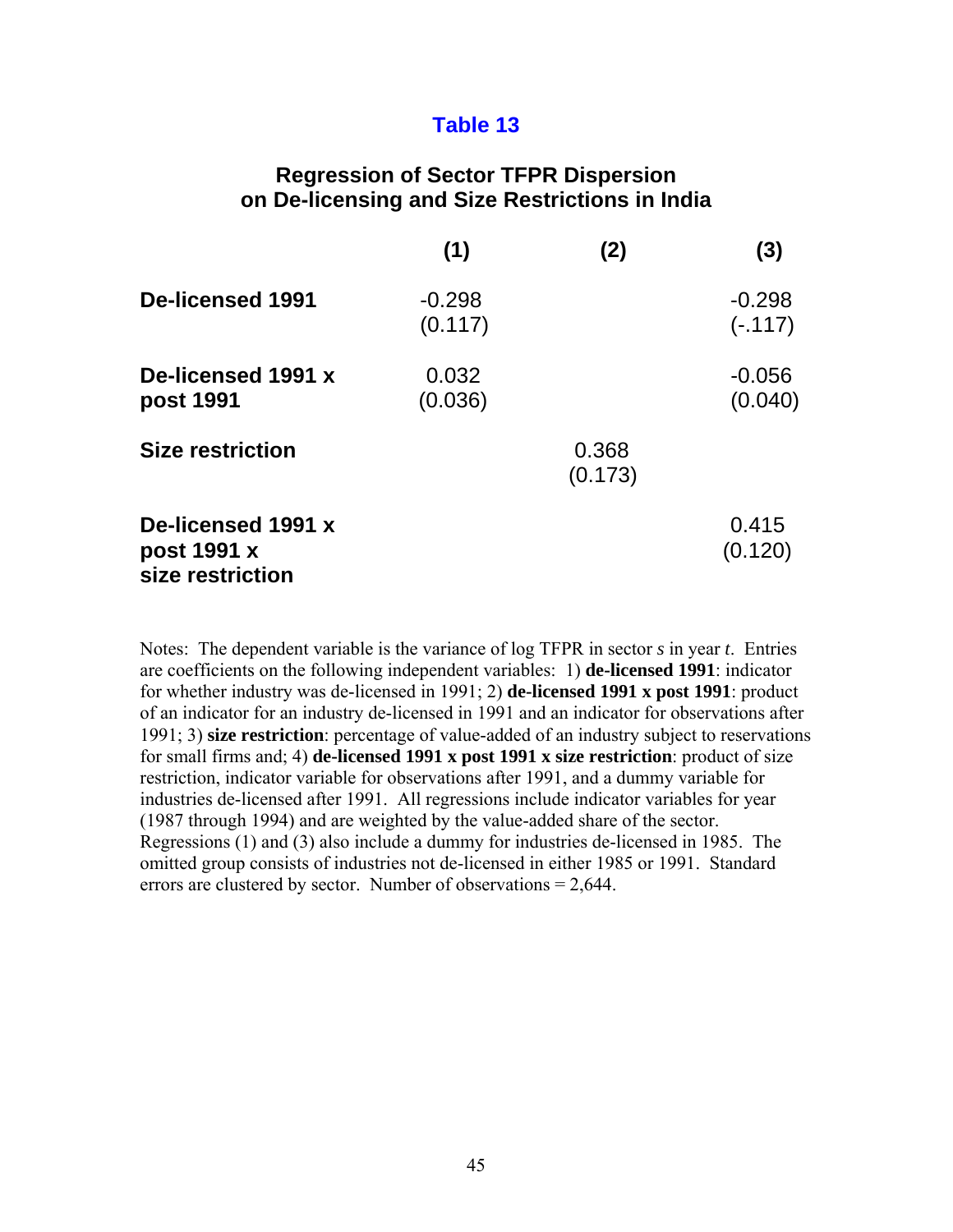### **Distribution of Plant Age (Percentiles)**

|             | 25 <sup>th</sup> | 50 <sup>th</sup> | $75^{\text{th}}$ |
|-------------|------------------|------------------|------------------|
| China       | $\overline{2}$   | 5                | 22               |
| India       | 6                | 12               | 22               |
| <b>U.S.</b> | 5                | 10               | 25               |

Notes: Entries are the 25th, 50th, and 75th percentile distribution of plant age in a sector, where each sector is weighted by the value-added share of the sector.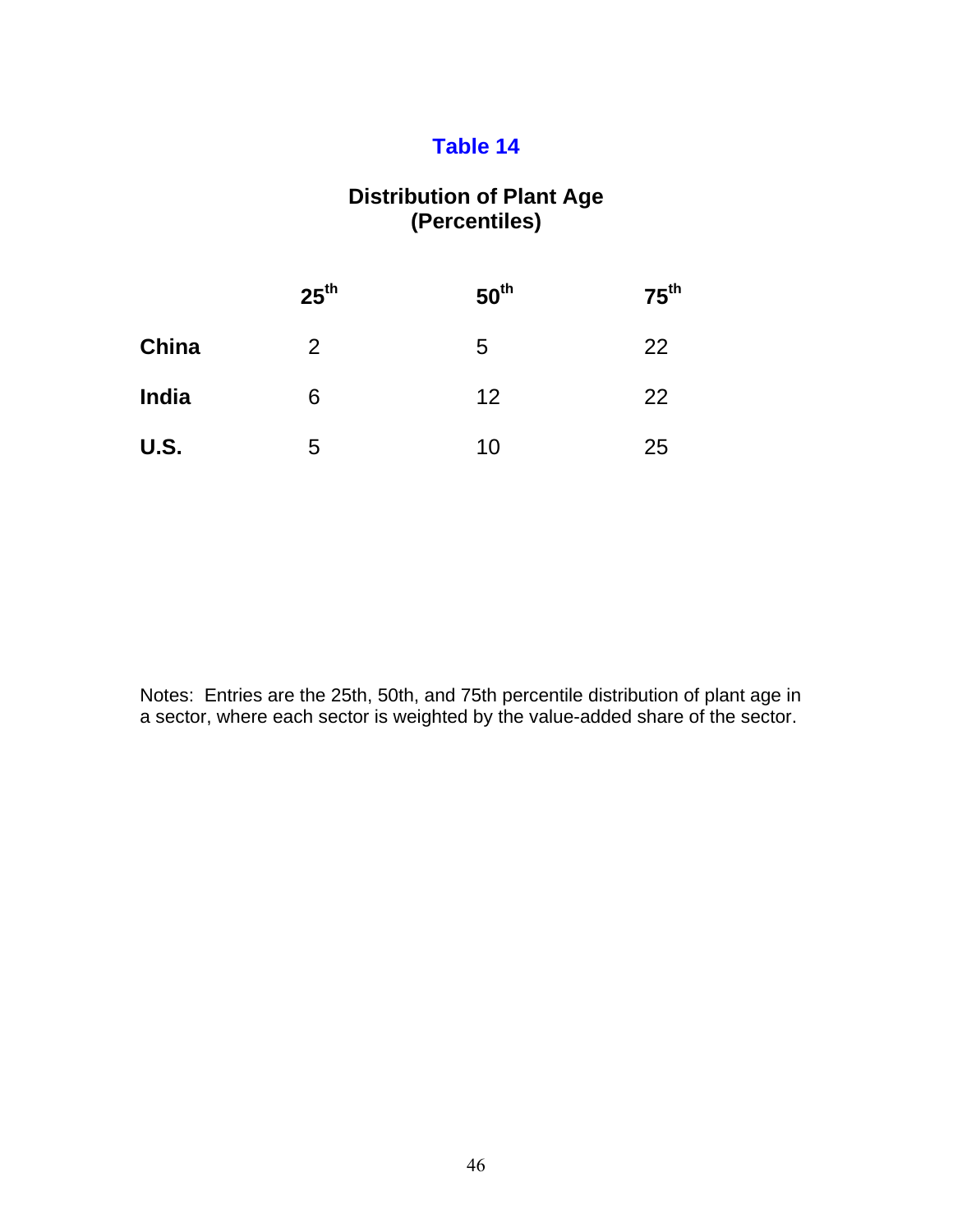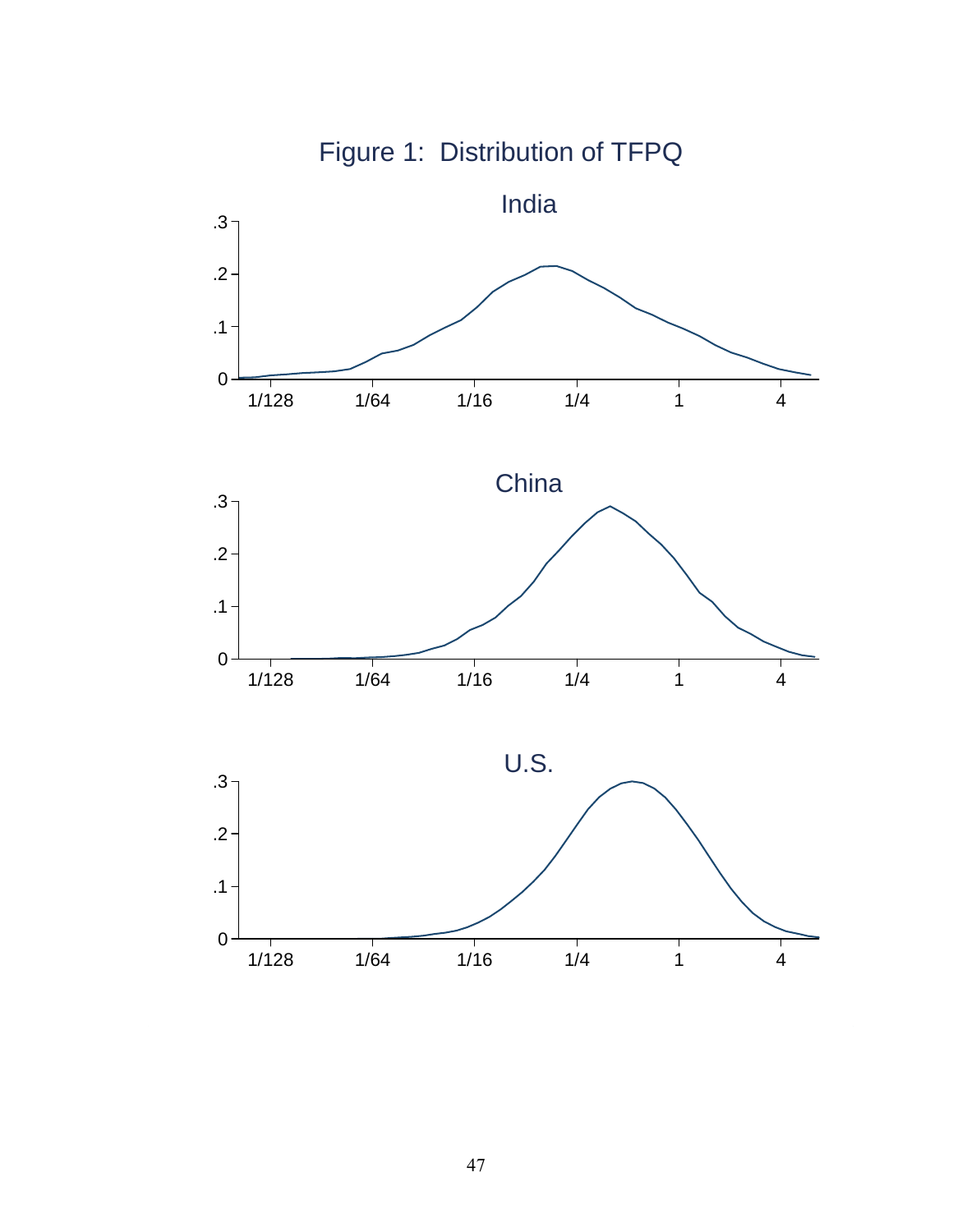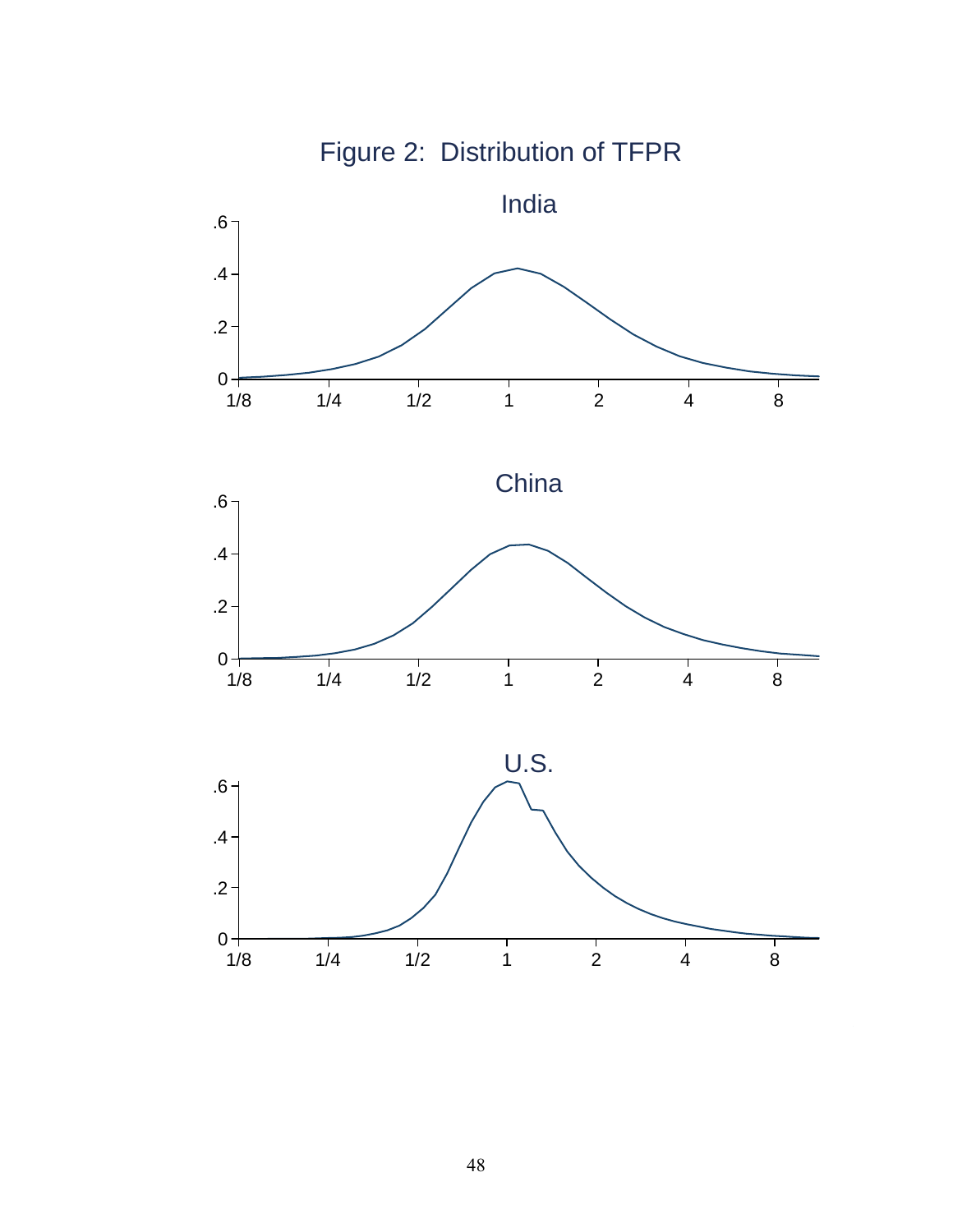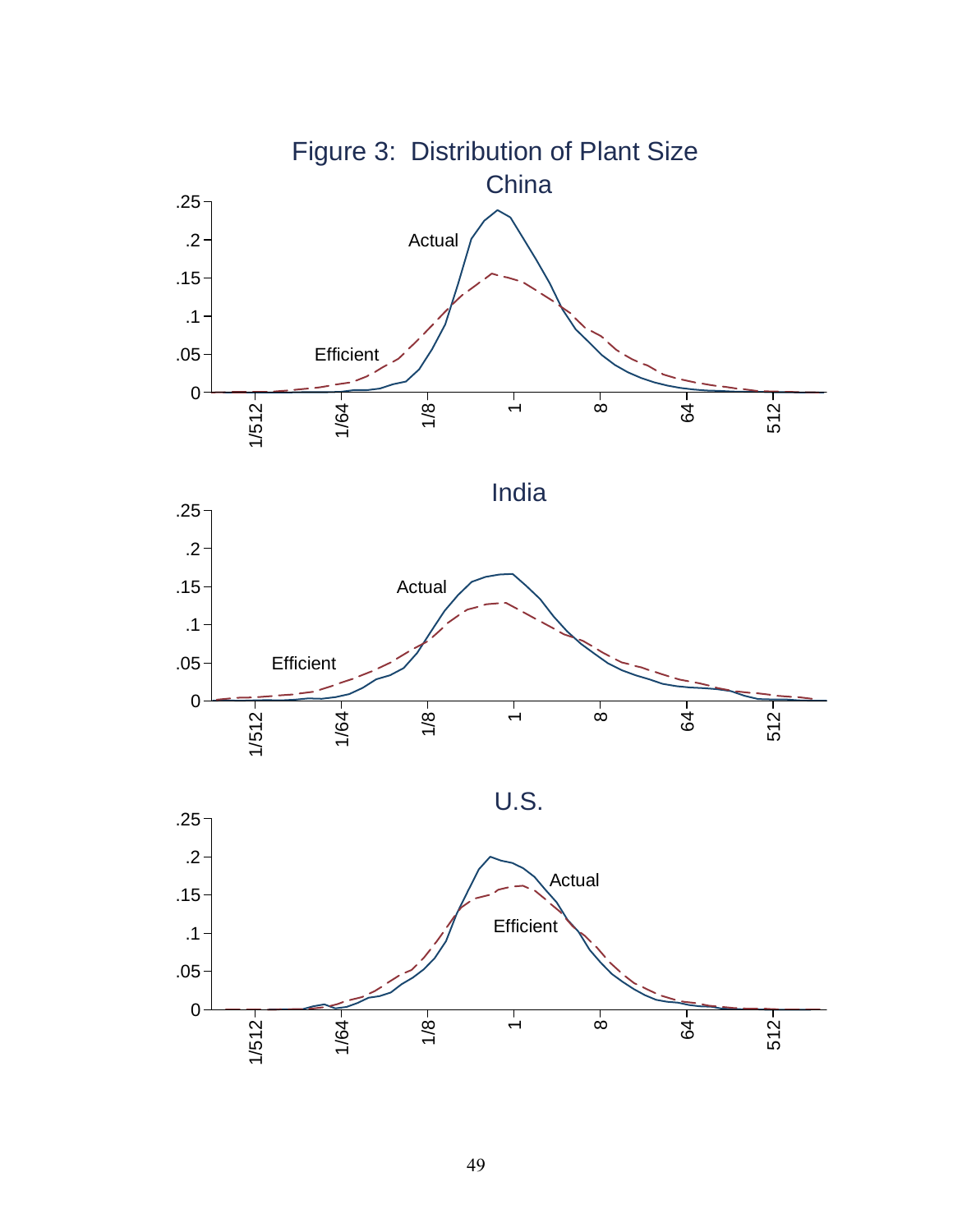

Figure 4: TFPR and TFPQ of Chinese State Owned Firms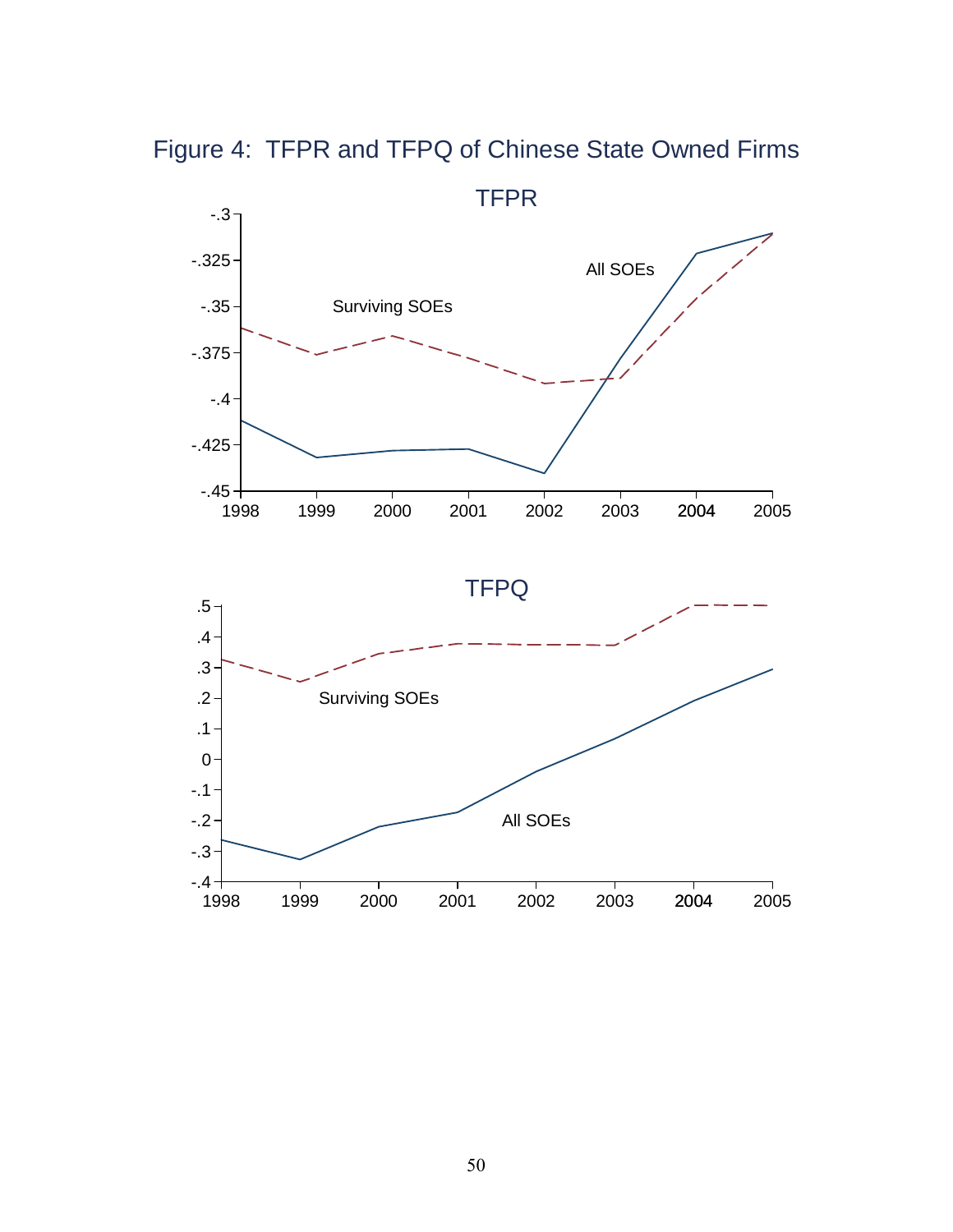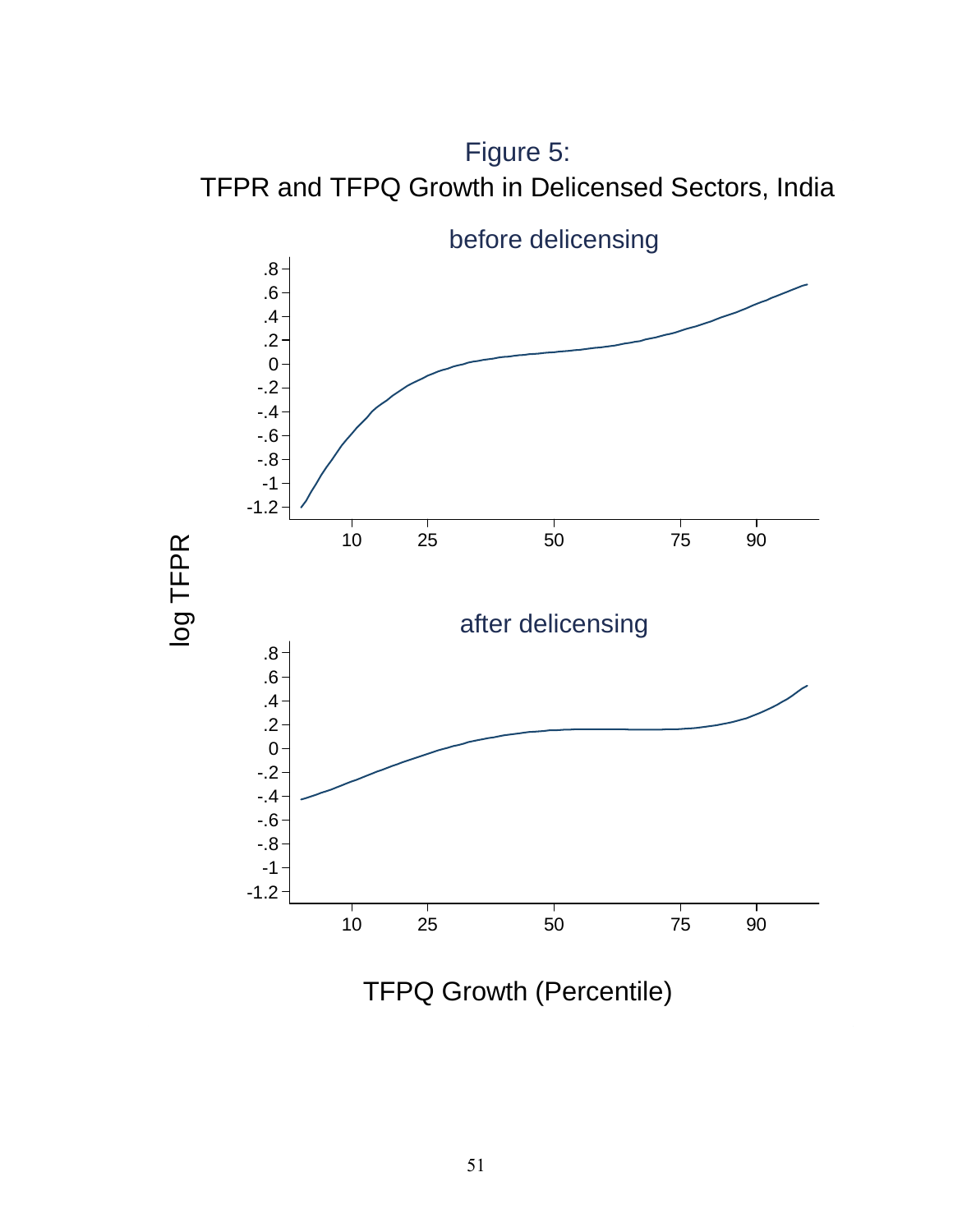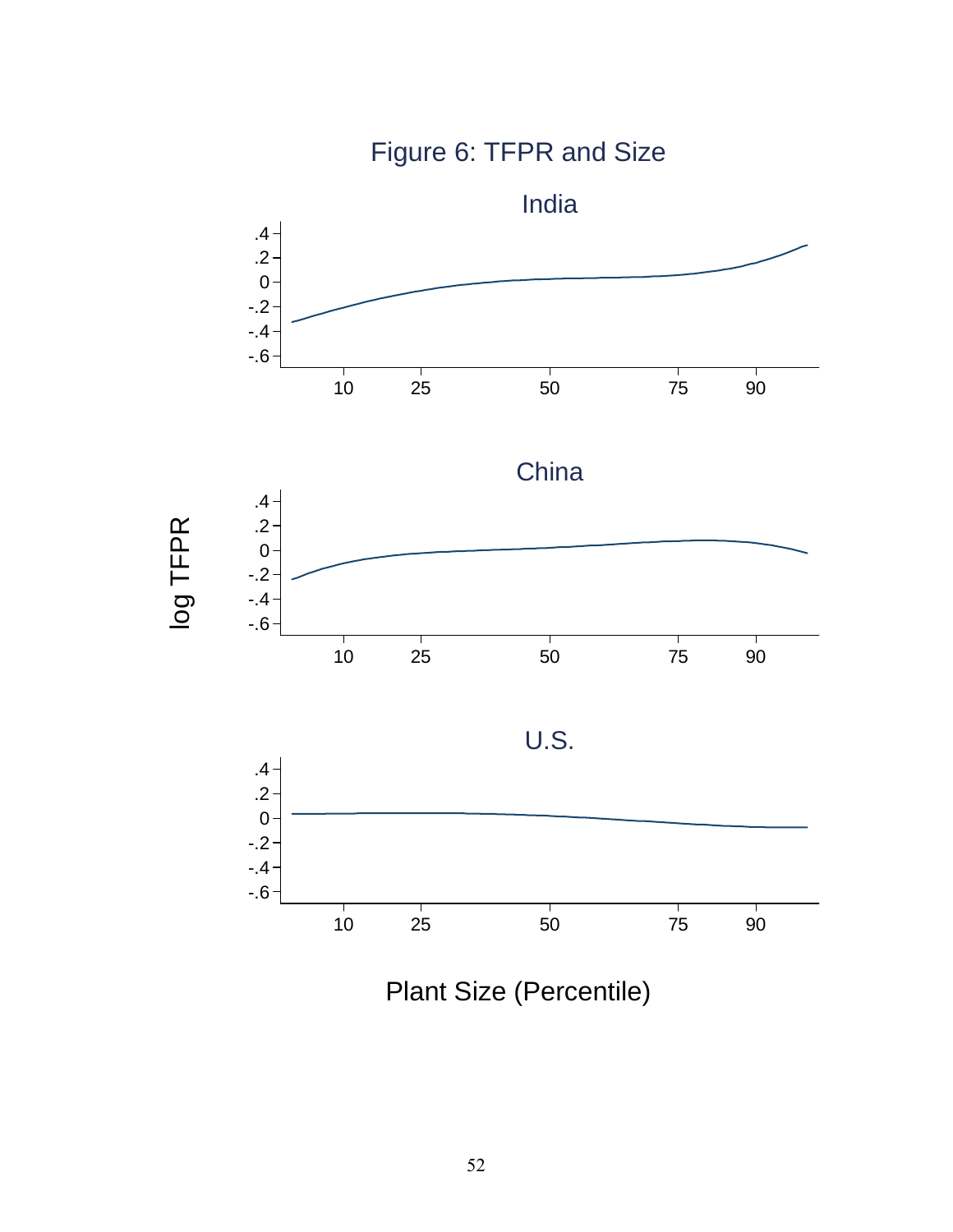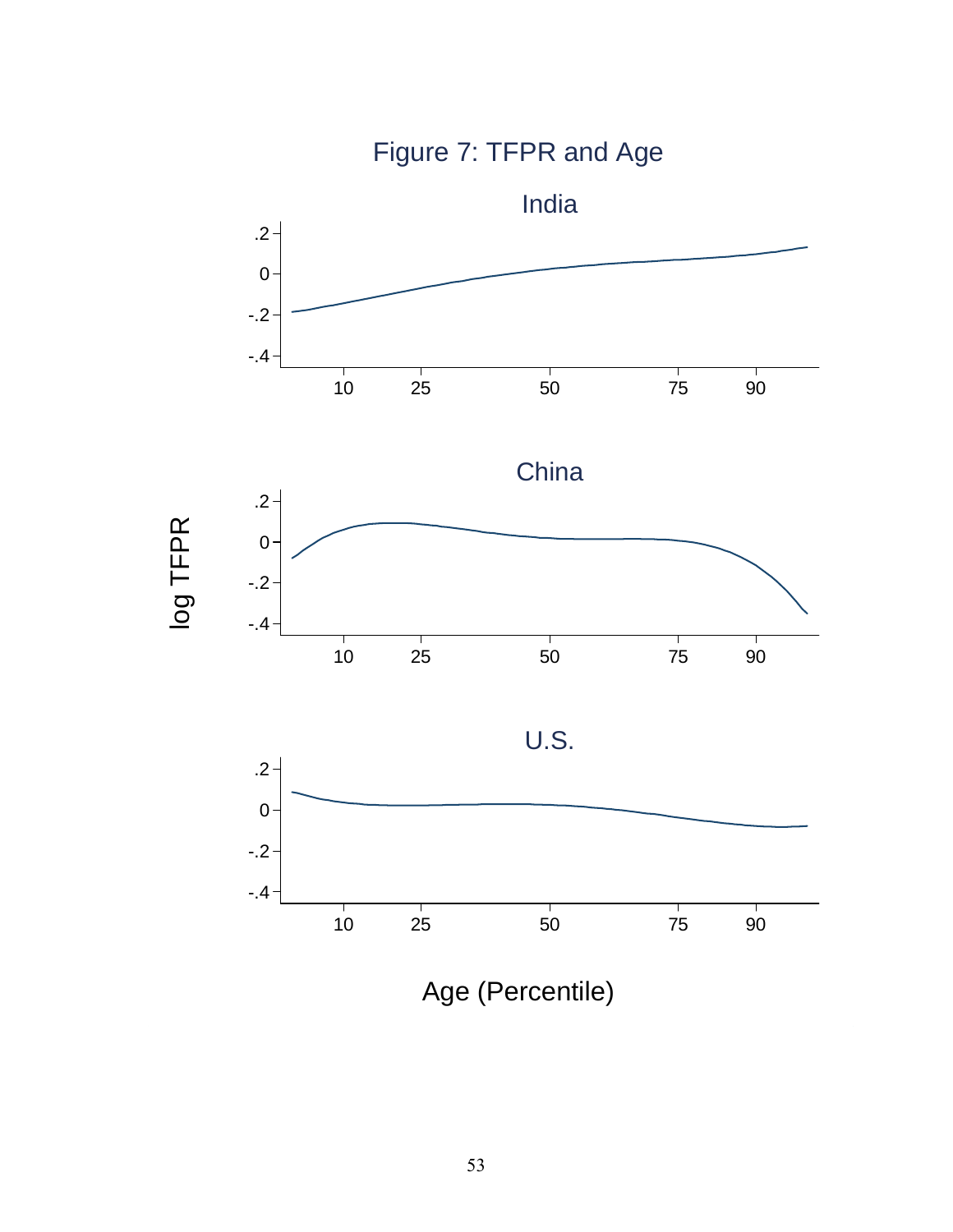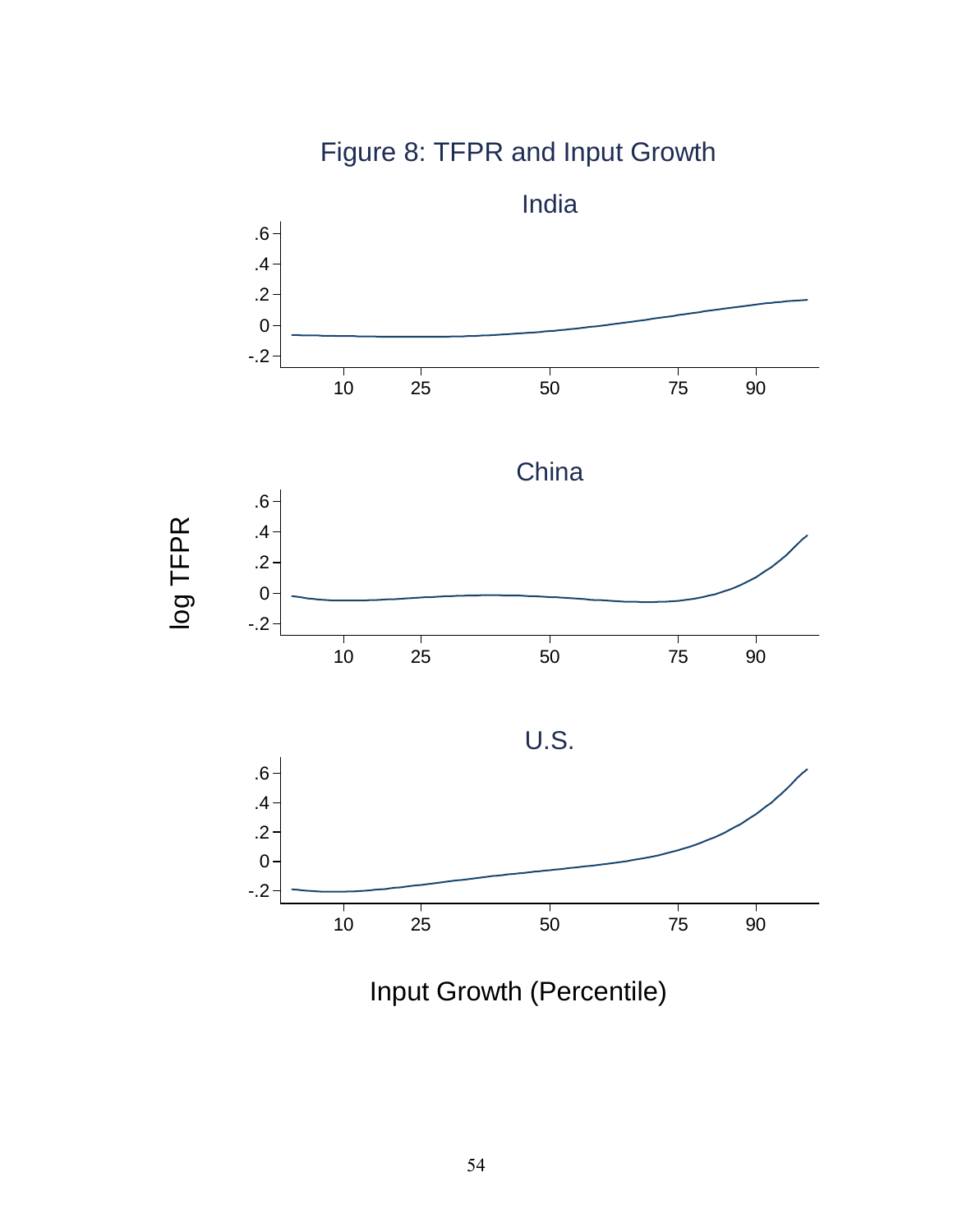

55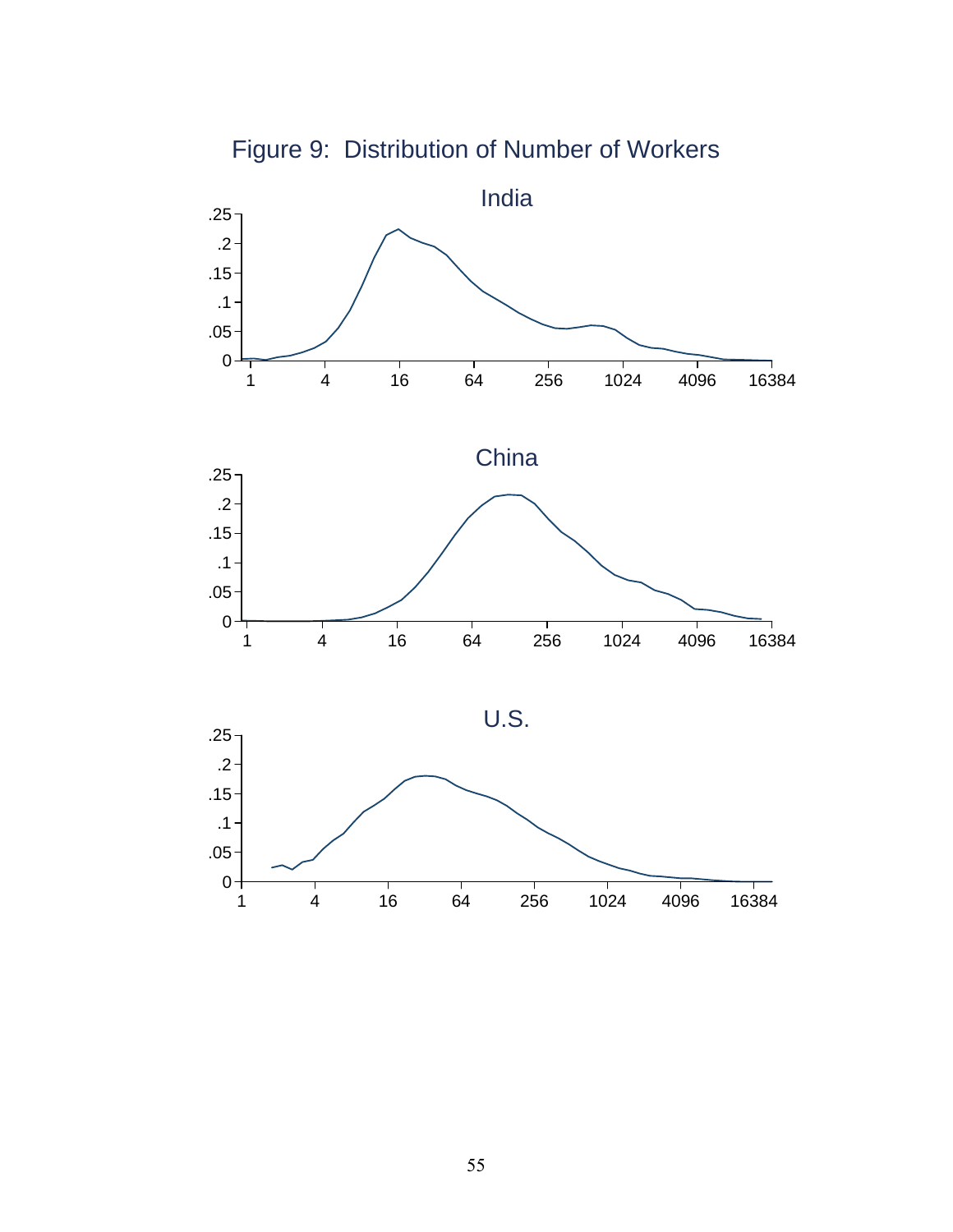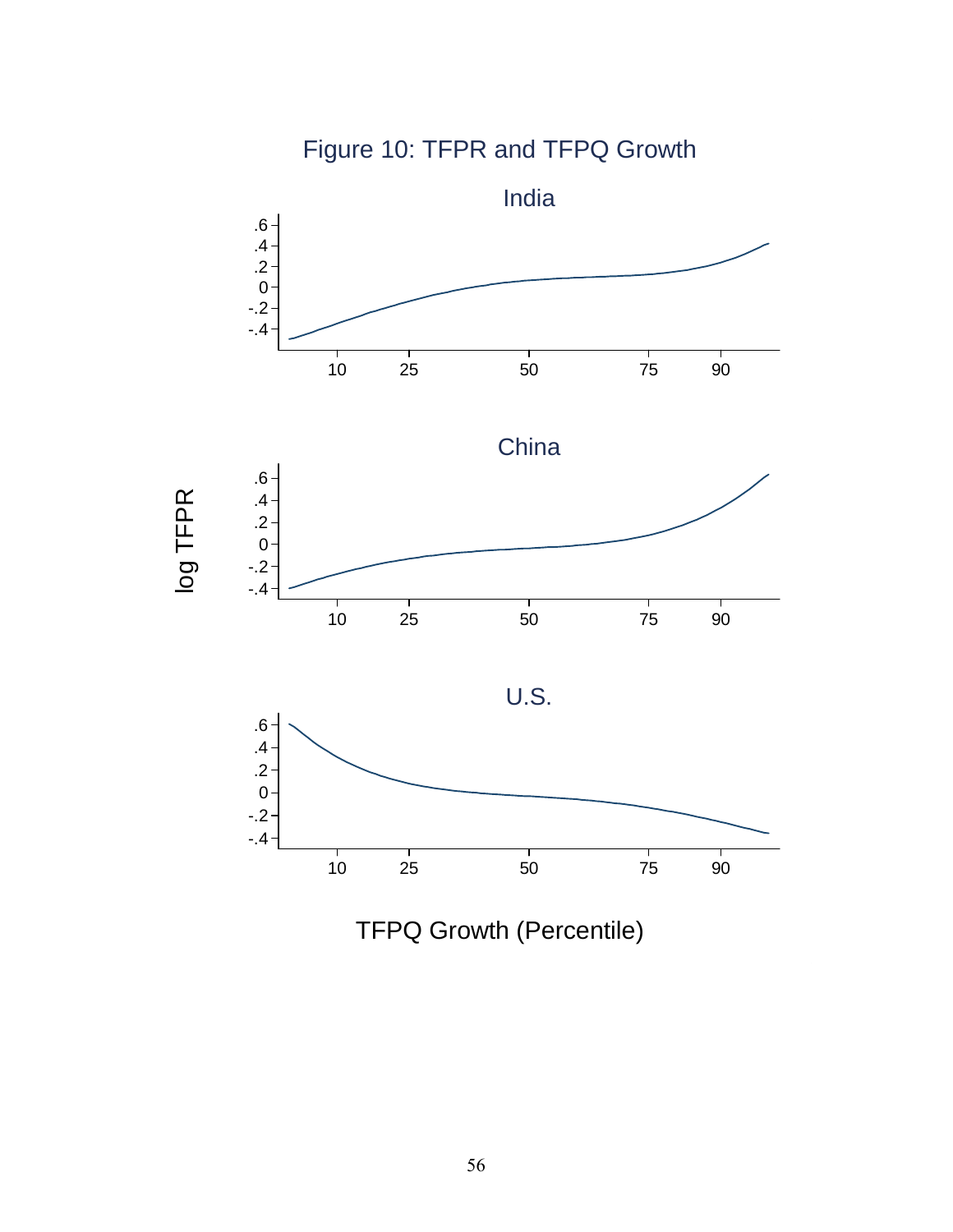## **References**

Aghion, Philippe, Robin Burgess, Stephen Redding, and Fabrizio Zilibotti (2008), "The Unequal Effects of Liberalization: Evidence from Dismantling the License Raj in India," American Economic Review 98 (September): 1397-1412.

Alfaro, Laura, Andrew Charlton, and Fabio Kanczuk (2008), "Plant-Size Distribution and Cross-Country Income Differences," NBER Working Paper 14060 (June).

Allen, Franklin, Rajesh Chakrabarti, Sankar De, Jun "QJ" Qian, and Meijun Qian (2007), "Financing Firms in India," unpublished paper, University of Pennsylvania (March).

Atkeson, Andrew G. and Patrick J. Kehoe (2005), "Modeling and Measuring Organizational Capital," Journal of Political Economy 113 (October): 1026-1053.

Banerjee, Abhijit and Esther Duflo (2005), "Growth Theory Through the Lens of Development Economics," chapter 7 in the Handbook of Economic Growth Vol. 1A, P. Aghion and S. Durlauf, eds., North Holland.

Bartelsman, Eric, John Haltiwanger, and Stefano Scarpetta (2008), "Cross-Country Differences in Productivity: The Role of Allocative Efficiency," unpublished paper (July).

Bergoeing, Raphael, Patrick J. Kehoe, Timothy J. Kehoe, and Raimundo Soto (2002), Review of Economic Dynamics 5: 166-205.

Besley, Timothy, and Robin Burgess (2004), "Can Labor Regulation Hinder Economic Performance? Evidence from India," Quarterly Journal of Economics 119 (1): 91-134.

Broda, Christian and David E. Weinstein (2006), "Globalization and the Gains from Variety," Quarterly Journal of Economics 121 (May): 541-585.

Buera, Francisco and Yongseok Shin (2008), "Financial Frictions and the Persistence of History: A Quantitative Exploration," unpublished paper (April).

Bosworth, Barry and Susan M. Collins (2007), "Accounting for Growth: Comparing China and India," NBER Working Paper 12943 (February).

Caselli, Francesco (2005), "Accounting for Income Differences Across Countries," chapter 9 in the Handbook of Economic Growth Vol. 1A, P. Aghion and S. Durlauf, eds., North Holland.

Caselli, Francesco and Nicola Gennaioli (2003), "Dynastic Management," NBER Working Paper 9442 (January).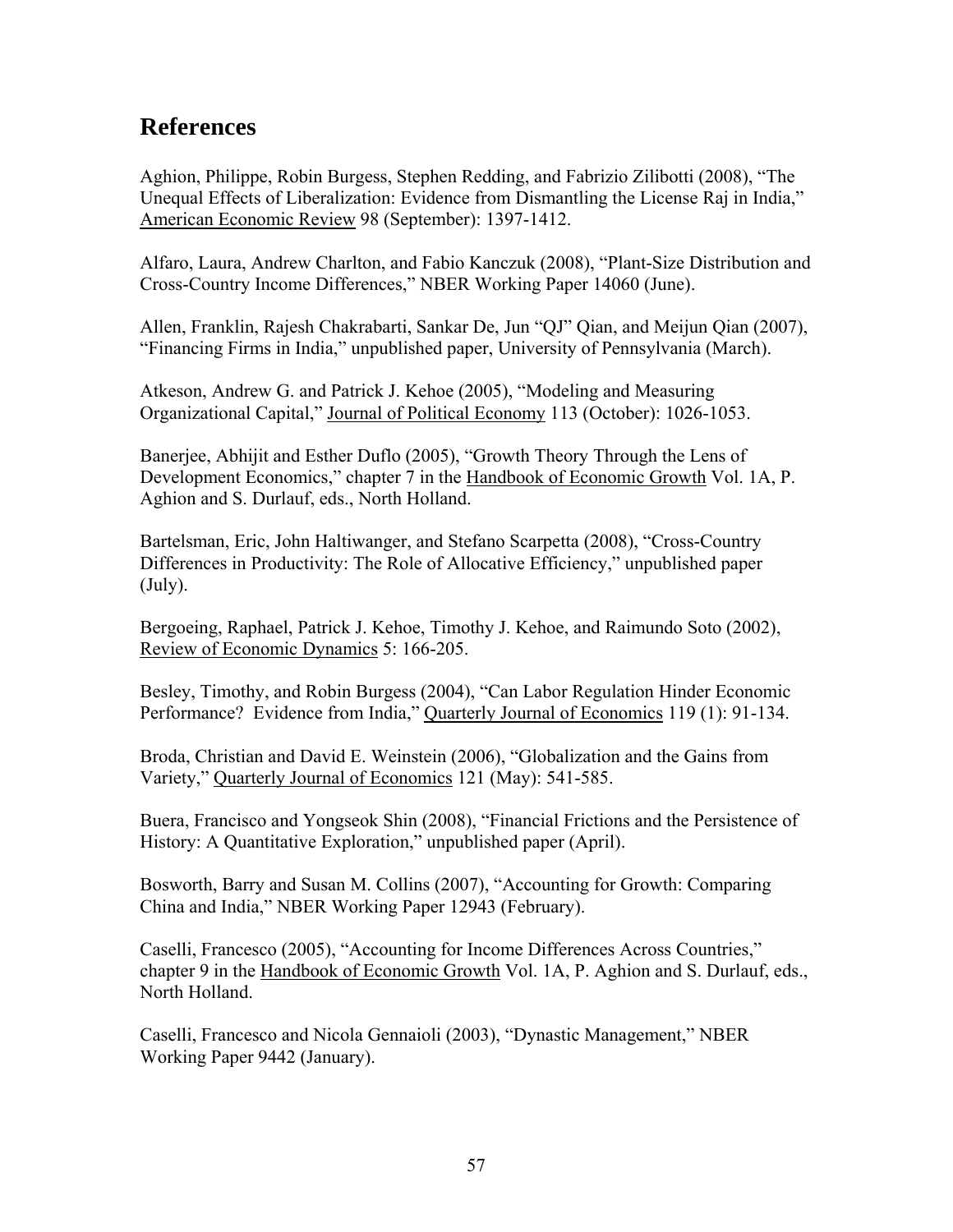Chari, V.V., Patrick J. Kehoe, and Ellen C. McGrattan (2007), "Business Cycle Accounting," Econometrica 75 (May): 781-836.

Cooper, Russell W. and John C. Haltiwanger (2006), "On the Nature of Capital Adjustment Costs," Review of Economic Studies 73 (July): 611-633.

Dobson, Wendy and Anil K. Kashyap (2006), "The Contradiction in China's Gradualist Banking Reforms," Brooking Papers on Economic Activity 2 (Fall): 103-148.

Dollar, David and Shang-jin Wei (2007), "Das (Wasted) Kapital: Firm Ownership and Investment Efficiency in China," NBER Working Paper 13103 (May).

The Economist, "Survey: China," May 23, 2006, online edition link: http://www.economist.com/surveys/displayStory.cfm?story\_id=5623226.

The Economist, "Survey: Business in India," June 3, 2006, online edition link: http://www.economist.com/surveys/displayStory.cfm?story\_id=6969740.

Farrell, Diana and Susan Lund (2006), "China's and India's Financial Systems: A Barrier to Growth," McKinsey Quarterly (November): 1-12.

Foster, Lucia, Haltiwanger, John, and Syverson, Chad (2008), "Reallocation, Firm Turnover, and Efficiency: Selection on Productivity or Profitability?" American Economic Review 98 (March): 394-425.

Galindo, Arturo, Fabio Schiantarelli, and Andrew Weiss (2007), "Does Financial Liberalization Improve the Allocation of Investment? Micro-evidence from Developing Countries," Journal of Development Economics 83: 562-587.

Guner, Nezih, Gustavo Ventura, and Yi Xu (2008), "Macroeconomic Implications of Size-Dependent Policies," Review of Economic Dynamics 11 (October): 721-744.

Hall, Robert E. and Charles I. Jones (1999), "Why Do Some Countries Produce So Much More Output Per Worker Than Others?" Quarterly Journal of Economics 114: 83-116.

Hallward-Driemeier, Mary, Giuseppe Iarossi, and Kenneth L. Sokoloff (2002), "Exports and Manufacturing Productivity in East Asia: A Comparative Analysis with Firm-Level Data," NBER Working Paper 8894 (April).

Hendel, Igal and Aviv Nevo (2006), "Measuring the Implications of Consumer Inventory Behavior," Econometrica 74 (November): 1637-1673.

Hopenhayn, Hugo and Richard Rogerson (1993), "Job Turnover and Policy Evaluation: A General Equilibrium Analysis," Journal of Political Economy 101(5): 915-38.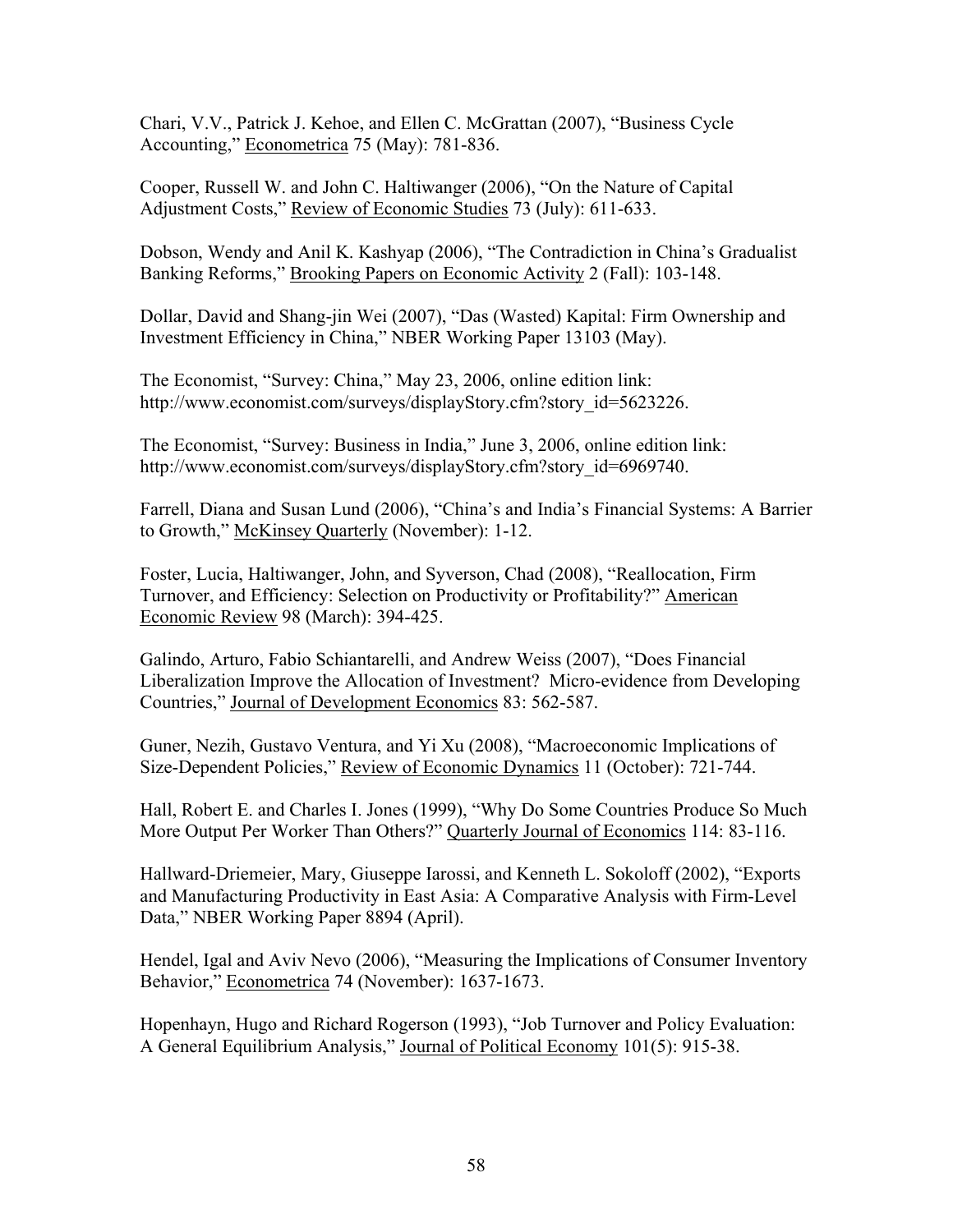Howitt, Peter (2000), "Endogenous Growth and Cross-Country Income Differences," American Economic Review 90: 829-846.

Klenow, Peter J. and Andrés Rodríguez-Clare (1997), "The Neoclassical Revival in Growth Economics: Has It Gone Too Far?" in B. Bernanke and J. Rotemberg, eds., NBER Macroeconomics Annual (MIT Press, Cambridge) 73-103.

Klenow, Peter J. and Andrés Rodríguez-Clare (2005), "Externalities and Economic Growth," chapter 11 in the Handbook of Economic Growth Vol. 1A, P. Aghion and S. Durlauf, eds., North Holland.

Kochar, Kalpana, Utsav Kumar, Raghuram Rajan, Arvind Subramanian, and Ioannis Tokatlidis (2006), "India's Pattern of Development: What Happened, What Follows," NBER Working Paper 12023, February.

Lagos, Ricardo (2006), "A Model of TFP," Review of Economic Studies 73 (October), 983-1007.

Lewis, William W. (2004), The Power of Productivity: Wealth, Poverty, and the Threat to Global Stability, University of Chicago Press, Chicago and London.

Lucas, Robert E., Jr. (1978), "On the Size Distribution of Business Firms," Bell Journal of Economics 9 (Autumn): 508-523.

McKinsey Global Institute (1998), Productivity: The Key to an Accelerated Development Path for Brazil, Washington, DC: McKinsey Global Institute, 1998.

Melitz, Marc J. (2003), "The Impact of Trade on Intra-Industry Reallocations and Aggregate Industry Productivity," Econometrica 71: 1695-1725.

Melitz, Marc J. and Gianmarco I.P. Ottaviano (2008), "Market Size, Trade, and Productivity," Review of Economic Studies 75 (January), 295-316.

Mohan, Rakesh (2002), "Small Scale Industry in India: A Critical Evaluation," in Economic Policy Reforms and the Indian Economy, Anne Krueger, ed., University of Chicago Press.

Parente, Stephen L. and Edward C. Prescott (2000), Barriers to Riches, MIT Press, Cambridge, Massachusetts.

Restuccia, Diego, and Richard Rogerson (2008), "Policy Distortions and Aggregate Productivity with Heterogeneous Plants," Review of Economic Dynamics 11 (October): 707-720.